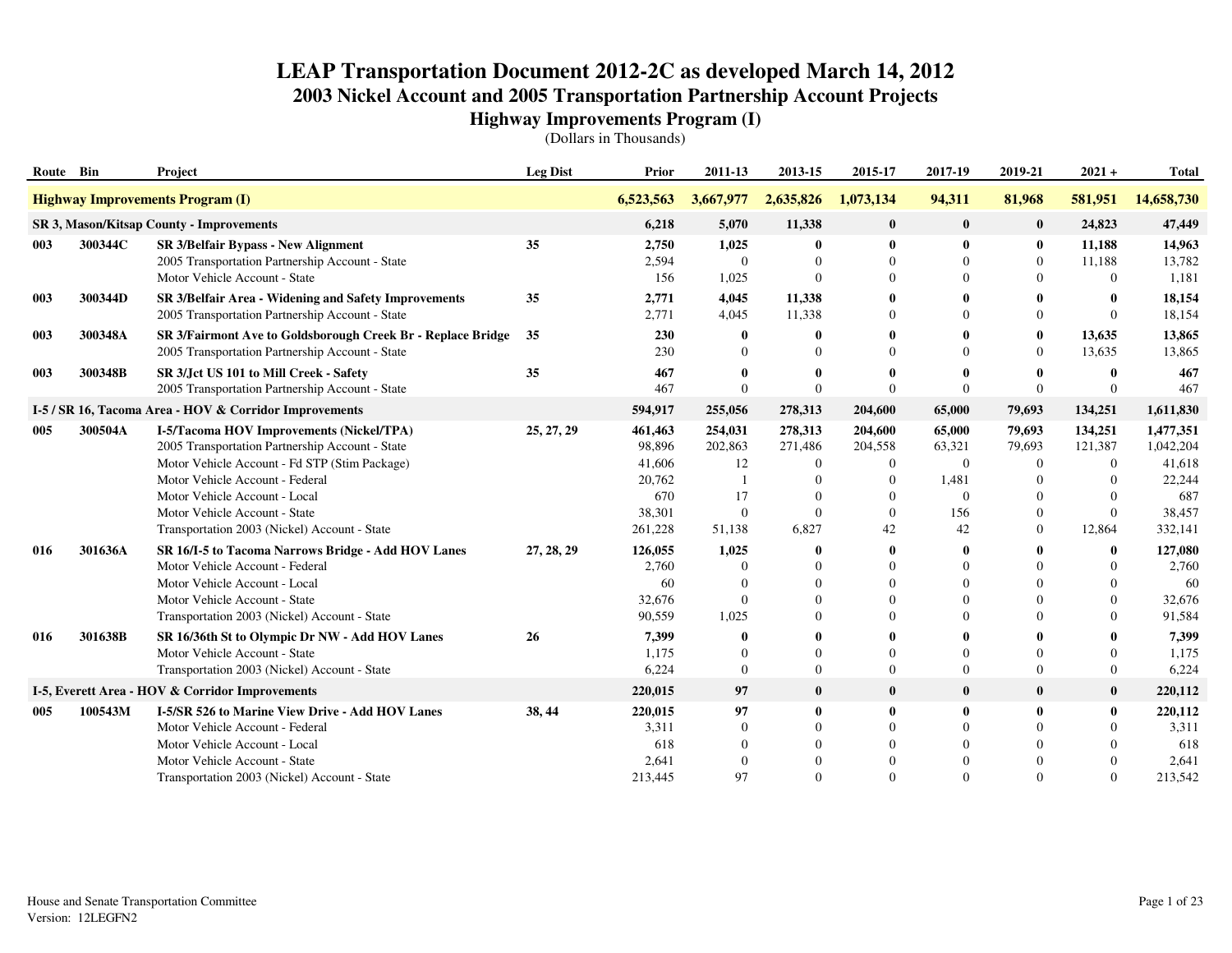| Route Bin |                                                                                                                 | Project                                                                                                 | <b>Leg Dist</b> | Prior            | 2011-13          | 2013-15                  | 2015-17              | 2017-19                  | 2019-21                        | $2021 +$                   | <b>Total</b>       |
|-----------|-----------------------------------------------------------------------------------------------------------------|---------------------------------------------------------------------------------------------------------|-----------------|------------------|------------------|--------------------------|----------------------|--------------------------|--------------------------------|----------------------------|--------------------|
|           | I-5, Lewis County Area - Corridor Improvements<br>300581A<br>I-5/Grand Mound to Maytown - Add Lanes and Replace |                                                                                                         |                 | 192,470          | 79,503           | 91,974                   | 1,740                | $\bf{0}$                 | $\bf{0}$                       | $\bf{0}$                   | 365,687            |
| 005       |                                                                                                                 | <b>Intersection</b>                                                                                     | 20              | 98,891           | 16,340           | 40                       | 0                    | $\boldsymbol{0}$         | $\bf{0}$                       | $\bf{0}$                   | 115,271            |
|           |                                                                                                                 | Motor Vehicle Account - Federal                                                                         |                 | 1,930            | $\overline{0}$   | $\Omega$                 | 0                    | $\Omega$                 | $\Omega$                       | 0                          | 1,930              |
|           |                                                                                                                 | Motor Vehicle Account - Local                                                                           |                 | 58               | 92               | $\Omega$                 | $\Omega$             | $\Omega$                 | $\Omega$                       | $\Omega$                   | 150                |
|           |                                                                                                                 | Motor Vehicle Account - State                                                                           |                 | 1,583            | $\overline{0}$   | $\mathbf{0}$             | $\Omega$             | $\Omega$                 | $\Omega$                       | $\Omega$                   | 1,583              |
|           |                                                                                                                 | Transportation 2003 (Nickel) Account - State                                                            |                 | 95,320           | 16,248           | 40                       | $\Omega$             | $\Omega$                 | $\Omega$                       | $\overline{0}$             | 111,608            |
| 005       | 400507R                                                                                                         | I-5/Rush Rd to 13th St - Add Lanes                                                                      | 20              | 53,694           | 19               | $\mathbf{0}$             | 0                    | $\mathbf 0$              |                                | 0                          | 53,713             |
|           |                                                                                                                 | Motor Vehicle Account - Federal                                                                         |                 | 3,904            | $\theta$<br>9    | $\Omega$                 | $\Omega$<br>$\Omega$ | $\Omega$<br>$\Omega$     | $\Omega$                       | $\Omega$                   | 3,904              |
|           |                                                                                                                 | Motor Vehicle Account - Local<br>Transportation 2003 (Nickel) Account - State                           |                 | 45<br>49,745     | 10               | $\Omega$<br>$\mathbf{0}$ | $\Omega$             | $\Omega$                 | $\Omega$<br>$\Omega$           | 0<br>$\overline{0}$        | 54<br>49,755       |
|           |                                                                                                                 |                                                                                                         |                 |                  |                  |                          |                      |                          |                                |                            |                    |
| 005       | 400508W                                                                                                         | I-5/Mellen Street I/C to Grand Mound I/C - Add Lanes<br>2005 Transportation Partnership Account - State | 20              | 39,885<br>39,885 | 63,144<br>63,144 | 91,934<br>91,934         | 1,740<br>1,740       | $\mathbf 0$<br>$\theta$  | $\mathbf{0}$<br>$\overline{0}$ | $\bf{0}$<br>$\overline{0}$ | 196,703<br>196,703 |
|           |                                                                                                                 |                                                                                                         |                 |                  |                  |                          |                      |                          |                                |                            |                    |
|           |                                                                                                                 | <b>I-5, Puget Sound Area - Improvements</b>                                                             |                 | 250,141          | 54,804           | 1,626                    | 26                   | 17,431                   | 21                             | 19,362                     | 343,411            |
| 005       | 100505A                                                                                                         | I-5/Pierce Co Line to Tukwila Interchange - Add HOV Lanes                                               | 11, 30, 33      | 138,907          | 5<br>$\theta$    | $\bf{0}$<br>$\Omega$     | $\bf{0}$<br>$\Omega$ | $\mathbf{0}$<br>$\Omega$ | $\bf{0}$<br>$\Omega$           | $\bf{0}$<br>$\Omega$       | 138,912            |
|           |                                                                                                                 | Motor Vehicle Account - Federal<br>Motor Vehicle Account - Local                                        |                 | 64,886<br>1,509  | $\theta$         | $\Omega$                 | $\Omega$             | $\Omega$                 | $\Omega$                       | $\Omega$                   | 64,886<br>1,509    |
|           |                                                                                                                 | Motor Vehicle Account - State                                                                           |                 | 22,650           | 5                | $\Omega$                 | $\Omega$             | $\theta$                 | $\Omega$                       | $\Omega$                   | 22,655             |
|           |                                                                                                                 | Transportation 2003 (Nickel) Account - State                                                            |                 | 49,862           | $\Omega$         | $\Omega$                 | $\Omega$             | $\Omega$                 | $\Omega$                       | $\Omega$                   | 49,862             |
| 005       | 100529C                                                                                                         | I-5/NE 175th St to NE 205th St - Add NB Lane                                                            | 32              | 8,735            | $\mathbf 0$      | 0                        | 0                    | $\mathbf 0$              |                                | 0                          | 8,735              |
|           |                                                                                                                 | Motor Vehicle Account - Federal                                                                         |                 | 1,180            | $\Omega$         | $\Omega$                 | $\Omega$             | $\Omega$                 | $\Omega$                       | $\Omega$                   | 1,180              |
|           |                                                                                                                 | Motor Vehicle Account - State                                                                           |                 | 348              | $\Omega$         | $\Omega$                 | $\Omega$             | $\Omega$                 | $\Omega$                       | 0                          | 348                |
|           |                                                                                                                 | Transportation 2003 (Nickel) Account - State                                                            |                 | 7,207            | $\Omega$         | $\Omega$                 | $\Omega$             | $\Omega$                 | $\Omega$                       | $\Omega$                   | 7,207              |
| 005       | 100536D                                                                                                         | I-5/SR 525 Interchange Phase                                                                            | 01, 21          | 644              | $\mathbf 0$      | $\Omega$                 | 0                    | $\mathbf{0}$             | $\mathbf{0}$                   | 19,357                     | 20,001             |
|           |                                                                                                                 | 2005 Transportation Partnership Account - State                                                         |                 | 644              | $\Omega$         | $\Omega$                 | $\Omega$             | $\Omega$                 | $\overline{0}$                 | 19,357                     | 20,001             |
| 005       | 100537B                                                                                                         | I-5/196th St (SR 524) Interchange - Build Ramps                                                         | 01, 21          | 19,595           | 12,974           | 206                      | $\mathbf{0}$         | $\mathbf 0$              |                                | $\bf{0}$                   | 32,775             |
|           |                                                                                                                 | 2005 Transportation Partnership Account - State                                                         |                 | 19,595           | 12,974           | 206                      | $\Omega$             | $\Omega$                 | $\Omega$                       | $\overline{0}$             | 32,775             |
| 005       | 100553N                                                                                                         | I-5/172nd St NE (SR 531) Interchange - Rebuild Interchange                                              | 10              | 33,054           | 425              | 5                        | 0                    | $\mathbf 0$              |                                | 0                          | 33,484             |
|           |                                                                                                                 | 2005 Transportation Partnership Account - State                                                         |                 | 18,534           | 425              | 5                        | $\Omega$             | $\Omega$                 |                                | $\Omega$                   | 18,964             |
|           |                                                                                                                 | Motor Vehicle Account - Federal                                                                         |                 | 8,337            | $\Omega$         | $\Omega$                 | $\Omega$             | $\Omega$                 | $\Omega$                       | 0                          | 8,337              |
|           |                                                                                                                 | Motor Vehicle Account - Local                                                                           |                 | 5,980            | $\theta$         | $\Omega$                 | $\Omega$             | $\Omega$                 | $\Omega$                       | $\Omega$                   | 5,980              |
|           |                                                                                                                 | Motor Vehicle Account - State                                                                           |                 | 203              | $\theta$         | $\Omega$                 | $\Omega$             | $\Omega$                 | $\theta$                       | $\overline{0}$             | 203                |
| 005       | 800502K                                                                                                         | I-5/SR 161/SR 18 - Interchange Improvements                                                             | 30              | 49,206           | 41,400           | 1,415                    | 26                   | 17,431                   | 21                             | 5                          | 109,504            |
|           |                                                                                                                 | 2005 Transportation Partnership Account - State                                                         |                 | 39,796           | 41,321           | 1,415                    | 26                   | 17,431                   | 21                             | 5                          | 100,015            |
|           |                                                                                                                 | Motor Vehicle Account - Federal                                                                         |                 | 8,273            | $\Omega$         | $\Omega$                 | $\theta$             | $\Omega$                 | $\Omega$                       | $\Omega$                   | 8,273              |
|           |                                                                                                                 | Motor Vehicle Account - Local                                                                           |                 | 85               | 79               |                          | $\theta$             | $\Omega$                 |                                |                            | 164                |
|           |                                                                                                                 | Transportation 2003 (Nickel) Account - State                                                            |                 | 1,052            | $\theta$         | $\Omega$                 | $\Omega$             | $\mathbf{0}$             | $\Omega$                       | $\Omega$                   | 1,052              |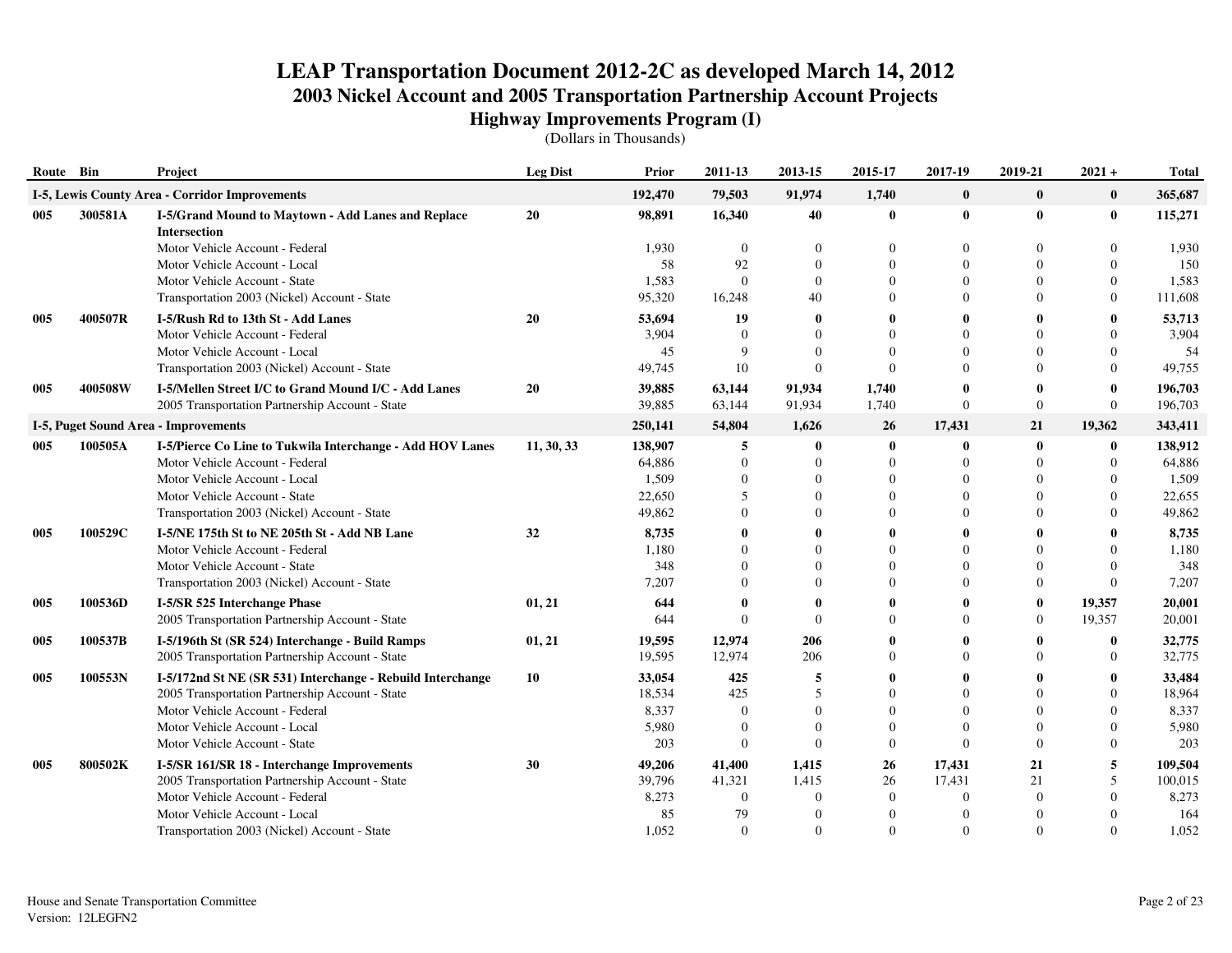| Route Bin |         | <b>Project</b>                                                                                                                                                                                                                  | <b>Leg Dist</b> | Prior                                       | 2011-13                                       | 2013-15                                  | 2015-17                                               | 2017-19                                                     | 2019-21                                          | $2021 +$                                                       | <b>Total</b>                                 |
|-----------|---------|---------------------------------------------------------------------------------------------------------------------------------------------------------------------------------------------------------------------------------|-----------------|---------------------------------------------|-----------------------------------------------|------------------------------------------|-------------------------------------------------------|-------------------------------------------------------------|--------------------------------------------------|----------------------------------------------------------------|----------------------------------------------|
|           |         | I-5, SW Washington - Corridor Improvements                                                                                                                                                                                      |                 | 57,403                                      | 75,196                                        | 25,270                                   | $\bf{0}$                                              | $\bf{0}$                                                    | $\bf{0}$                                         | $\bf{0}$                                                       | 157,869                                      |
| 005       | 400506H | I-5/NE 134th St Interchange (I-5/I-205) - Rebuild Interchange<br>Motor Vehicle Account - Local<br>Transportation 2003 (Nickel) Account - State                                                                                  | 18, 49          | 7,722<br>$\boldsymbol{0}$<br>7,722          | 65,447<br>8,791<br>56,656                     | 25,270<br>6,210<br>19,060                | $\bf{0}$<br>$\boldsymbol{0}$<br>0                     | $\mathbf 0$<br>$\theta$<br>$\theta$                         | $\mathbf{0}$                                     | $\bf{0}$<br>$\overline{0}$<br>$\theta$                         | 98,439<br>15,001<br>83,438                   |
| 005       | 400506I | I-5/SR 501 Ridgefield Interchange - Rebuild Interchange<br>2005 Transportation Partnership Account - State<br>Motor Vehicle Account - Fd STP (Stim Package)<br>Motor Vehicle Account - Federal<br>Motor Vehicle Account - Local | 18              | 22,606<br>11,505<br>8,200<br>2,864<br>37    | 1,321<br>1,209<br>$\Omega$<br>$\Omega$<br>112 | 0                                        | 0<br>$\Omega$<br>$\Omega$<br>$\Omega$<br>$\Omega$     | $\Omega$<br>$\Omega$<br>$\theta$<br>$\Omega$                |                                                  | 0<br>$\Omega$<br>$\Omega$<br>$\Omega$<br>$\theta$              | 23,927<br>12,714<br>8,200<br>2,864<br>149    |
| 005       | 400510A | I-5/SR 432 Talley Way Interchanges - Rebuild Interchanges<br>2005 Transportation Partnership Account - State<br>Motor Vehicle Account - Local                                                                                   | 19              | 27,075<br>24,268<br>2,807                   | 8,428<br>8,233<br>195                         | 0                                        | 0<br>$\Omega$<br>$\Omega$                             | $\Omega$<br>$\Omega$                                        | $\Omega$                                         | 0<br>$\Omega$<br>$\overline{0}$                                | 35,503<br>32,501<br>3,002                    |
|           |         | I-5, Vancouver - Columbia River Crossing                                                                                                                                                                                        |                 | 125,353                                     | 92,262                                        | $\bf{0}$                                 | $\bf{0}$                                              | $\mathbf 0$                                                 | $\bf{0}$                                         | $\bf{0}$                                                       | 217,615                                      |
| 005       | 400506A | I-5/Columbia River Crossing/Vancouver - EIS<br>2005 Transportation Partnership Account - State<br>Motor Vehicle Account - Federal<br>Motor Vehicle Account - Local<br>Motor Vehicle Account - State                             | 49              | 125,353<br>40,660<br>28,923<br>55,695<br>75 | 92,262<br>7,423<br>54,461<br>29,548<br>830    | 0<br>$\Omega$<br>0<br>$\overline{0}$     | 0<br>$\theta$<br>$\theta$<br>$\Omega$<br>$\mathbf{0}$ | $\mathbf 0$<br>$\Omega$<br>$\Omega$<br>$\Omega$<br>$\theta$ | $\bf{0}$<br>$\Omega$                             | $\bf{0}$<br>$\theta$<br>$\theta$<br>$\Omega$<br>$\overline{0}$ | 217,615<br>48,083<br>83,384<br>85,243<br>905 |
|           |         | <b>I-5, Whatcom/Skagit County - Improvements</b>                                                                                                                                                                                |                 | 29,666                                      | 4,187                                         | $\bf{0}$                                 | $\bf{0}$                                              | $\mathbf{0}$                                                | $\bf{0}$                                         | $\bf{0}$                                                       | 33,853                                       |
| 005       | 100585Q | I-5/36th St Vicinity to SR 542 Vicinity - Ramp Reconstruction<br>2005 Transportation Partnership Account - State<br>Motor Vehicle Account - Federal<br>Motor Vehicle Account - State                                            | 40, 42          | 19,150<br>6,822<br>7,353<br>4,975           | 3,207<br>3,207<br>$\Omega$<br>$\Omega$        | $\bf{0}$                                 | 0<br>$\Omega$<br>$\Omega$<br>$\Omega$                 | $\mathbf{0}$<br>$\Omega$<br>$\Omega$<br>$\Omega$            | $\bf{0}$                                         | $\bf{0}$<br>$\Omega$<br>$\Omega$<br>$\Omega$                   | 22,357<br>10,029<br>7,353<br>4,975           |
| 011       | 101100G | SR 11/Chuckanut Park and Ride - Build Park and Ride<br>2005 Transportation Partnership Account - State<br>Motor Vehicle Account - Local                                                                                         | 10              | 10,516<br>6,151<br>4,365                    | 980<br>$\mathbf{0}$<br>980                    | $\overline{0}$                           | 0<br>$\Omega$<br>$\mathbf{0}$                         | 0<br>$\Omega$<br>$\Omega$                                   | $\Omega$<br>$\mathbf{0}$                         | 0<br>$\Omega$<br>$\overline{0}$                                | 11,496<br>6,151<br>5,345                     |
|           |         | SR 9, Skagit/Whatcom County - Improvements                                                                                                                                                                                      |                 | 17,715                                      | 57                                            | $\bf{0}$                                 | $\bf{0}$                                              | $\mathbf 0$                                                 | $\bf{0}$                                         | $\bf{0}$                                                       | 17,772                                       |
| 009       | 100955A | SR 9/Nooksack Rd Vicinity to Cherry St - New Alignment<br>Motor Vehicle Account - State<br>Transportation 2003 (Nickel) Account - State                                                                                         | 42              | 17,715<br>1,651<br>16,064                   | 57<br>57<br>$\boldsymbol{0}$                  | $\bf{0}$<br>$\Omega$<br>$\boldsymbol{0}$ | 0<br>0<br>$\Omega$                                    | $\mathbf{0}$<br>$\Omega$<br>$\theta$                        | $\mathbf{0}$<br>$\mathbf{0}$<br>$\boldsymbol{0}$ | $\bf{0}$<br>$\theta$<br>$\Omega$                               | 17,772<br>1,708<br>16,064                    |
|           |         | SR 9, Snohomish County - Corridor Improvements                                                                                                                                                                                  |                 | 165,388                                     | 68,207                                        | 21,809                                   | 3,968                                                 | $\mathbf 0$                                                 | $\bf{0}$                                         | 26,061                                                         | 285,433                                      |
| 009       | 100900E | SR 9/SR 522 to 228th St SE, Stages 1a and 1b - Add Lanes<br>Motor Vehicle Account - Local<br>Motor Vehicle Account - State<br>Transportation 2003 (Nickel) Account - State                                                      | 01              | 23,756<br>79<br>12,016<br>11,661            | 5<br>$\overline{0}$<br>5<br>$\Omega$          | 0<br>$\Omega$                            | 0<br>$\overline{0}$<br>$\theta$<br>$\Omega$           | $\mathbf 0$<br>$\theta$<br>$\theta$<br>$\Omega$             | $\bf{0}$                                         | $\bf{0}$<br>$\theta$<br>$\Omega$<br>$\Omega$                   | 23,761<br>79<br>12,021<br>11,661             |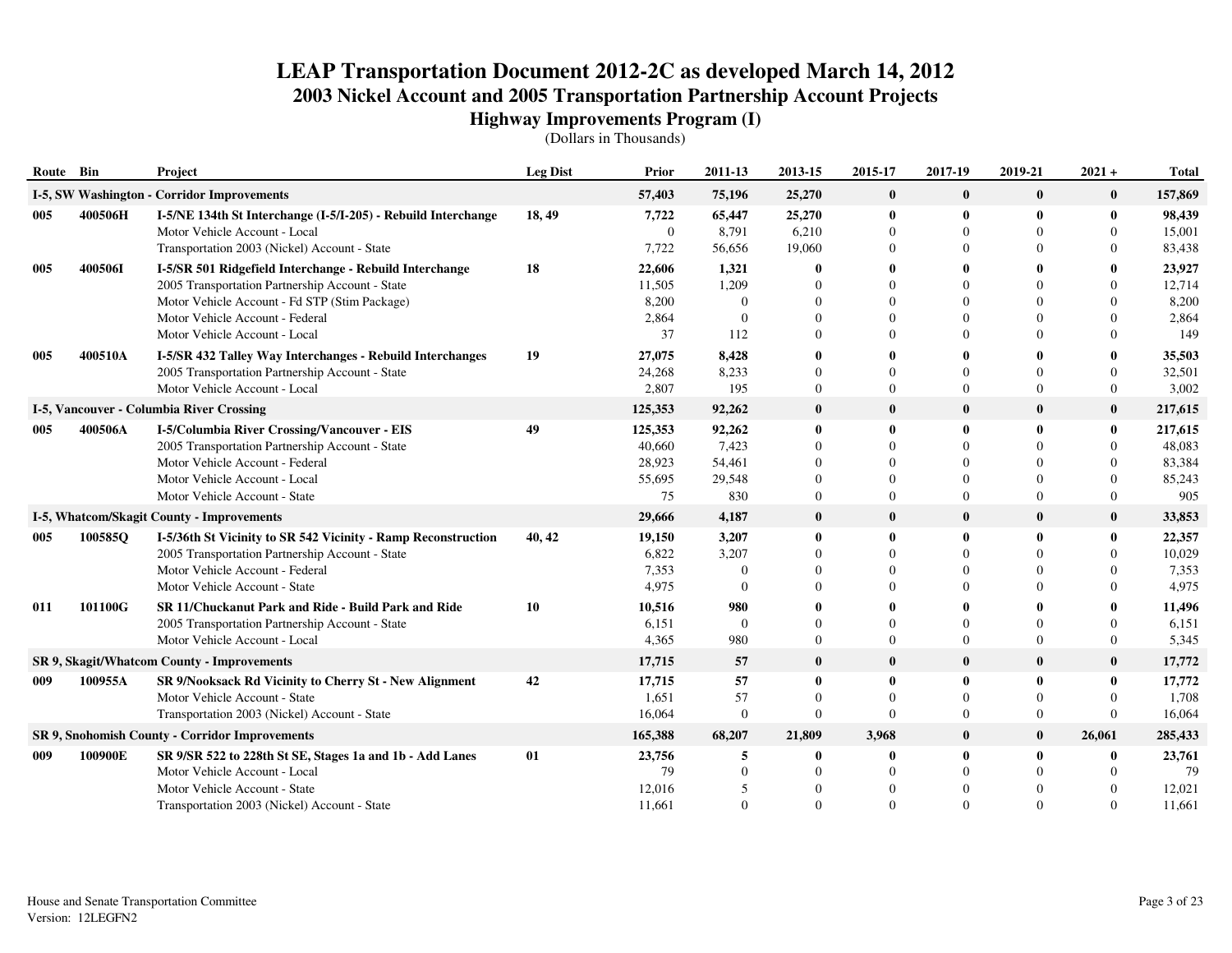| Route | Bin     | Project                                                               | <b>Leg Dist</b> | Prior  | 2011-13        | 2013-15                  | 2015-17      | 2017-19     | 2019-21  | $2021 +$       | <b>Total</b> |
|-------|---------|-----------------------------------------------------------------------|-----------------|--------|----------------|--------------------------|--------------|-------------|----------|----------------|--------------|
| 009   | 100900F | SR 9/212th St SE to 176th St SE, Stage 3 - Add Lanes                  | 01              | 19,787 | 42,681         | 3,825                    | 249          | $\mathbf 0$ | $\bf{0}$ | 18,214         | 84,756       |
|       |         | Motor Vehicle Account - Federal                                       |                 | 2      | $\Omega$       | $\Omega$                 | $\Omega$     | $\Omega$    | $\theta$ | $\theta$       |              |
|       |         | Motor Vehicle Account - Local                                         |                 | 132    | 43             |                          | $\mathbf{0}$ | $\Omega$    | $\Omega$ | $\theta$       | 176          |
|       |         | Transportation 2003 (Nickel) Account - State                          |                 | 19,653 | 42,638         | 3,824                    | 249          | $\Omega$    | $\Omega$ | 18,214         | 84,578       |
| 009   | 100900V | SR 9/176th St SE Vicinity to SR 96 - Add Signal and Turn Lanes 01, 44 |                 | 4,415  | 726            |                          | 0            |             |          | $\bf{0}$       | 5,141        |
|       |         | Motor Vehicle Account - Federal                                       |                 | 872    | $\Omega$       |                          | $\Omega$     | $\Omega$    |          | $\Omega$       | 872          |
|       |         | Motor Vehicle Account - Local                                         |                 | 6      | $\Omega$       |                          | $\Omega$     | $\Omega$    |          | $\Omega$       | -6           |
|       |         | Motor Vehicle Account - State                                         |                 | 23     | $\Omega$       |                          | $\Omega$     | $\Omega$    |          | $\Omega$       | 23           |
|       |         | Transportation 2003 (Nickel) Account - State                          |                 | 3,514  | 726            | $\Omega$                 | $\Omega$     | $\Omega$    |          | $\Omega$       | 4,240        |
| 009   | 100901B | SR 9/228th St SE to 212th St SE (SR 524), Stage 2 - Add Lanes         | 01              | 31,085 | 27             |                          | 0            | 0           |          | 0              | 31,112       |
|       |         | Motor Vehicle Account - Local                                         |                 | 2,525  | $\Omega$       |                          | $\Omega$     | $\Omega$    |          | $\Omega$       | 2,525        |
|       |         | Motor Vehicle Account - State                                         |                 | 2,022  | $\overline{0}$ |                          | $\Omega$     | $\theta$    |          | $\theta$       | 2,022        |
|       |         | Transportation 2003 (Nickel) Account - State                          |                 | 26,538 | 27             |                          | $\Omega$     | $\Omega$    |          | $\Omega$       | 26,565       |
| 009   | 100912G | SR 9/Marsh Rd Intersection - Safety Improvements                      | 44              | 6,183  | 155            |                          | 0            |             |          |                | 6,338        |
|       |         | 2005 Transportation Partnership Account - State                       |                 | 6,182  | 155            |                          | $\Omega$     | $\Omega$    |          | $\Omega$       | 6,337        |
|       |         | Motor Vehicle Account - Local                                         |                 |        | $\Omega$       |                          | $\Omega$     | $\Omega$    |          | $\Omega$       |              |
| 009   | 100914G | SR 9/SR 96 to Marsh Rd - Add Lanes and Improve Intersections 01, 44   |                 | 28,676 | 1,365          |                          | 0            |             |          | $\mathbf{0}$   | 30,041       |
|       |         | 2005 Transportation Partnership Account - State                       |                 | 24,043 | 954            |                          | $\Omega$     | $\Omega$    |          | $\Omega$       | 24,997       |
|       |         | Motor Vehicle Account - Federal                                       |                 | 4,572  | 395            |                          | $\Omega$     |             |          | $\Omega$       | 4,967        |
|       |         | Motor Vehicle Account - Local                                         |                 | 21     | $\Omega$       |                          | $\Omega$     |             |          |                | 21           |
|       |         | Motor Vehicle Account - State                                         |                 | 41     | 15             |                          | $\Omega$     | $\Omega$    |          | $\Omega$       | 56           |
| 009   | 100916G | SR 9/Lake Stevens Way to 20th St SE - Improve Intersection            | 44              | 11,270 | 1,639          |                          | 0            |             |          | $\mathbf{0}$   | 12,914       |
|       |         | 2005 Transportation Partnership Account - State                       |                 | 11,270 | 1,639          | $\overline{\mathcal{L}}$ | $\Omega$     | $\Omega$    | $\Omega$ | $\Omega$       | 12,914       |
| 009   | 100917G | SR 9/Lundeen Parkway to SR 92 - Add Lanes and Improve                 | 44              | 15,338 | 5,717          | 7,582                    | 0            | $\Omega$    |          | 0              | 28,637       |
|       |         | <b>Intersections</b>                                                  |                 |        |                |                          |              |             |          |                |              |
|       |         | 2005 Transportation Partnership Account - State                       |                 | 14,145 | 5,691          | 3,457                    | $\Omega$     | $\theta$    |          | $\overline{0}$ | 23,292       |
|       |         | Motor Vehicle Account - Local                                         |                 | 1,194  | 26             | 4,126                    | $\Omega$     | $\Omega$    | $\Omega$ | $\Omega$       | 5,345        |
| 009   | 100921G | SR 9/SR 528 - Improve Intersection                                    | 44              |        | -0             |                          | 0            |             | $\bf{0}$ | 7,847          | 7,847        |
|       |         | 2005 Transportation Partnership Account - State                       |                 | 0      | $\Omega$       | $\Omega$                 | $\Omega$     | $\Omega$    | $\Omega$ | 7,847          | 7,847        |
| 009   | 100922G | SR 9/84th St NE (Getchell Road) Improve Intersection                  | 38, 39          | 34     | 2,588          | 10,371                   | 3,719        |             |          | $\mathbf{0}$   | 16,712       |
|       |         | 2005 Transportation Partnership Account - State                       |                 | 34     | 2,588          | 10,371                   | 3,719        | $\Omega$    |          | $\Omega$       | 16,712       |
| 009   | 100924A | SR 9/108th Street NE (Lauck Road) - Add Turn Lanes                    | 39              | 1,702  | -0             |                          | 0            |             |          |                | 1,702        |
|       |         | Motor Vehicle Account - Local                                         |                 | 310    | $\Omega$       |                          | $\Omega$     |             |          | $\Omega$       | 310          |
|       |         | Motor Vehicle Account - State                                         |                 | 511    | $\Omega$       |                          | $\Omega$     |             |          | $\Omega$       | 511          |
|       |         | Transportation 2003 (Nickel) Account - State                          |                 | 881    | $\Omega$       | $\Omega$                 | $\Omega$     | $\Omega$    | $\Omega$ | $\Omega$       | 881          |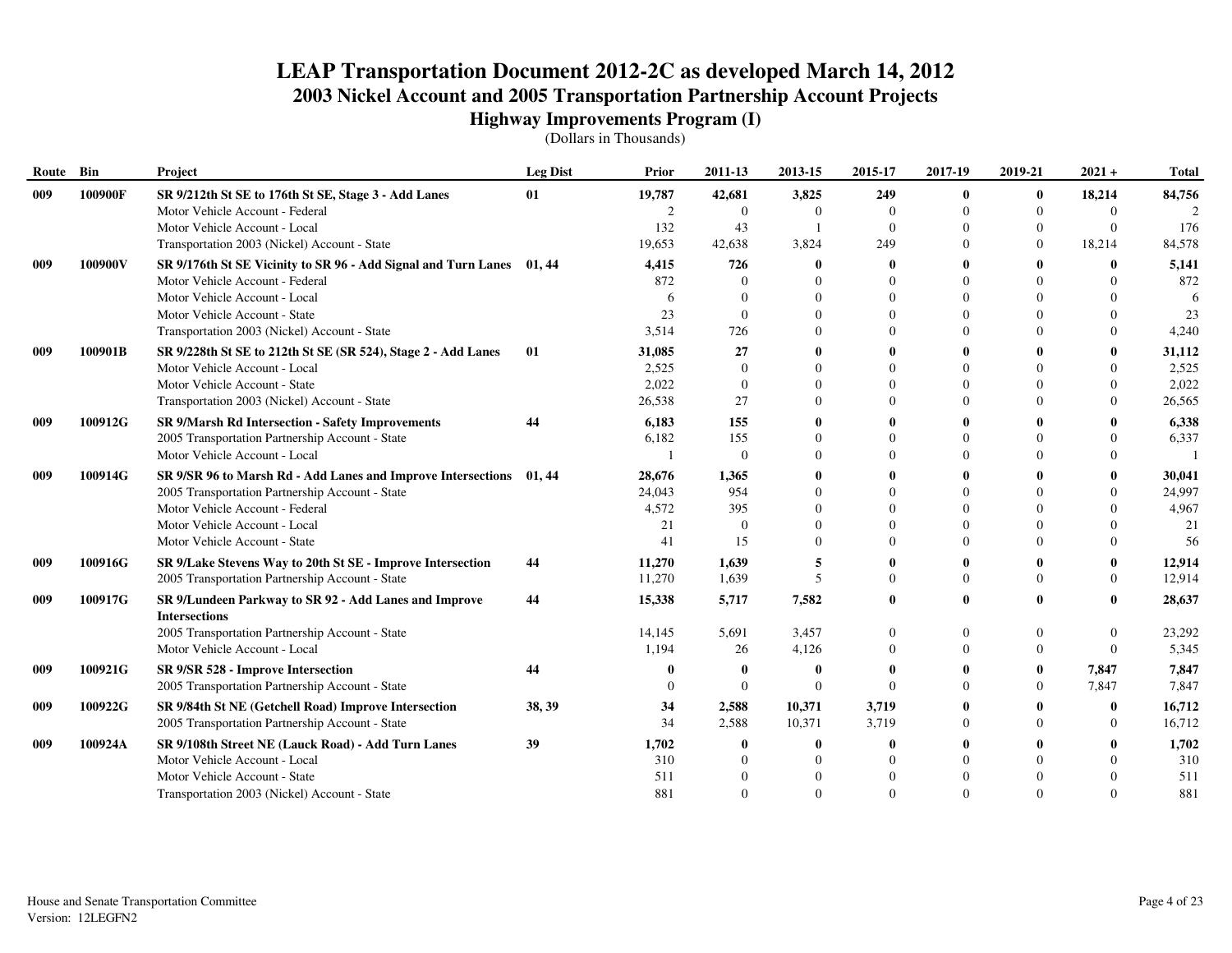| Route | Bin     | Project                                                  | <b>Leg Dist</b> | <b>Prior</b> | 2011-13        | 2013-15      | 2015-17      | 2017-19      | 2019-21      | $2021 +$ | <b>Total</b>  |
|-------|---------|----------------------------------------------------------|-----------------|--------------|----------------|--------------|--------------|--------------|--------------|----------|---------------|
| 009   | 100928G | SR 9/SR 531-172nd St NE - Improve Intersection           | 39              | 2,259        | 13,304         | 26           | 0            | $\mathbf{0}$ | $\mathbf{0}$ | 0        | 15,589        |
|       |         | 2005 Transportation Partnership Account - State          |                 | 2,253        | 12,814         | 25           | $\Omega$     | $\Omega$     | $\Omega$     | $\Omega$ | 15,092        |
|       |         | Motor Vehicle Account - Federal                          |                 | 2            | $\Omega$       | $\Omega$     | $\theta$     | $\Omega$     | $\Omega$     | 0        | $\mathcal{D}$ |
|       |         | Motor Vehicle Account - Local                            |                 |              | 490            |              | $\Omega$     | $\Omega$     | $\Omega$     | 0        | 495           |
| 009   | 100930H | SR 9/Schloman Rd to 256th St NE - New Alignment          | 39              | 16,628       |                |              |              | 0            |              |          | 16,628        |
|       |         | Motor Vehicle Account - Federal                          |                 | 1,477        | $\theta$       | $\Omega$     | $\Omega$     | $\Omega$     |              |          | 1,477         |
|       |         | Motor Vehicle Account - Local                            |                 | 82           | $\Omega$       | $\Omega$     | $\Omega$     | $\Omega$     |              | 0        | 82            |
|       |         | Motor Vehicle Account - State                            |                 | 1,881        | $\Omega$       |              | $\Omega$     | $\Omega$     |              | 0        | 1,881         |
|       |         | Transportation 2003 (Nickel) Account - State             |                 | 13,188       | $\Omega$       | $\Omega$     | $\Omega$     | $\Omega$     |              | $\Omega$ | 13,188        |
| 009   | 100930I | SR 9/252nd St NE Vicinity - Add Turn Lane                | 39              | 1,702        | $\mathbf 0$    |              | 0            | $\mathbf{0}$ |              |          | 1,702         |
|       |         | Motor Vehicle Account - Federal                          |                 | 138          | $\Omega$       | 0            | $\Omega$     | $\Omega$     |              |          | 138           |
|       |         | Motor Vehicle Account - State                            |                 | 125          | $\Omega$       |              | 0            | $\Omega$     |              | $^{(1)}$ | 125           |
|       |         | Transportation 2003 (Nickel) Account - State             |                 | 1,439        | $\Omega$       |              | 0            | $\Omega$     |              |          | 1,439         |
| 009   | 100931C | SR 9/268th St Intersection - Add Turn Lane               | 10, 39          | 2,553        | $\theta$       | 0            | 0            | $\mathbf{0}$ |              |          | 2,553         |
|       |         | Motor Vehicle Account - Federal                          |                 | 368          | $\Omega$       | $\Omega$     | $\Omega$     | $\Omega$     |              |          | 368           |
|       |         | Motor Vehicle Account - Local                            |                 | 21           | $\Omega$       | $\Omega$     | $\Omega$     | $\Omega$     | $\Omega$     |          | 21            |
|       |         | Motor Vehicle Account - State                            |                 | 464          | $\Omega$       | $\Omega$     | $\Omega$     | $\Omega$     | $\Omega$     | 0        | 464           |
|       |         | Transportation 2003 (Nickel) Account - State             |                 | 1,700        | $\Omega$       | $\Omega$     | $\Omega$     | $\Omega$     | $\Omega$     | $\Omega$ | 1,700         |
|       |         | US 12, Tri-Cities to Walla Walla - Corridor Improvements |                 | 73,712       | 12,906         | 115          | $\mathbf{0}$ | $\mathbf{0}$ | $\mathbf{0}$ | $\bf{0}$ | 86,733        |
| 012   | 501203X | US 12/Frenchtown Vicinity to Walla Walla - Add Lanes     | 16              | 50,861       | 903            | 115          | 0            | $\mathbf 0$  | $\mathbf{0}$ | $\bf{0}$ | 51,879        |
|       |         | 2005 Transportation Partnership Account - State          |                 | 36,643       | 512            | 115          | $\Omega$     |              |              | $\Omega$ | 37,270        |
|       |         | Motor Vehicle Account - Federal                          |                 | 13,312       | $\overline{0}$ | $\mathbf{0}$ | $\Omega$     | $\theta$     | $\Omega$     |          | 13,312        |
|       |         | Motor Vehicle Account - Local                            |                 | 146          | 16             | $\Omega$     | 0            | $\Omega$     |              |          | 162           |
|       |         | Motor Vehicle Account - State                            |                 | 213          | $\Omega$       | $\Omega$     | $\Omega$     | $\Omega$     |              |          | 213           |
|       |         | Transportation 2003 (Nickel) Account - State             |                 | 547          | 375            | $\Omega$     | $\Omega$     | $\Omega$     |              | $\Omega$ | 922           |
| 012   | 501204C | US 12/SR 124 to McNary Pool - Add Lanes                  | 16              | 12,081       | 17             |              | 0            | 0            |              | 0        | 12,098        |
|       |         | Motor Vehicle Account - Federal                          |                 | 150          | $\Omega$       | $\Omega$     | $\Omega$     | $\Omega$     |              | $\Omega$ | 150           |
|       |         | Motor Vehicle Account - Local                            |                 | 255          | $\theta$       | $\theta$     | 0            | $\Omega$     | $\Omega$     | $\Omega$ | 255           |
|       |         | Transportation 2003 (Nickel) Account - State             |                 | 11,676       | 17             | $\Omega$     | 0            | $\Omega$     |              | 0        | 11,693        |
| 012   | 501205D | US 12/Attalia Vicinity to US 730 - Add Lanes             | 16              | 801          | $\mathbf 0$    |              | 0            | 0            |              |          | 801           |
|       |         | Transportation 2003 (Nickel) Account - State             |                 | 801          | $\Omega$       | $\Omega$     | $\Omega$     | $\Omega$     | $\Omega$     | $\Omega$ | 801           |
| 012   | 501212I | US 12/SR 124 Intersection - Build Interchange            | 16              | 9,969        | 11,986         |              |              | $\mathbf{0}$ |              | $\bf{0}$ | 21,955        |
|       |         | 2005 Transportation Partnership Account - State          |                 | 9,888        | 11,846         |              | $\Omega$     | $\Omega$     |              | $\Omega$ | 21,734        |
|       |         | Motor Vehicle Account - Local                            |                 | 6            | 140            |              |              | $\Omega$     |              |          | 146           |
|       |         | Motor Vehicle Account - State                            |                 | 75           | $\Omega$       | $\Omega$     | $\Omega$     | $\Omega$     | $\Omega$     | 0        | 75            |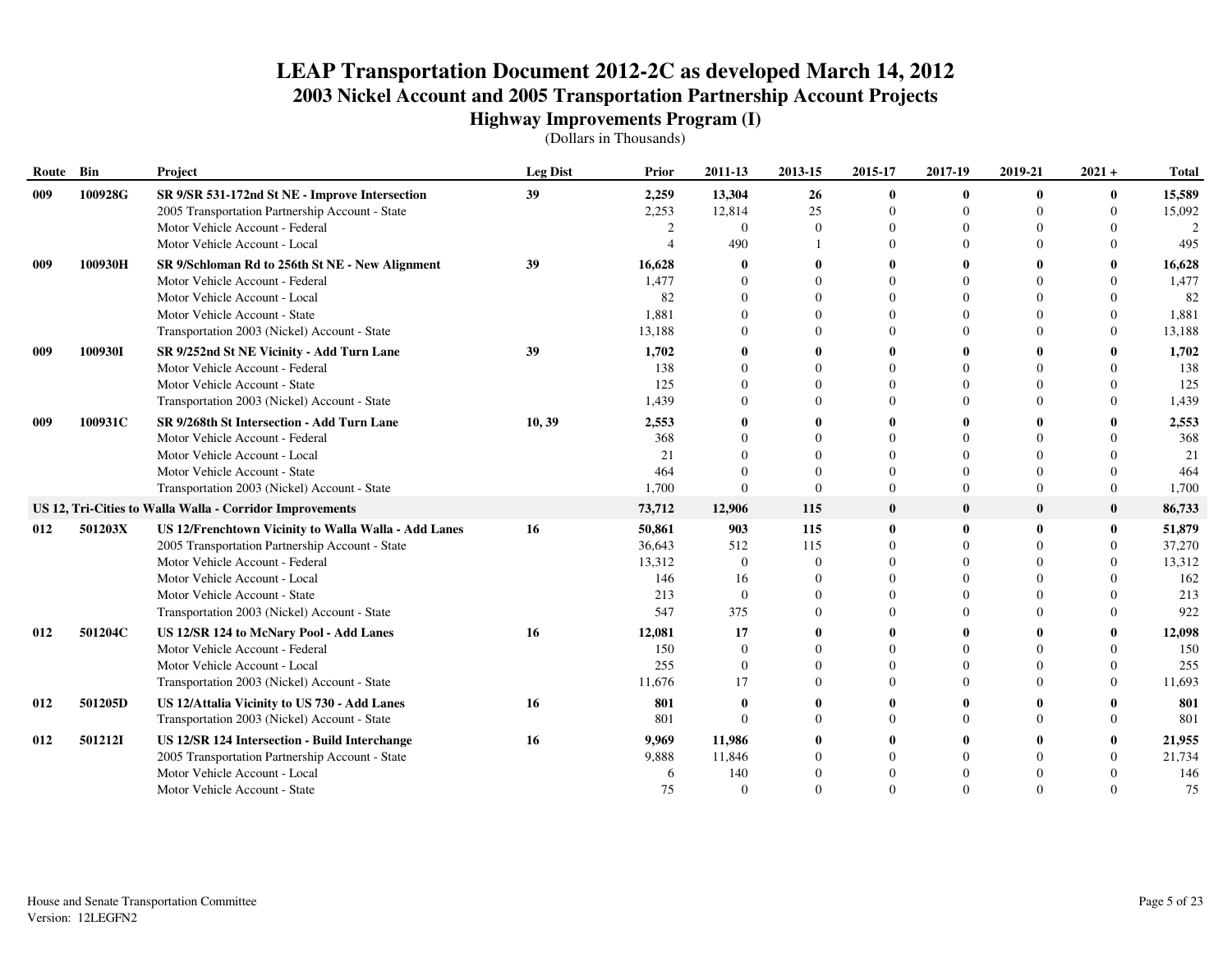| Route Bin |         | Project                                                                                    | <b>Leg Dist</b> | Prior             | 2011-13              | 2013-15               | 2015-17                          | 2017-19                    | 2019-21              | $2021 +$                   | <b>Total</b>     |
|-----------|---------|--------------------------------------------------------------------------------------------|-----------------|-------------------|----------------------|-----------------------|----------------------------------|----------------------------|----------------------|----------------------------|------------------|
|           |         | US 12, Yakima Area - Improvements                                                          |                 | 1,355             | 5                    | $\bf{0}$              | $\bf{0}$                         | $\bf{0}$                   | $\bf{0}$             | 37,084                     | 38,444           |
| 012       | 501208J | US 12/Old Naches Highway - Build Interchange<br>Motor Vehicle Account - Federal            | 14              | 1,355<br>$\Omega$ | 5<br>$\Omega$        | $\bf{0}$<br>$\Omega$  | 0<br>$\Omega$                    | $\mathbf{0}$<br>$\Omega$   | $\bf{0}$<br>$\Omega$ | 37,084<br>272              | 38,444<br>272    |
|           |         | Motor Vehicle Account - Local                                                              |                 | 271               | $\overline{5}$       | 0                     | 0                                | $\Omega$                   | 0                    | $\Omega$                   | 276              |
|           |         | Motor Vehicle Account - State                                                              |                 | 767               | $\Omega$<br>$\Omega$ | 0                     | 0                                | $\Omega$                   | $\mathbf{0}$         | 14                         | 781              |
|           |         | Transportation 2003 (Nickel) Account - State                                               |                 | 317               |                      | $\Omega$              | $\Omega$                         | $\Omega$                   | $\overline{0}$       | 36,798                     | 37,115           |
|           |         | SR 14, Clark/Skamania County - Corridor Improvements                                       |                 | 12,848            | 36,368               | 522                   | $\bf{0}$                         | $\mathbf{0}$               | $\mathbf{0}$         | $\bf{0}$                   | 49,738           |
| 014       | 401409W | SR 14/Camas Washougal - Add Lanes and Build Interchange                                    | 18              | 12,848            | 36,368               | 522                   | 0                                | -0                         | $\bf{0}$             | 0                          | 49,738           |
|           |         | 2005 Transportation Partnership Account - State<br>Motor Vehicle Account - Local           |                 | 12,805<br>43      | 36,194<br>174        | 520<br>$\mathfrak{2}$ | $\overline{0}$<br>$\overline{0}$ | $\Omega$<br>$\overline{0}$ | $\Omega$<br>$\Omega$ | $\theta$<br>$\overline{0}$ | 49,519<br>219    |
|           |         | SR 16, Gig Harbor to Purdy Vicinity - Safety Improvements                                  |                 | 22,580            | 1                    | $\bf{0}$              | $\bf{0}$                         | $\bf{0}$                   | $\mathbf{0}$         | $\bf{0}$                   | 22,581           |
| 016       | 301632A | SR 16/Burley-Olalla Interchange - Build Interchange                                        | 26              | 22,580            | 1                    | $\mathbf{0}$          | 0                                | $\mathbf{0}$               | $\bf{0}$             | $\bf{0}$                   | 22,581           |
|           |         | Motor Vehicle Account - State                                                              |                 | 108               | $\theta$             | $\Omega$              | 0                                | $\Omega$                   | $\Omega$             | $\overline{0}$             | 108              |
|           |         | Transportation 2003 (Nickel) Account - State                                               |                 | 22,472            |                      | $\mathbf{0}$          | $\Omega$                         | $\Omega$                   | $\mathbf{0}$         | $\overline{0}$             | 22,473           |
|           |         | <b>SR 17, Moses Lake Vicinity - Improvements</b>                                           |                 | 4,053             | 138                  | $\bf{0}$              | $\bf{0}$                         | $\mathbf{0}$               | $\bf{0}$             | $\bf{0}$                   | 4,191            |
| 017       | 201700C | <b>SR 17/Moses Lake to Ephrata - Widening</b>                                              | 13              | 3,445             | 17                   | $\mathbf{0}$          | 0                                | $\theta$                   | $\mathbf{0}$         | $\bf{0}$                   | 3,462            |
|           |         | 2005 Transportation Partnership Account - State                                            |                 | 3,445             | 17                   | $\Omega$              | $\Omega$                         | $\Omega$                   |                      | $\Omega$                   | 3,462            |
| 017       | 201701E | SR 17/N of Moses Lake - Add Passing Lane                                                   | 13              | 607               | 40                   |                       |                                  | $\mathbf{0}$               |                      | 0                          | 647              |
|           |         | 2005 Transportation Partnership Account - State                                            |                 | 607               | 40                   |                       |                                  | $\Omega$                   |                      | $\Omega$                   | 647              |
| 017       | 201701G | <b>SR 17/Adams Co Line - Access Control</b>                                                | 09              |                   | 81                   |                       |                                  |                            |                      | 0                          | 82               |
|           |         | 2005 Transportation Partnership Account - State                                            |                 |                   | 81                   | $\Omega$              | 0                                | $\Omega$                   |                      | $\Omega$                   | 82               |
|           |         | SR 18, Auburn to I-90 - Corridor Widening                                                  |                 | 199,749           | 2,089                | 27                    | 25                               | $\bf{0}$                   | $\bf{0}$             | $\bf{0}$                   | 201,890          |
| 018       | 101817C | SR 18/Covington Way to Maple Valley - Add Lanes                                            | 05, 47          | 67,944            |                      | $\mathbf{0}$          | $\bf{0}$                         | $\mathbf 0$                | $\mathbf{0}$         | $\mathbf{0}$               | 67,944           |
|           |         | Motor Vehicle Account - Federal                                                            |                 | 10                | $\Omega$             | $\Omega$              | $\Omega$                         | $\Omega$                   |                      | $\Omega$                   | 10               |
|           |         | Motor Vehicle Account - Local                                                              |                 | 548               | $\Omega$             | $\Omega$              | $\Omega$                         | $\Omega$                   |                      | $\Omega$                   | 548              |
|           |         | Motor Vehicle Account - State                                                              |                 | 20,545<br>43,144  | $\Omega$<br>$\Omega$ | $\Omega$<br>$\Omega$  | 0<br>0                           | $\Omega$<br>$\Omega$       |                      | $\Omega$<br>$\Omega$       | 20,545<br>43,144 |
|           |         | Special Category C Account - St Restricted<br>Transportation 2003 (Nickel) Account - State |                 | 3,697             | $\Omega$             | $\Omega$              | 0                                | $\Omega$                   |                      | $\Omega$                   | 3,697            |
| 018       | 101820C | SR 18/Maple Valley to Issaquah/Hobart Rd - Add Lanes                                       | 05              | 126,721           | 1,126                | 27                    | 25                               | -0                         |                      | $\bf{0}$                   | 127,899          |
|           |         | Motor Vehicle Account - Federal                                                            |                 | 45,014            | 20                   | $\Omega$              | $\Omega$                         | $\Omega$                   |                      | $\theta$                   | 45,034           |
|           |         | Motor Vehicle Account - Local                                                              |                 | 59                | 51                   | $\mathbf{0}$          | $\theta$                         | $\Omega$                   |                      | $\Omega$                   | 110              |
|           |         | Motor Vehicle Account - State                                                              |                 | 3,774             | 833                  | 27                    | 25                               | $\Omega$                   |                      | $\Omega$                   | 4,659            |
|           |         | Special Category C Account - St Restricted                                                 |                 | 72,198            | 124                  | $\Omega$              | $\Omega$                         | $\Omega$                   |                      | $\Omega$                   | 72,322           |
|           |         | Transportation 2003 (Nickel) Account - State                                               |                 | 5,676             | 98                   | $\Omega$              | $\Omega$                         | $\Omega$                   |                      | $\Omega$                   | 5,774            |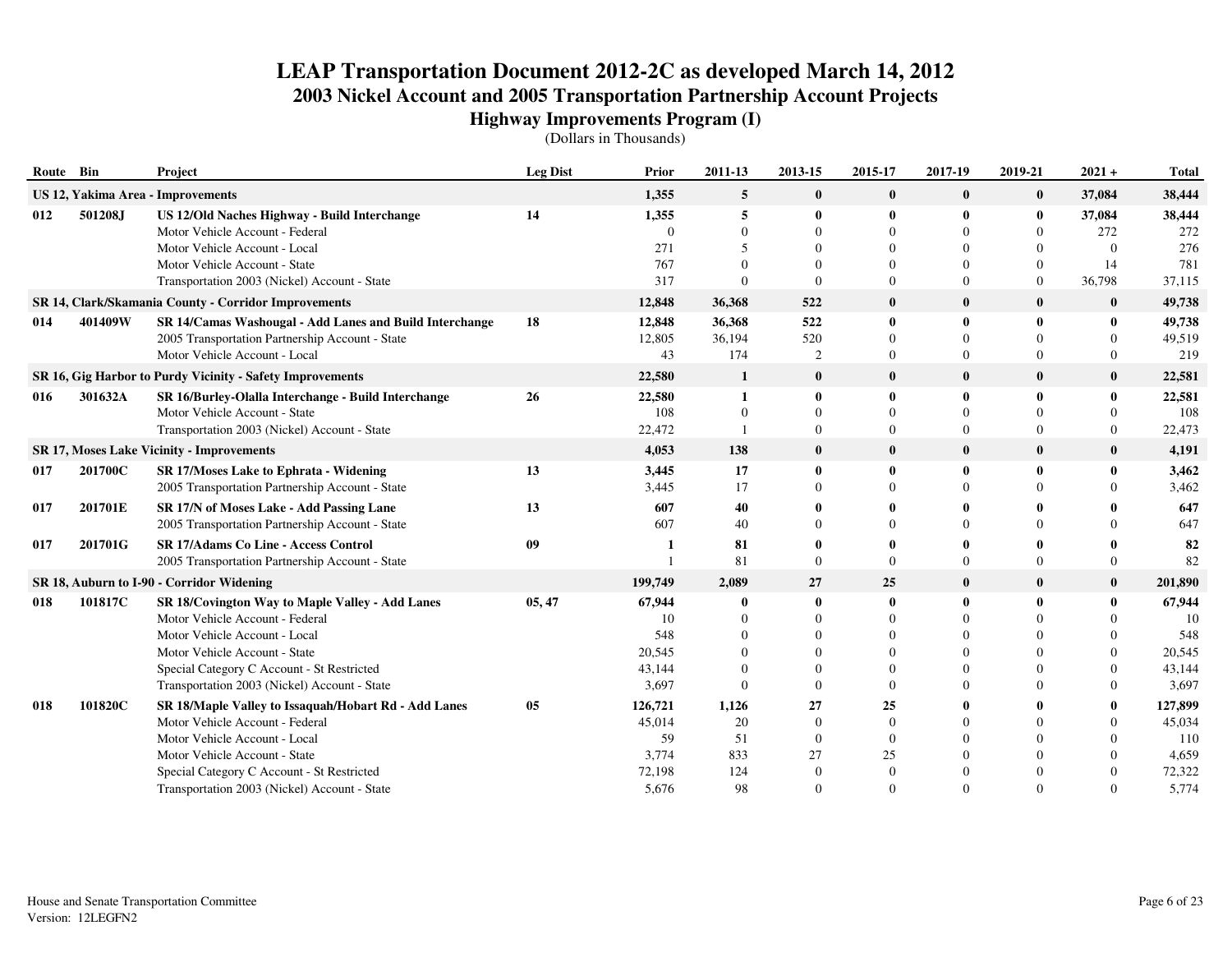| Route Bin |         | Project                                                | <b>Leg Dist</b> | <b>Prior</b> | 2011-13        | 2013-15        | 2015-17  | 2017-19      | 2019-21        | $2021 +$     | <b>Total</b> |
|-----------|---------|--------------------------------------------------------|-----------------|--------------|----------------|----------------|----------|--------------|----------------|--------------|--------------|
| 018       | 101822A | SR 18/Issaquah/Hobart Rd to Tigergate - Add Lanes      | 05              | 2,555        | 470            | $\bf{0}$       | 0        | $\mathbf 0$  | $\bf{0}$       | $\bf{0}$     | 3,025        |
|           |         | Motor Vehicle Account - State                          |                 | 22           | $\overline{0}$ |                | 0        | $\Omega$     |                | $\Omega$     | 22           |
|           |         | Transportation 2003 (Nickel) Account - State           |                 | 2,533        | 470            |                | 0        | $\Omega$     |                | $\Omega$     | 3,003        |
| 018       | 101826A | SR 18/Tigergate to I-90 - Add Lanes                    | 05              | 2,529        | 493            |                | 0        |              |                |              | 3,022        |
|           |         | Motor Vehicle Account - State                          |                 | 20           | $\Omega$       |                | 0        | $\Omega$     |                | $\Omega$     | 20           |
|           |         | Transportation 2003 (Nickel) Account - State           |                 | 2,509        | 493            | $\Omega$       | $\Omega$ | $\Omega$     |                | $\Omega$     | 3,002        |
|           |         | SR 20, Island County - Safety Improvements             |                 | 8,407        | $\bf{0}$       | $\bf{0}$       | $\bf{0}$ | $\mathbf 0$  | $\bf{0}$       | $\bf{0}$     | 8,407        |
| 020       | 1020231 | SR 20/Ducken Rd to Rosario Rd - Add Turn Lanes         | 10              | 8.407        | $\mathbf 0$    | $\bf{0}$       | 0        | $\mathbf{0}$ | $\bf{0}$       | $\bf{0}$     | 8,407        |
|           |         | Motor Vehicle Account - Federal                        |                 | 2,797        | $\Omega$       | $\Omega$       | $\Omega$ | $\Omega$     | $\Omega$       | $\Omega$     | 2,797        |
|           |         | Motor Vehicle Account - State                          |                 | 993          | $\Omega$       | $\Omega$       | $\Omega$ | $\Omega$     |                | $\Omega$     | 993          |
|           |         | Transportation 2003 (Nickel) Account - State           |                 | 4,617        | $\Omega$       | $\theta$       | $\theta$ | $\Omega$     | $\Omega$       | $\theta$     | 4,617        |
|           |         | <b>SR 20, West Skagit County - Improvements</b>        |                 | 132,662      | 599            | 31             | $\bf{0}$ | $\mathbf{0}$ | $\bf{0}$       | 21,874       | 155,166      |
| 020       | 102027C | SR 20/Quiet Cove Rd Vicinity to SR 20 Spur - Widening  | 10, 40          | 28,950       | 281            | $\mathbf{0}$   | 0        |              | $\bf{0}$       | $\mathbf{0}$ | 29,231       |
|           |         | Motor Vehicle Account - Federal                        |                 | 4.995        | $\Omega$       |                | $\Omega$ | $\Omega$     |                | $\Omega$     | 4,995        |
|           |         | Motor Vehicle Account - Local                          |                 | 2.666        | -6             |                | 0        | $\Omega$     |                | $\Omega$     | 2,672        |
|           |         | Motor Vehicle Account - State                          |                 | 210          | $\Omega$       |                | 0        | $\Omega$     |                | $\Omega$     | 210          |
|           |         | Transportation 2003 (Nickel) Account - State           |                 | 21,079       | 275            |                | $\Omega$ | $\Omega$     |                | $\Omega$     | 21,354       |
| 020       | 102029S | <b>SR 20/Sharpes Corner Vicinity - New Interchange</b> | 10, 40          | 1,344        | $\mathbf{0}$   |                | 0        |              | $\bf{0}$       | 21,874       | 23,218       |
|           |         | 2005 Transportation Partnership Account - State        |                 | 1,344        | $\Omega$       | $\Omega$       | $\Omega$ | $\Omega$     | $\overline{0}$ | 21,874       | 23,218       |
| 020       | 102039A | SR 20/Fredonia to I-5 - Add Lanes                      | 10, 40          | 102,368      | 318            | 31             | 0        |              |                | $\mathbf{0}$ | 102,717      |
|           |         | Motor Vehicle Account - Federal                        |                 | 3,200        | $\Omega$       | $\Omega$       | $\Omega$ | $\Omega$     |                | $\Omega$     | 3,200        |
|           |         | Motor Vehicle Account - Local                          |                 | 2,609        | 58             | $\overline{7}$ | $\Omega$ |              |                | $\Omega$     | 2,674        |
|           |         | Motor Vehicle Account - State                          |                 | 4,960        | $\Omega$       | $\Omega$       | 0        | $\Omega$     |                | $\Omega$     | 4,960        |
|           |         | Transportation 2003 (Nickel) Account - State           |                 | 91,599       | 260            | 24             | $\Omega$ | $\Omega$     |                | $\theta$     | 91,883       |
|           |         | SR 24, Yakima to Hanford - Improvements                |                 | 54,654       | 21             | $\bf{0}$       | $\bf{0}$ | $\mathbf 0$  | $\bf{0}$       | $\bf{0}$     | 54,675       |
| 024       | 502402E | SR 24/I-82 to Keys Rd - Add Lanes                      | 13, 14, 15      | 50,501       | 21             | $\bf{0}$       | 0        | $\mathbf{0}$ | $\bf{0}$       | $\mathbf{0}$ | 50,522       |
|           |         | Motor Vehicle Account - Federal                        |                 | 8,402        |                | $\Omega$       | $\Omega$ | $\Omega$     |                | $\Omega$     | 8,403        |
|           |         | Motor Vehicle Account - Local                          |                 | 4,484        | $\Omega$       |                | $\Omega$ | $\Omega$     |                | $\Omega$     | 4,484        |
|           |         | Motor Vehicle Account - State                          |                 | 985          | $\Omega$       |                | $\Omega$ |              |                | $\Omega$     | 985          |
|           |         | Transportation 2003 (Nickel) Account - State           |                 | 36,630       | 20             |                | $\Omega$ | $\Omega$     |                | $\Omega$     | 36,650       |
| 024       | 5024031 | SR 24/SR 241 to Cold Creek Rd - Add Passing Lanes      | 08, 15          | 4,153        | $\mathbf{0}$   |                | 0        |              |                | 0            | 4,153        |
|           |         | 2005 Transportation Partnership Account - State        |                 | 4,153        | $\Omega$       | $\Omega$       | $\Omega$ | $\Omega$     | $\Omega$       | $\Omega$     | 4,153        |
|           |         | SR 28/285, Wenatchee Area - Improvements               |                 | 43,837       | 45,153         | 5,688          | 2,997    | $\mathbf{0}$ | $\bf{0}$       | $\bf{0}$     | 97,675       |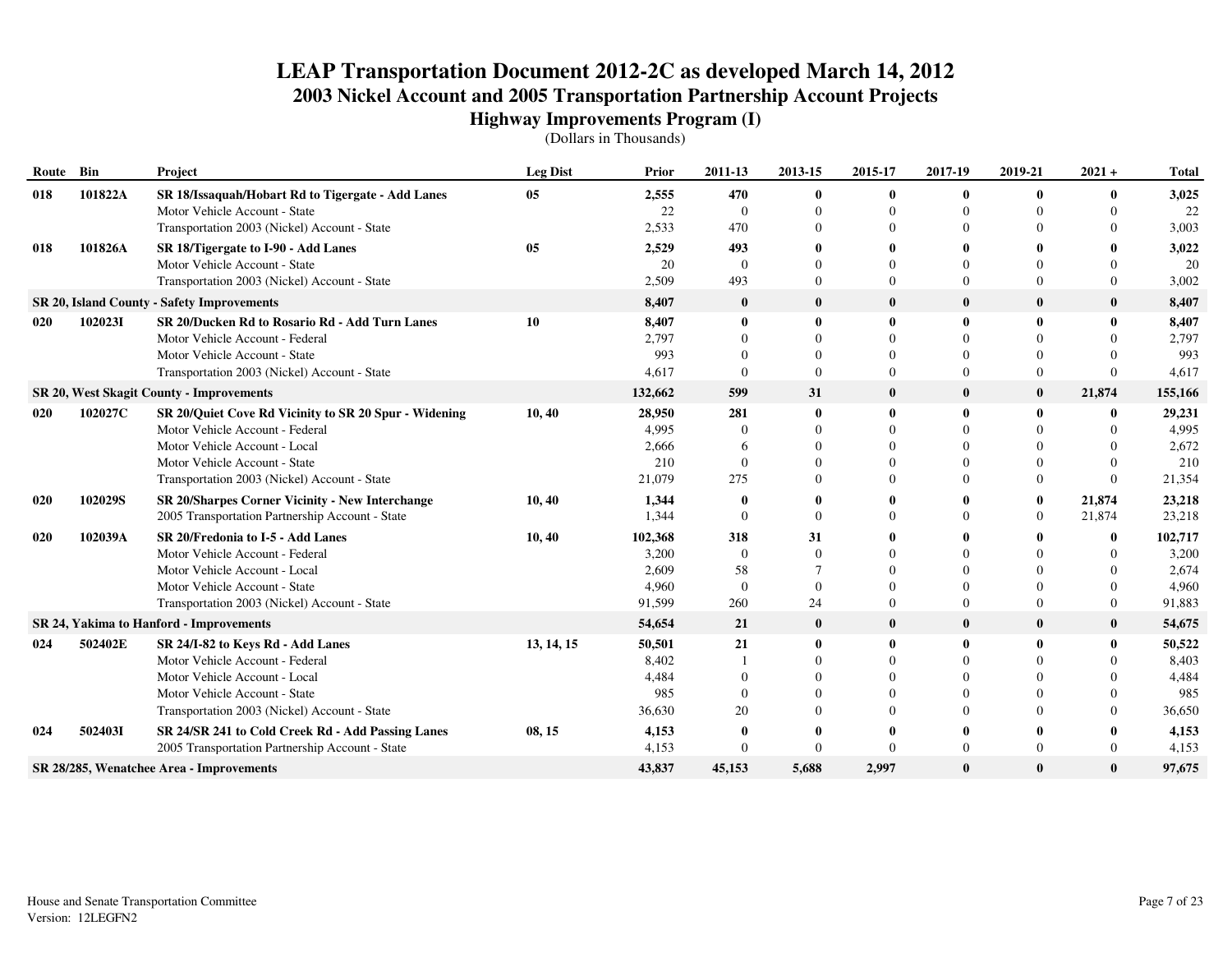| Route | Bin     | Project                                                                     | <b>Leg Dist</b> | <b>Prior</b> | 2011-13        | 2013-15        | 2015-17        | 2017-19        | 2019-21        | $2021 +$     | <b>Total</b> |
|-------|---------|-----------------------------------------------------------------------------|-----------------|--------------|----------------|----------------|----------------|----------------|----------------|--------------|--------------|
| 028   | 202800D | SR 28/Jct US 2 and US 97 to 9th St, Stage 1 - New Alignment                 | 12              | 22,380       | 32,284         | $\bf{0}$       | $\bf{0}$       | $\bf{0}$       | $\mathbf{0}$   | $\bf{0}$     | 54,664       |
|       |         | 2005 Transportation Partnership Account - State                             |                 | 22,374       | 32,162         | $\Omega$       | $\theta$       | $\mathbf{0}$   | $\Omega$       | $\theta$     | 54,536       |
|       |         | Motor Vehicle Account - Local                                               |                 | 6            | 122            | $\mathbf{0}$   | $\Omega$       | $\Omega$       |                | $\Omega$     | 128          |
| 028   | 202801J | <b>SR 28/E Wenatchee - Access Control</b>                                   | 12              | 0            | 10             | 36             | 2,997          | $\mathbf 0$    |                | 0            | 3,043        |
|       |         | 2005 Transportation Partnership Account - State                             |                 | ∩            | 10             | 36             | 2,997          | $\Omega$       |                | $\Omega$     | 3,043        |
| 285   | 228500A | SR 285/George Sellar Bridge - Additional EB Lane                            | 12              | 17,201       | 369            | $\mathbf{0}$   | $\bf{0}$       | 0              |                |              | 17,570       |
|       |         | 2005 Transportation Partnership Account - State                             |                 | 17,190       | 369            |                | $\theta$       | $\Omega$       | $\Omega$       | $\Omega$     | 17,559       |
|       |         | Motor Vehicle Account - Local                                               |                 | 11           | $\overline{0}$ | $\Omega$       | $\Omega$       | $\theta$       | $\Omega$       | $\Omega$     | 11           |
| 285   | 228501X | SR 285/W End of George Sellar Bridge - Intersection<br><b>Improvements</b>  | 12              | 4,256        | 12,490         | 5,652          | $\bf{0}$       | $\mathbf{0}$   | $\mathbf{0}$   | $\mathbf{0}$ | 22,398       |
|       |         | 2005 Transportation Partnership Account - State                             |                 | 793          | 12,352         | 5,652          | $\mathbf{0}$   | $\overline{0}$ | $\Omega$       | $\Omega$     | 18,797       |
|       |         | Motor Vehicle Account - Federal                                             |                 | 3,463        | 138            | $\mathbf{0}$   | $\overline{0}$ | $\overline{0}$ | $\overline{0}$ | $\mathbf{0}$ | 3,601        |
|       |         | I-82, Yakima Area - Improvements                                            |                 | 27,591       | 6,993          | $\bf{0}$       | $\bf{0}$       | $\bf{0}$       | $\bf{0}$       | $\mathbf{0}$ | 34,584       |
| 082   | 508201O | I-82/Valley Mall Blvd - Rebuild Interchange                                 | 14              | 27,591       | 6,993          | $\bf{0}$       | $\bf{0}$       | $\mathbf{0}$   | $\mathbf{0}$   | $\mathbf{0}$ | 34,584       |
|       |         | 2005 Transportation Partnership Account - State                             |                 | 5,072        | 3,420          | $\Omega$       | $\Omega$       | $\Omega$       | $\Omega$       | $\Omega$     | 8,492        |
|       |         | Motor Vehicle Account - Fd STP (Stim Package)                               |                 | 17,711       | 1,942          |                | $\Omega$       | $\Omega$       | $\Omega$       | $\Omega$     | 19,653       |
|       |         | Motor Vehicle Account - Federal                                             |                 | 2,048        | 493            |                | $\Omega$       | $\Omega$       |                |              | 2,541        |
|       |         | Motor Vehicle Account - Local                                               |                 | 1,646        | $\overline{4}$ |                | $\Omega$       |                | $\Omega$       |              | 1,650        |
|       |         | Motor Vehicle Account - State                                               |                 | 1,114        | 1,134          | $\Omega$       | $\Omega$       | $\Omega$       | $\Omega$       | $\Omega$     | 2,248        |
|       |         | I-90, Snoqualmie Pass - Corridor Improvements                               |                 | 122,760      | 151,952        | 125,520        | 102,841        | 2,602          | 1,021          | 44,714       | 551,410      |
| 090   | 509009B | I-90/Snoqualmie Pass East - Hyak to Keechelus Dam - Corridor<br>Improvement | 05, 13          | 122,760      | 151,952        | 125,520        | 102,841        | 2,602          | 1,021          | 44,714       | 551,410      |
|       |         | 2005 Transportation Partnership Account - State                             |                 | 122,760      | 151,952        | 125,520        | 102,841        | 2,602          | 1,021          | 44,714       | 551,410      |
|       |         | I-90, Western Washington - Improvements                                     |                 | 34,486       | 6,675          | $\bf{0}$       | $\bf{0}$       | $\bf{0}$       | $\bf{0}$       | $\mathbf{0}$ | 41,161       |
| 090   | 109040Q | I-90/Two Way Transit - Transit and HOV Improvements -<br>Stage 2 & 3        | 37, 41          | 34,486       | 6,675          | $\bf{0}$       | $\mathbf{0}$   | $\mathbf{0}$   | $\mathbf{0}$   | $\mathbf{0}$ | 41,161       |
|       |         | 2005 Transportation Partnership Account - State                             |                 | 5,522        | 510            | 0              | $\mathbf{0}$   | $\mathbf{0}$   | $\Omega$       | $\Omega$     | 6,032        |
|       |         | Motor Vehicle Account - Fd STP (Stim Package)                               |                 | 7,457        | $\overline{0}$ |                | $\theta$       | $\Omega$       | $\Omega$       | $\Omega$     | 7,457        |
|       |         | Motor Vehicle Account - Federal                                             |                 | 6,633        | 5,933          |                | $\theta$       | $\Omega$       |                | $\Omega$     | 12,566       |
|       |         | Motor Vehicle Account - State                                               |                 | 45           | $\overline{0}$ | $\Omega$       | $\theta$       | $\theta$       | $\Omega$       | $\Omega$     | 45           |
|       |         | Transportation 2003 (Nickel) Account - State                                |                 | 14,829       | 232            | $\overline{0}$ | $\theta$       | $\Omega$       | $\overline{0}$ | $\mathbf{0}$ | 15,061       |
|       |         | US 97, Chelan Falls to Toppenish - Safety Improvements                      |                 | 2,507        | 70             | $\bf{0}$       | $\bf{0}$       | $\bf{0}$       | $\bf{0}$       | $\bf{0}$     | 2,577        |
| 097   | 209703E | US 97/Blewett Pass - Add Passing Lane                                       | 13              | 1,645        | 38             | $\bf{0}$       | $\bf{0}$       | $\bf{0}$       | $\mathbf{0}$   | $\mathbf{0}$ | 1,683        |
|       |         | 2005 Transportation Partnership Account - State                             |                 | 1,645        | 38             | $\mathbf{0}$   | $\Omega$       | $\overline{0}$ | $\theta$       | $\Omega$     | 1,683        |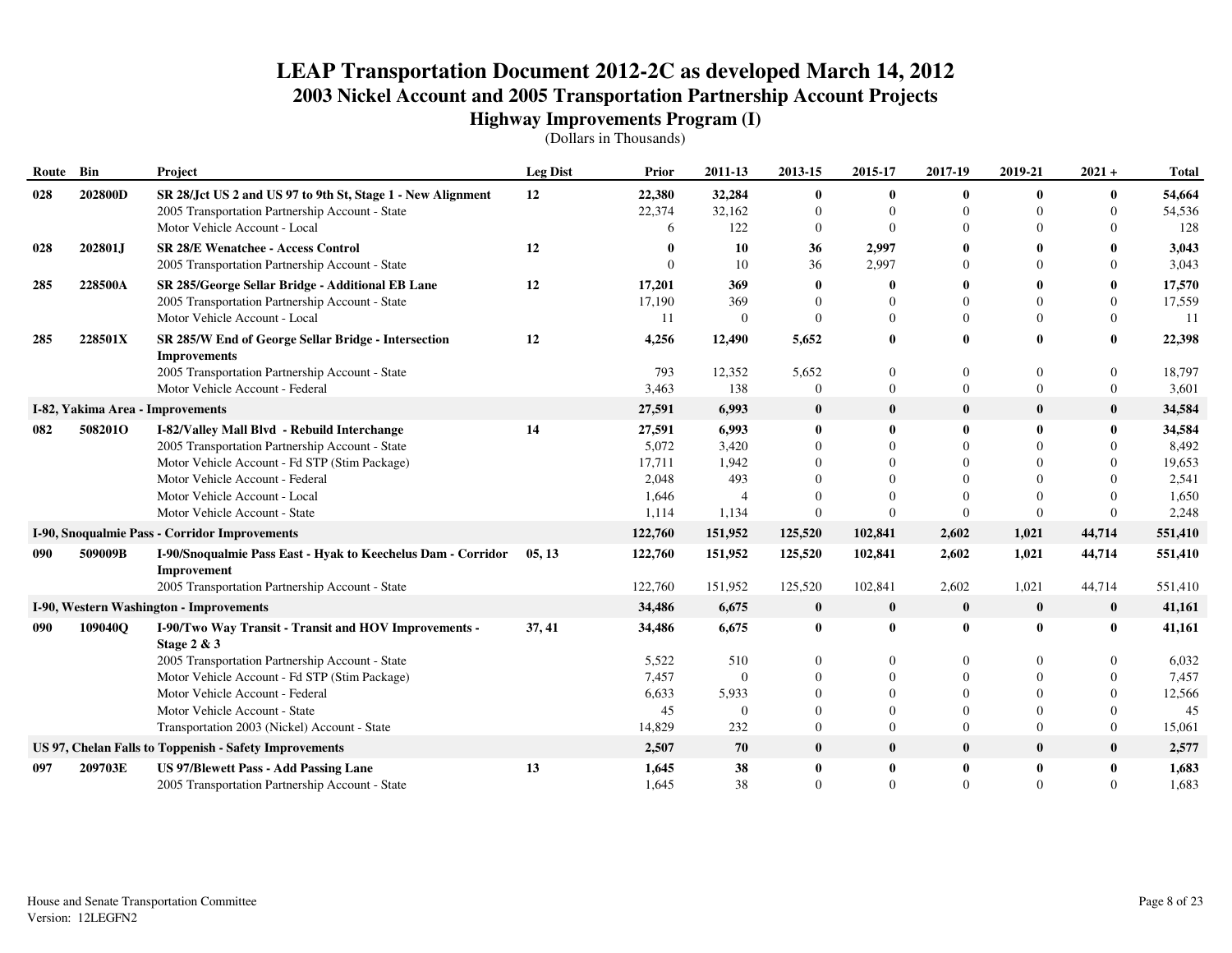| Route Bin  |         | Project                                                                                       | <b>Leg Dist</b> | Prior          | 2011-13        | 2013-15                  | 2015-17        | 2017-19                  | 2019-21      | $2021 +$       | <b>Total</b> |
|------------|---------|-----------------------------------------------------------------------------------------------|-----------------|----------------|----------------|--------------------------|----------------|--------------------------|--------------|----------------|--------------|
| 097        | 209703F | US 97/S of Chelan Falls - Add Passing Lane<br>2005 Transportation Partnership Account - State | 12              | 862<br>135     | 32<br>$\Omega$ | $\mathbf{0}$<br>$\Omega$ | 0              | $\mathbf{0}$<br>$\Omega$ | $\mathbf{0}$ | 0<br>$\Omega$  | 894<br>135   |
|            |         | Motor Vehicle Account - Fd STP (Stim Package)                                                 |                 | 679            | $\Omega$       | 0                        |                | $\Omega$                 |              | 0              | 679          |
|            |         | Motor Vehicle Account - State                                                                 |                 | 48             | 32             | $\Omega$                 | 0              | $\Omega$                 | $\Omega$     | $\Omega$       | 80           |
|            |         | SR 99, Federal Way - HOV & Corridor Improvements                                              |                 | 14,633         | 20             | $\bf{0}$                 | $\bf{0}$       | $\bf{0}$                 | $\bf{0}$     | $\bf{0}$       | 14,653       |
| 099        | 109908R | SR 99/S 284th to S 272nd St - Add HOV Lanes                                                   | 30              | 14,633         | 20             | $\mathbf{0}$             | 0              | $\mathbf{0}$             | $\mathbf{0}$ | 0              | 14,653       |
|            |         | Motor Vehicle Account - Federal                                                               |                 | 201            |                |                          |                |                          |              | $\Omega$       | 201          |
|            |         | Motor Vehicle Account - Local                                                                 |                 | 372            |                |                          |                | $\Omega$                 |              | $\Omega$       | 372          |
|            |         | Motor Vehicle Account - State                                                                 |                 | 42             | $\Omega$       |                          |                | $\Omega$                 |              | $\Omega$       | 42           |
|            |         | Transportation 2003 (Nickel) Account - State                                                  |                 | 14,018         | 20             | $\Omega$                 |                | $\Omega$                 | $\Omega$     | $\Omega$       | 14,038       |
|            |         | SR 99, Seattle - Alaskan Way Viaduct                                                          |                 | 818,713        | 986,338        | 825,914                  | 513,467        | $\mathbf{0}$             | $\bf{0}$     | $\bf{0}$       | 3,144,432    |
| 099        | 809936Z | SR 99/Alaskan Way Viaduct - Replacement                                                       | 11, 36, 37, 43  | 818,713        | 986,338        | 825,914                  | 513,467        | $\mathbf{0}$             | $\mathbf{0}$ | $\bf{0}$       | 3,144,432    |
|            |         | 2005 Transportation Partnership Account - State                                               |                 | 446,653        | 531,381        | 496,866                  | 30,760         | $\Omega$                 |              | $\Omega$       | 1,505,660    |
|            |         | <b>AWV Tolling</b>                                                                            |                 | $\overline{0}$ | $\overline{0}$ | 118,179                  | 81,822         | $\Omega$                 |              | $\mathbf{0}$   | 200,001      |
|            |         | Motor Vehicle Account - Federal                                                               |                 | 221,163        | 351,347        | 103,625                  | 26,300         | $\Omega$                 |              | $\Omega$       | 702,435      |
|            |         | Motor Vehicle Account - Local                                                                 |                 | 6,055          | 41,178         | 10,000                   | 281,000        | $\Omega$                 |              | $\Omega$       | 338,233      |
|            |         | Motor Vehicle Account - State                                                                 |                 | $\theta$       | 34,702         | $\overline{0}$           | $\overline{0}$ | $\Omega$                 |              | $\Omega$       | 34,702       |
|            |         | Multimodal Account - State                                                                    |                 | $\Omega$       | $\Omega$       | 52,049                   | 87,251         | $\Omega$                 | $\Omega$     | $\Omega$       | 139,300      |
|            |         | Transportation 2003 (Nickel) Account - State                                                  |                 | 144,842        | 27,730         | 45,195                   | 6,334          | $\overline{0}$           | $\Omega$     | $\overline{0}$ | 224,101      |
|            |         | SR 99, Shoreline - HOV & Corridor Improvements                                                |                 | 20,026         | $\bf{0}$       | $\bf{0}$                 | $\bf{0}$       | $\bf{0}$                 | $\bf{0}$     | $\bf{0}$       | 20,026       |
| 099        | 109956C | SR 99/Aurora Ave N Corridor - Add HOV Lanes                                                   | 32              | 20,026         | $\mathbf{0}$   | $\mathbf{0}$             | 0              | $\mathbf{0}$             | $\bf{0}$     | $\mathbf{0}$   | 20,026       |
|            |         | 2005 Transportation Partnership Account - State                                               |                 | 10,000         | $\Omega$       | $\Omega$                 | $\Omega$       | $\Omega$                 | $\mathbf{0}$ | $\Omega$       | 10,000       |
|            |         | Transportation 2003 (Nickel) Account - State                                                  |                 | 10,026         | $\Omega$       | $\Omega$                 | $\Omega$       | $\Omega$                 | $\mathbf{0}$ | $\Omega$       | 10,026       |
|            |         | US 101/104/112, Olympic Peninsula/SW WA - Improvements                                        |                 | 9,402          | 310            | $\bf{0}$                 | $\bf{0}$       | $\bf{0}$                 | $\bf{0}$     | 4,481          | 14,193       |
| 101        | 310101F | US 101/Dawley Rd Vic to Blyn Highway - Add Climbing Lane                                      | 24              | 943            | $\mathbf 0$    | $\mathbf{0}$             | 0              | $\mathbf{0}$             | $\bf{0}$     | 2,279          | 3,222        |
|            |         | Motor Vehicle Account - Federal                                                               |                 | 87             |                | 0                        |                | $\Omega$                 |              | $\Omega$       | 87           |
|            |         | Motor Vehicle Account - State                                                                 |                 | 555            |                | $\Omega$                 |                | $\Omega$                 | $\Omega$     | 297            | 852          |
|            |         | Transportation 2003 (Nickel) Account - State                                                  |                 | 301            |                | $\Omega$                 |                | $\Omega$                 | $\mathbf{0}$ | 1,982          | 2,283        |
| <b>101</b> | 310102F | US 101/Gardiner Vicinity - Add Climbing Lane                                                  | 24              | 387            |                |                          |                |                          |              | 2,202          | 2,589        |
|            |         | Motor Vehicle Account - State                                                                 |                 | 105            |                |                          |                | $\Omega$                 | $\Omega$     | $\overline{0}$ | 105          |
|            |         | Transportation 2003 (Nickel) Account - State                                                  |                 | 282            | $\Omega$       | 0                        |                | $\Omega$                 | $\left($     | 2,202          | 2,484        |
| <b>101</b> | 310116D | <b>US 101/Lynch Road - Safety Improvements</b>                                                | 35              | 693            | 310            |                          |                |                          |              |                | 1,003        |
|            |         | 2005 Transportation Partnership Account - State                                               |                 | 693            | 310            | $\Omega$                 |                | $\Omega$                 | $\Omega$     | $\Omega$       | 1,003        |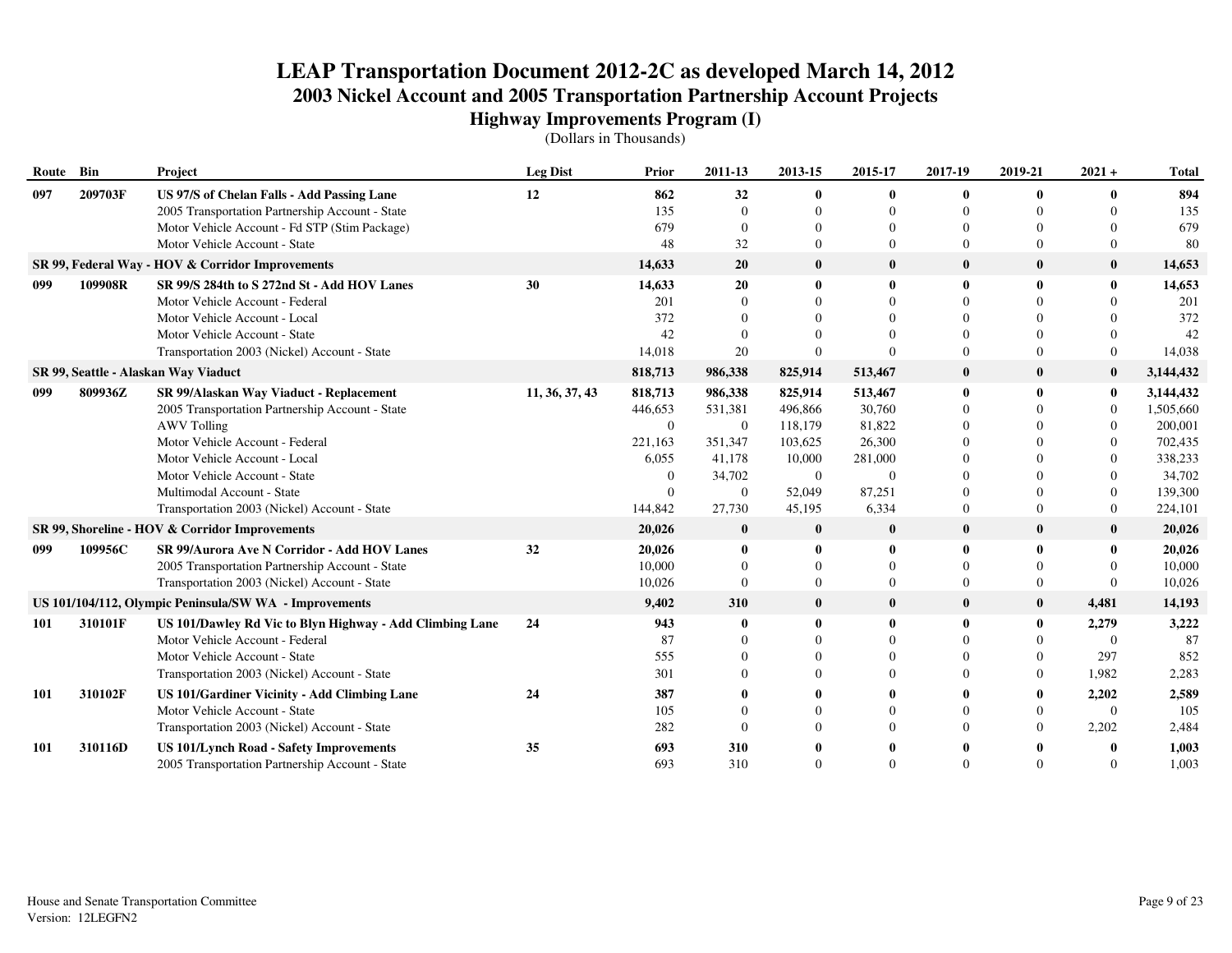| Route | Bin     | Project                                                                                            | <b>Leg Dist</b> | <b>Prior</b>   | 2011-13                  | 2013-15        | 2015-17        | 2017-19      | 2019-21        | $2021 +$       | <b>Total</b>   |
|-------|---------|----------------------------------------------------------------------------------------------------|-----------------|----------------|--------------------------|----------------|----------------|--------------|----------------|----------------|----------------|
| 101   | 310124C | US 101/SR 3 On Ramp to US 101 NB - Add New Ramp<br>2005 Transportation Partnership Account - State | 35              | 3,869<br>3,869 | $\mathbf{0}$<br>$\Omega$ | 0<br>$\Omega$  | 0<br>0         | $\Omega$     |                | 0<br>$\Omega$  | 3,869<br>3,869 |
| 101   | 310166B | <b>US 101/Blyn Vicinity - Add Passing Lanes</b>                                                    | 24              | 3,510          | 0                        |                | 0              |              |                |                | 3,510          |
|       |         | Motor Vehicle Account - Federal                                                                    |                 | 514            | $\Omega$                 |                | $\Omega$       | $\Omega$     |                | $\Omega$       | 514            |
|       |         | Motor Vehicle Account - State                                                                      |                 | 478            | $\Omega$                 |                | $\Omega$       | $\Omega$     |                | $\Omega$       | 478            |
|       |         | Transportation 2003 (Nickel) Account - State                                                       |                 | 2,518          | $\Omega$                 |                | $\theta$       | $\Omega$     | $\Omega$       | $\Omega$       | 2,518          |
|       |         | <b>SR 161, Pierce County - Corridor Improvements</b>                                               |                 | 53,456         | 20,272                   | $\bf{0}$       | $\bf{0}$       | $\mathbf{0}$ | $\bf{0}$       | 31,386         | 105,114        |
| 161   | 116100C | SR 161/Jovita Blvd to S 360th St, Stage 2 - Widen to Five Lanes                                    | 25, 30, 31      | 25,996         | 52                       | $\mathbf{0}$   | 0              | 0            | $\mathbf{0}$   | $\bf{0}$       | 26,048         |
|       |         | Motor Vehicle Account - Local                                                                      |                 | 685            | $\Omega$                 |                | $\Omega$       |              |                | $\Omega$       | 685            |
|       |         | Motor Vehicle Account - State                                                                      |                 | 3,920          | $\Omega$                 |                | $\Omega$       | $\Omega$     |                | $\theta$       | 3,920          |
|       |         | Transportation 2003 (Nickel) Account - State                                                       |                 | 21,391         | 52                       |                | $\Omega$       | $\Omega$     |                | $\theta$       | 21,443         |
| 161   | 316109A | SR 161/SR 167 EB Ramp - Realign Ramps                                                              | 31              | 2,800          | 0                        |                | 0              |              |                |                | 2,800          |
|       |         | Motor Vehicle Account - Federal                                                                    |                 |                |                          |                | $\Omega$       |              |                |                |                |
|       |         | Motor Vehicle Account - Local                                                                      |                 | 44             |                          |                | $\Omega$       | $\Omega$     |                | $\Omega$       | 44             |
|       |         | Motor Vehicle Account - State                                                                      |                 | 79             | $\Omega$                 |                | $\Omega$       | $\Omega$     |                | $\Omega$       | 79             |
|       |         | Transportation 2003 (Nickel) Account - State                                                       |                 | 2,676          | $\Omega$                 |                | $\Omega$       | $\Omega$     |                | $\Omega$       | 2,676          |
| 161   | 316118A | SR 161/24th St E to Jovita - Add Lanes                                                             | 25, 31          | 24,452         | 15,541                   |                | 0              |              |                | 0              | 39,993         |
|       |         | Motor Vehicle Account - Local                                                                      |                 | 10             | 254                      |                | $\Omega$       |              |                | $\Omega$       | 264            |
|       |         | Motor Vehicle Account - State                                                                      |                 | 2,108          | $\Omega$                 |                | $\Omega$       |              |                | $\Omega$       | 2,108          |
|       |         | Transportation 2003 (Nickel) Account - State                                                       |                 | 22,334         | 15,287                   |                | $\Omega$       | $\Omega$     | $\Omega$       | $\Omega$       | 37,621         |
| 161   | 316118C | SR 161/36th to Vicinity 24th St E - Widen to 5 lanes                                               | 25, 31          |                | $\mathbf{0}$             |                | 0              |              | $\bf{0}$       | 31,386         | 31,386         |
|       |         | Motor Vehicle Account - Federal                                                                    |                 |                | $\Omega$                 |                | $\Omega$       | $\Omega$     | $\overline{0}$ | 10,135         | 10,135         |
|       |         | Motor Vehicle Account - State                                                                      |                 |                | $\Omega$                 |                | $\Omega$       | $\Omega$     | $\overline{0}$ | 10,000         | 10,000         |
|       |         | Special Category C Account - St Restricted                                                         |                 |                | $\Omega$                 |                | $\Omega$       | $\Omega$     | $\overline{0}$ | 1,532          | 1,532          |
|       |         | Transportation 2003 (Nickel) Account - State                                                       |                 |                | $\Omega$                 |                | $\Omega$       | $\Omega$     | $\Omega$       | 9,719          | 9,719          |
| 161   | 316130A | SR 161/Clear Lake N Rd to Tanwax Creek - Spot Safety<br><b>Improvements</b>                        | 02              | 208            | 4,679                    |                | 0              | $\Omega$     |                | 0              | 4,887          |
|       |         | 2005 Transportation Partnership Account - State                                                    |                 | 208            | 4,679                    | $\overline{0}$ | $\overline{0}$ | $\theta$     | $\theta$       | $\overline{0}$ | 4,887          |
|       |         | SR 167, Renton to Puyallup-HOV Improvements & HOT Lane Pilot                                       |                 | 68,304         | 3,271                    | 11,126         | 61,371         | 433          | $\bf{0}$       | $\bf{0}$       | 144,505        |
| 167   | 116703E | SR 167/15th St SW to 15th St NW - Add HOV Lanes                                                    | 11, 30, 33, 47  | 43,672         | 9                        | $\mathbf 0$    | 0              | 0            |                | $\mathbf{0}$   | 43,681         |
|       |         | Transportation 2003 (Nickel) Account - State                                                       |                 | 43,672         | 9                        |                | $\Omega$       | $\Omega$     |                | $\Omega$       | 43,681         |
| 167   | 816701B | <b>SR 167 HOT Lanes Pilot Project - Managed Lanes</b>                                              | 11, 30, 33, 47  | 18,464         | 350                      |                |                |              |                |                | 18,814         |
|       |         | 2005 Transportation Partnership Account - State                                                    |                 | 13,330         | 346                      |                |                |              |                |                | 13,676         |
|       |         | Motor Vehicle Account - Federal                                                                    |                 | 5.134          | $\overline{4}$           |                | $\Omega$       |              |                | $\Omega$       | 5,138          |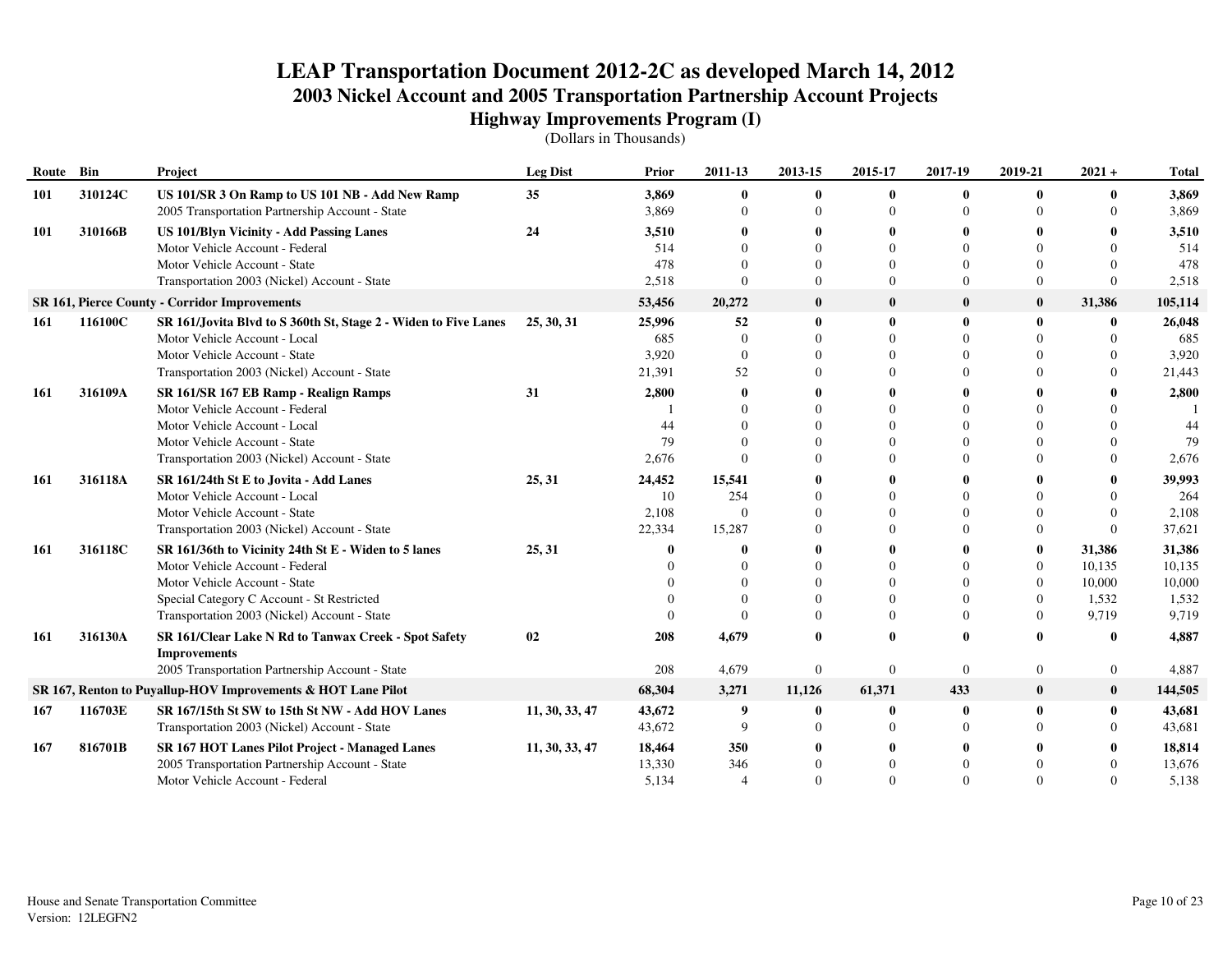| Route Bin |         | Project                                                                           | <b>Leg Dist</b> | Prior   | 2011-13      | 2013-15          | 2015-17  | 2017-19          | 2019-21        | $2021 +$       | <b>Total</b> |
|-----------|---------|-----------------------------------------------------------------------------------|-----------------|---------|--------------|------------------|----------|------------------|----------------|----------------|--------------|
| 167       | 816701C | SR 167/8th St E Vic to S 277th St Vic - Southbound Managed<br>Lane                | 30, 31, 33, 47  | 6,168   | 2,912        | 11,126           | 61,371   | 433              | $\bf{0}$       | 0              | 82,010       |
|           |         | 2005 Transportation Partnership Account - State                                   |                 | 6,168   | 2,912        | 11,126           | 61,371   | 433              | $\overline{0}$ | $\overline{0}$ | 82,010       |
|           |         | SR 167, Tacoma to Puyallup - New Freeway                                          |                 | 128,947 | 2,311        | $\bf{0}$         | $\bf{0}$ | $\bf{0}$         | $\bf{0}$       | $\bf{0}$       | 131,258      |
| 167       | 316712A | SR 167/SR 509 to SR 161 - EIS                                                     | 25, 27          | 19,896  | $\mathbf{0}$ | $\mathbf{0}$     | 0        | $\mathbf 0$      | $\mathbf{0}$   | $\mathbf{0}$   | 19,896       |
|           |         | Motor Vehicle Account - Federal                                                   |                 | 12,532  | $\theta$     | $\Omega$         | $\Omega$ | $\Omega$         | $\Omega$       | $\Omega$       | 12,532       |
|           |         | Motor Vehicle Account - Local                                                     |                 | 487     | $\Omega$     | $\Omega$         | $\Omega$ | $\Omega$         | $\Omega$       |                | 487          |
|           |         | Motor Vehicle Account - State                                                     |                 | 5,486   | $\Omega$     | $\Omega$         | $\Omega$ | $\Omega$         | $\Omega$       | 0              | 5,486        |
|           |         | Transportation 2003 (Nickel) Account - State                                      |                 | 1,391   | $\Omega$     | $\Omega$         | $\Omega$ | $\Omega$         | $\Omega$       | $\Omega$       | 1,391        |
| 167       | 316718A | SR 167/SR 509 to I-5 Stage One - New Freeway                                      | 25, 27          | 109,051 | 2,311        | 0                |          | $\mathbf 0$      | 0              | 0              | 111,362      |
|           |         | 2005 Transportation Partnership Account - State                                   |                 | 68,008  | 2,194        | $\Omega$         | $\Omega$ | $\Omega$         | $\Omega$       | $\Omega$       | 70,202       |
|           |         | Transportation 2003 (Nickel) Account - State                                      |                 | 41,043  | 117          | $\boldsymbol{0}$ | $\Omega$ | $\Omega$         | $\Omega$       | $\overline{0}$ | 41,160       |
|           |         | SR 169, Renton to Enumclaw - Safety Improvements                                  |                 | 5,253   | 14           | $\mathbf{0}$     | $\bf{0}$ | $\bf{0}$         | $\bf{0}$       | $\bf{0}$       | 5,267        |
| 169       | 116911T | SR 169/SE 291st St Vicinity (Formerly SE 288th Street) - Add<br><b>Turn Lanes</b> | 05, 47          | 2,433   | 14           | $\bf{0}$         | $\bf{0}$ | $\boldsymbol{0}$ | $\bf{0}$       | $\mathbf{0}$   | 2,447        |
|           |         | 2005 Transportation Partnership Account - State                                   |                 | 1,347   | 14           | $\theta$         | $\theta$ | $\Omega$         | $\Omega$       |                | 1,361        |
|           |         | Motor Vehicle Account - Local                                                     |                 | 442     | $\theta$     | $\Omega$         | $\Omega$ | $\theta$         | $\Omega$       | $\Omega$       | 442          |
|           |         | Motor Vehicle Account - State                                                     |                 | 644     | $\Omega$     | $\Omega$         | $\Omega$ | $\Omega$         | $\Omega$       | 0              | 644          |
| 169       | 116927B | SR 169/140th Way SE to SR 900 - Add Lanes                                         | 05, 11, 41      | 2,820   |              |                  |          | 0                |                |                | 2,820        |
|           |         | 2005 Transportation Partnership Account - State                                   |                 | 2,500   | $\theta$     | $\Omega$         | $\Omega$ | $\Omega$         | $\Omega$       | $\Omega$       | 2,500        |
|           |         | Motor Vehicle Account - State                                                     |                 | 320     | $\Omega$     | $\Omega$         | $\Omega$ | $\Omega$         | $\Omega$       | $\Omega$       | 320          |
|           |         | SR 202, Redmond to Fall City - Corridor Improvements                              |                 | 4,379   | $\bf{0}$     | $\bf{0}$         | $\bf{0}$ | $\boldsymbol{0}$ | $\bf{0}$       | $\bf{0}$       | 4,379        |
| 202       | 120214T | SR 202/244th Ave NE Intersection - Add Signal and Turn Lane                       | 05, 45          | 1,210   | $\mathbf{0}$ | $\bf{0}$         | 0        | $\mathbf 0$      | $\mathbf{0}$   | 0              | 1,210        |
|           |         | Motor Vehicle Account - Federal                                                   |                 | 315     | $\Omega$     | $\Omega$         | $\Omega$ | $\Omega$         | $\Omega$       | 0              | 315          |
|           |         | Motor Vehicle Account - Local                                                     |                 | 285     | $\Omega$     | $\Omega$         | $\Omega$ | $\Omega$         | $\Omega$       | $\Omega$       | 285          |
|           |         | Motor Vehicle Account - State                                                     |                 | 130     | $\Omega$     | 0                | $\Omega$ | $\Omega$         | $\Omega$       | 0              | 130          |
|           |         | Transportation 2003 (Nickel) Account - State                                      |                 | 480     | $\Omega$     | $\Omega$         | $\Omega$ | $\Omega$         | $\Omega$       | 0              | 480          |
| 202       | 120219L | SR 202/Jct SR 203 - Construct Roundabout                                          | 05              | 3,169   | 0            | 0                |          | $\mathbf 0$      | 0              |                | 3,169        |
|           |         | Motor Vehicle Account - Federal                                                   |                 | 321     | $\Omega$     | $\Omega$         | $\Omega$ |                  | $\Omega$       |                | 321          |
|           |         | Motor Vehicle Account - State                                                     |                 | 76      | $\Omega$     | $\Omega$         | $\Omega$ | $\Omega$         | $\Omega$       | $\Omega$       | 76           |
|           |         | Transportation 2003 (Nickel) Account - State                                      |                 | 2,772   | $\Omega$     | $\theta$         | $\Omega$ | $\Omega$         | $\Omega$       | $\theta$       | 2,772        |
|           |         | I-205, Vancouver Area - Corridor Improvements                                     |                 | 22,081  | 3,862        | 33,244           | 54,065   | $\boldsymbol{0}$ | $\bf{0}$       | $\bf{0}$       | 113,252      |
| 205       | 420505A | I-205/Mill Plain Exit (112th Connector) - Build Ramp                              | 49              | 10,631  | $\mathbf{0}$ | $\bf{0}$         | 0        | $\mathbf 0$      | 0              | $\mathbf{0}$   | 10,631       |
|           |         | Motor Vehicle Account - Local                                                     |                 | 229     | $\Omega$     | $\Omega$         | $\Omega$ | $\Omega$         | $\Omega$       |                | 229          |
|           |         | Transportation 2003 (Nickel) Account - State                                      |                 | 10.402  | $\Omega$     | $\Omega$         | $\Omega$ | $\Omega$         | $\Omega$       | $\Omega$       | 10,402       |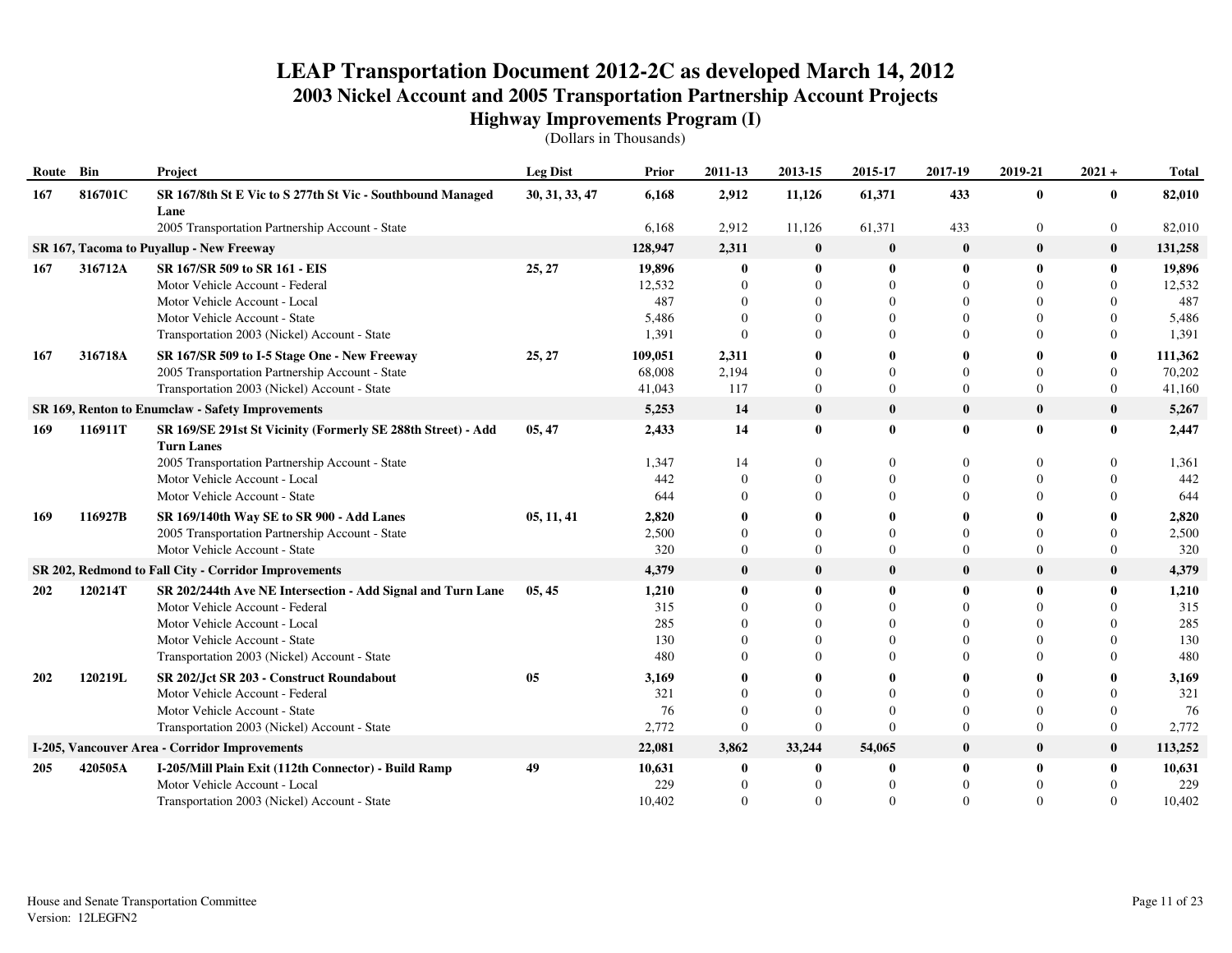| Route      | Bin     | Project                                                                     | <b>Leg Dist</b> | Prior   | 2011-13        | 2013-15      | 2015-17        | 2017-19        | 2019-21      | $2021 +$         | <b>Total</b> |
|------------|---------|-----------------------------------------------------------------------------|-----------------|---------|----------------|--------------|----------------|----------------|--------------|------------------|--------------|
| 205        | 420508A | I-205/Mill Plain Interchange to NE 18th St - Stage 1                        | 17, 49          | 8,446   | $\bf{0}$       | $\bf{0}$     | $\bf{0}$       | $\bf{0}$       | $\bf{0}$     | $\mathbf{0}$     | 8,446        |
|            |         | 2005 Transportation Partnership Account - State                             |                 | 8,446   | $\overline{0}$ | $\mathbf{0}$ | $\Omega$       | $\Omega$       | $\mathbf{0}$ | $\Omega$         | 8,446        |
| 205        | 420511A | I-205/Mill Plain Interchange to NE 18th St - Build Interchange -<br>Stage 2 | 17, 49          | 3,004   | 3,862          | 33,244       | 54,065         | $\bf{0}$       | $\bf{0}$     | $\mathbf{0}$     | 94,175       |
|            |         | 2005 Transportation Partnership Account - State                             |                 | 3,004   | 3,862          | 33,244       | 54,065         | $\overline{0}$ | $\mathbf{0}$ | $\boldsymbol{0}$ | 94,175       |
|            |         | <b>SR 240, Richland Vicinity - Corridor Improvements</b>                    |                 | 72,701  | 293            | 96           | $\bf{0}$       | $\bf{0}$       | $\bf{0}$     | $\bf{0}$         | 73,090       |
| 240        | 524002E | SR 240/Beloit Rd to Kingsgate Way - Safety Improvements                     | 08              | 9,490   | $\mathbf{0}$   | $\mathbf{0}$ | $\bf{0}$       | $\bf{0}$       | $\bf{0}$     | $\bf{0}$         | 9,490        |
|            |         | 2005 Transportation Partnership Account - State                             |                 | 9,490   | $\Omega$       | $\Omega$     | $\Omega$       | $\Omega$       |              | $\Omega$         | 9,490        |
| <b>240</b> | 524002F | SR 240/I-182 to Richland Y - Add Lanes                                      | 08              | 22,463  |                |              | 0              | $\mathbf 0$    |              | $\mathbf{0}$     | 22,467       |
|            |         | Motor Vehicle Account - Federal                                             |                 | 8,520   | 3              | $\Omega$     | $\Omega$       | $\Omega$       |              | $\Omega$         | 8,523        |
|            |         | Motor Vehicle Account - State                                               |                 | 2,418   |                | $\Omega$     | 0              | $\Omega$       |              | $\Omega$         | 2,419        |
|            |         | Transportation 2003 (Nickel) Account - State                                |                 | 11,525  | $\Omega$       | $\Omega$     | 0              | $\Omega$       |              | $\Omega$         | 11,525       |
| 240        | 524002G | SR 240/Richland Y to Columbia Center I/C - Add Lanes                        | 08              | 40,748  | 289            | 96           | 0              | $\mathbf 0$    |              | $\bf{0}$         | 41,133       |
|            |         | Motor Vehicle Account - Local                                               |                 | 186     | $\Omega$       | $\mathbf{0}$ | $\Omega$       | $\Omega$       |              | $\Omega$         | 186          |
|            |         | Motor Vehicle Account - State                                               |                 | 1,102   | $\theta$       | $\Omega$     | $\Omega$       | $\Omega$       | $\Omega$     | $\Omega$         | 1,102        |
|            |         | Transportation 2003 (Nickel) Account - State                                |                 | 39,460  | 289            | 96           | 0              | $\Omega$       | $\mathbf{0}$ | $\overline{0}$   | 39,845       |
|            |         | SR 270, Pullman to Idaho State Line - Corridor Improvements                 |                 | 31,187  | $\bf{0}$       | $\bf{0}$     | $\bf{0}$       | $\mathbf{0}$   | $\bf{0}$     | $\bf{0}$         | 31,187       |
| 270        | 627000E | SR 270/Pullman to Idaho State Line - Add Lanes                              | 09              | 31,187  | $\mathbf{0}$   | $\bf{0}$     | 0              | $\mathbf{0}$   | $\bf{0}$     | $\bf{0}$         | 31,187       |
|            |         | Motor Vehicle Account - Federal                                             |                 | 409     | $\Omega$       | $\Omega$     | 0              | $\Omega$       | $\Omega$     | $\Omega$         | 409          |
|            |         | Motor Vehicle Account - Local                                               |                 | 180     | $\Omega$       | $\Omega$     | $\Omega$       | $\Omega$       |              | $\Omega$         | 180          |
|            |         | Motor Vehicle Account - State                                               |                 | 2,132   | $\Omega$       | $\Omega$     | $\Omega$       | $\Omega$       | $\Omega$     | $\Omega$         | 2,132        |
|            |         | Transportation 2003 (Nickel) Account - State                                |                 | 28,466  | $\theta$       | $\Omega$     | $\Omega$       | $\Omega$       | $\Omega$     | $\theta$         | 28,466       |
|            |         | SR 302, Purdy Vicinity - Corridor Improvements                              |                 | 3,034   | 2,007          | 3,246        | 741            | $\bf{0}$       | $\bf{0}$     | $\bf{0}$         | 9,028        |
| 302        | 330215A | SR 302/Key Peninsula Highway to Purdy Vic-Safety &<br>Congestion            | 26              | 710     | 1,830          | 3,246        | 741            | $\bf{0}$       | $\bf{0}$     | $\bf{0}$         | 6,527        |
|            |         | 2005 Transportation Partnership Account - State                             |                 | 710     | 1,830          | 3,246        | 741            | $\overline{0}$ | $\Omega$     | $\Omega$         | 6,527        |
| 302        | 330216A | SR 302/Elgin Clifton Rd to SR 16 - Corridor Study                           | 26, 35          | 2,324   | 177            | $\mathbf{0}$ | 0              | $\mathbf 0$    |              | $\mathbf{0}$     | 2,501        |
|            |         | 2005 Transportation Partnership Account - State                             |                 | 2,324   | 177            | $\mathbf{0}$ | $\Omega$       | $\Omega$       | $\Omega$     | $\overline{0}$   | 2,501        |
|            |         | US 395, Spokane - North Spokane Corridor                                    |                 | 352,191 | 110,418        | 49,647       | 26,048         | 4,447          | 47           | $\bf{0}$         | 542,798      |
| 395        | 600001A | US 395/NSC-Francis Ave to Farwell Rd - New Alignment                        | 03, 04, 06, 07  | 179,087 | 30,802         | $\bf{0}$     | $\bf{0}$       | $\mathbf 0$    | $\bf{0}$     | $\bf{0}$         | 209,889      |
|            |         | Motor Vehicle Account - Fd STP (Stim Package)                               |                 | 7,847   | 27,154         | $\mathbf{0}$ | $\overline{0}$ | $\overline{0}$ | $\Omega$     | $\theta$         | 35,001       |
|            |         | Motor Vehicle Account - Local                                               |                 | 192     | $\Omega$       | 0            | $\Omega$       | $\Omega$       |              | $\theta$         | 192          |
|            |         | Motor Vehicle Account - State                                               |                 | 5       | $\Omega$       |              |                | $\Omega$       |              | $\Omega$         |              |
|            |         | Special Category C Account - St Restricted                                  |                 | 8,600   | $\Omega$       |              |                | $\Omega$       |              | $\Omega$         | 8,600        |
|            |         | Transportation 2003 (Nickel) Account - State                                |                 | 162,443 | 3,648          | $\Omega$     | $\Omega$       | $\Omega$       | $\Omega$     | $\Omega$         | 166,091      |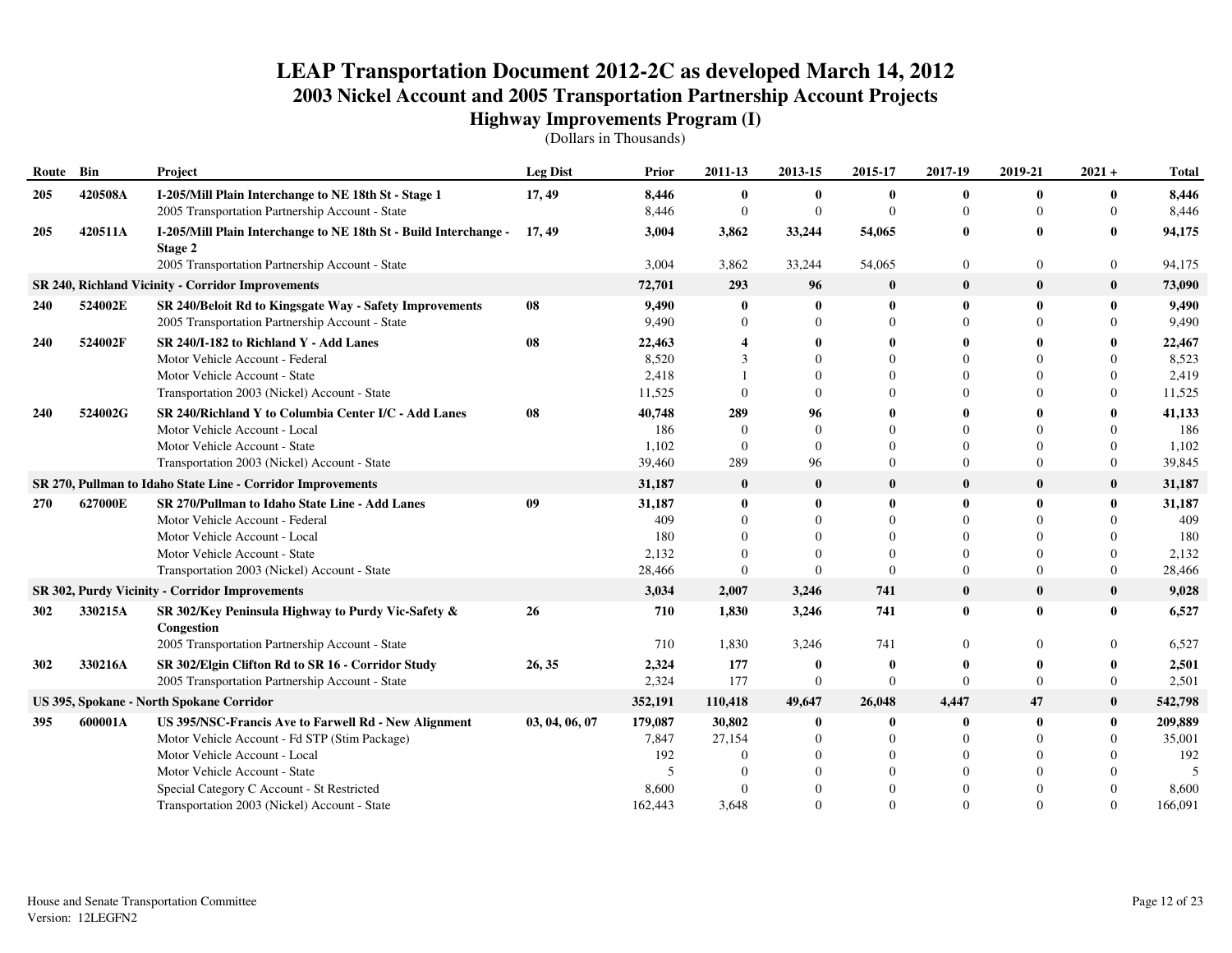| Route | Bin     | Project                                                                   | <b>Leg Dist</b> | <b>Prior</b>   | 2011-13          | 2013-15      | 2015-17        | 2017-19        | 2019-21        | $2021 +$     | <b>Total</b> |
|-------|---------|---------------------------------------------------------------------------|-----------------|----------------|------------------|--------------|----------------|----------------|----------------|--------------|--------------|
| 395   | 600003A | US 395/NSC-US 2 to Wandermere and US 2 Lowering - New<br><b>Alignment</b> | 03, 04, 06, 07  | 99,683         | 28,146           | 46           | 47             | 47             | 47             | $\bf{0}$     | 128,016      |
|       |         | Motor Vehicle Account - Local                                             |                 | 81             | $\Omega$         | $\Omega$     | $\overline{0}$ | $\overline{0}$ | $\mathbf{0}$   | $\mathbf{0}$ | 81           |
|       |         | Motor Vehicle Account - State                                             |                 | 249            | $\Omega$         |              | $\Omega$       | $\Omega$       | $\Omega$       | $\Omega$     | 249          |
|       |         | Special Category C Account - St Restricted                                |                 | 30,349         | $\Omega$         | $\Omega$     | $\Omega$       | $\Omega$       | $\Omega$       | $\Omega$     | 30,349       |
|       |         | Transportation 2003 (Nickel) Account - State                              |                 | 69,004         | 28,146           | 46           | 47             | 47             | 47             | $\Omega$     | 97,337       |
| 395   | 600010A | <b>US 395/North Spokane Corridor</b>                                      | 03, 04, 06, 07  | 73,421         | 51,470           | 49,601       | 26,001         | 4,400          | $\mathbf 0$    | $\mathbf{0}$ | 204,893      |
|       |         | 2005 Transportation Partnership Account - State                           |                 | 54,490         | 9,508            | 420          | 16,000         | $\Omega$       | $\Omega$       | $\Omega$     | 80,418       |
|       |         | Motor Vehicle Account - Federal                                           |                 | 6,498          | 27,210           | 34,031       | 10,001         | 4,400          | $\Omega$       | $\Omega$     | 82,140       |
|       |         | Motor Vehicle Account - State                                             |                 | 105            |                  | $\mathbf{0}$ | $\overline{0}$ | $\Omega$       | $\Omega$       | $\Omega$     | 106          |
|       |         | Multimodal Account - State                                                |                 | $\Omega$       | $\overline{0}$   | 8,000        | $\theta$       | $\Omega$       | $\Omega$       | $\Omega$     | 8,000        |
|       |         | Special Category C Account - St Restricted                                |                 | 12,328         | $\Omega$         | $\theta$     | $\Omega$       | $\Omega$       | $\Omega$       | $\Omega$     | 12,328       |
|       |         | Transportation 2003 (Nickel) Account - State                              |                 | $\overline{0}$ | 14,751           | 7,150        | $\overline{0}$ | $\Omega$       | $\mathbf{0}$   | $\Omega$     | 21,901       |
|       |         | I-405, Lynnwood to Tukwila - Corridor Improvements                        |                 | 908,018        | 269,143          | 168,295      | 1,266          | 296            | 58             | 208,833      | 1,555,909    |
| 167   | 816719A | SR 167/S 180th St to I-405 - SB Widening                                  | 11              | 18,842         | 1                | $\bf{0}$     | $\bf{0}$       | - 0            | $\bf{0}$       | $\bf{0}$     | 18,843       |
|       |         | 2005 Transportation Partnership Account - State                           |                 | 18,605         | $\boldsymbol{0}$ | $\theta$     | $\overline{0}$ | $\theta$       | $\mathbf{0}$   | $\mathbf{0}$ | 18,605       |
|       |         | Motor Vehicle Account - Local                                             |                 | 237            |                  | $\theta$     | $\overline{0}$ | $\Omega$       | $\Omega$       | $\Omega$     | 238          |
| 405   | 840502B | I-405/SR 181 to SR 167 - Widening                                         | 11              | 138,963        | 2,478            | 428          | 344            | 256            | 58             | $\bf{0}$     | 142,527      |
|       |         | 2005 Transportation Partnership Account - State                           |                 | 54,799         | $\Omega$         | $\theta$     | $\overline{0}$ | $\theta$       | $\theta$       | $\Omega$     | 54,799       |
|       |         | Motor Vehicle Account - Local                                             |                 | 822            | 597              | 214          | 172            | 128            | 29             | $\Omega$     | 1,962        |
|       |         | Transportation 2003 (Nickel) Account - State                              |                 | 83,342         | 1,881            | 214          | 172            | 128            | 29             | $\Omega$     | 85,766       |
| 405   | 840503A | I-405/I-5 to SR 181 - Widening                                            | 11              | 21,942         | 49               | $\mathbf 0$  | $\bf{0}$       | $\mathbf 0$    | $\bf{0}$       | $\mathbf{0}$ | 21,991       |
|       |         | 2005 Transportation Partnership Account - State                           |                 | 21,942         | 49               | $\Omega$     | $\Omega$       | $\Omega$       | $\overline{0}$ | $\Omega$     | 21,991       |
| 405   | 840508A | I-405/NE 44th St to 112th Ave SE - Widening                               | 41              | 5,497          | $\bf{0}$         | $\mathbf{0}$ | 0              | $\mathbf{0}$   | $\bf{0}$       | 144,509      | 150,006      |
|       |         | 2005 Transportation Partnership Account - State                           |                 | 5,497          | $\Omega$         | $\Omega$     | $\Omega$       | $\Omega$       | $\mathbf{0}$   | 139,308      | 144,805      |
|       |         | Special Category C Account - St Restricted                                |                 | $\Omega$       | $\Omega$         | $\Omega$     | $\Omega$       | $\Omega$       | $\mathbf{0}$   | 5,201        | 5,201        |
| 405   | 840509A | I-405/112th Ave SE to I-90 - NB Widening                                  | 41              | 19,957         | $\mathbf{0}$     |              | 0              | $\mathbf{0}$   | $\mathbf{0}$   | $\bf{0}$     | 19,957       |
|       |         | 2005 Transportation Partnership Account - State                           |                 | 19,957         | $\Omega$         | $\mathbf{0}$ | $\overline{0}$ | $\theta$       | $\Omega$       | $\mathbf{0}$ | 19,957       |
| 405   | 840541F | I-405/I-90 to SE 8th St - Widening                                        | 41              | 173,690        | 999              | 5,088        | 62             | 30             | $\mathbf{0}$   | $\mathbf{0}$ | 179,869      |
|       |         | Motor Vehicle Account - Federal                                           |                 | 1,881          | $\overline{0}$   | $\Omega$     | $\overline{0}$ | $\overline{0}$ | $\Omega$       | $\mathbf{0}$ | 1,881        |
|       |         | Motor Vehicle Account - Local                                             |                 | 465            | $\overline{0}$   | $\Omega$     | $\overline{0}$ | $\Omega$       | $\Omega$       | $\Omega$     | 465          |
|       |         | Transportation 2003 (Nickel) Account - State                              |                 | 171,344        | 999              | 5,088        | 62             | 30             | $\Omega$       | $\mathbf{0}$ | 177,523      |
| 405   | 840551A | I-405/NE 8th St to SR 520 Braided Ramps - Interchange                     | 41, 48          | 155,184        | 69,203           | 35           | 41             | 10             | $\mathbf{0}$   | 0            | 224,473      |
|       |         | <b>Improvements</b>                                                       |                 |                |                  |              |                |                |                |              |              |
|       |         | 2005 Transportation Partnership Account - State                           |                 | 77,054         | 13,091           | 35           | 41             | 10             | $\Omega$       | $\mathbf{0}$ | 90,231       |
|       |         | Motor Vehicle Account - Fd STP (Stim Package)                             |                 | 78,097         | 1,874            | $\Omega$     | $\Omega$       | $\overline{0}$ |                | $\Omega$     | 79,971       |
|       |         | Motor Vehicle Account - Federal                                           |                 | $\overline{4}$ | 54,077           |              | $\overline{0}$ | $\theta$       |                | $\Omega$     | 54,081       |
|       |         | Motor Vehicle Account - Local                                             |                 | 29             | 161              | $\Omega$     | $\Omega$       | $\Omega$       | $\Omega$       | $\Omega$     | 190          |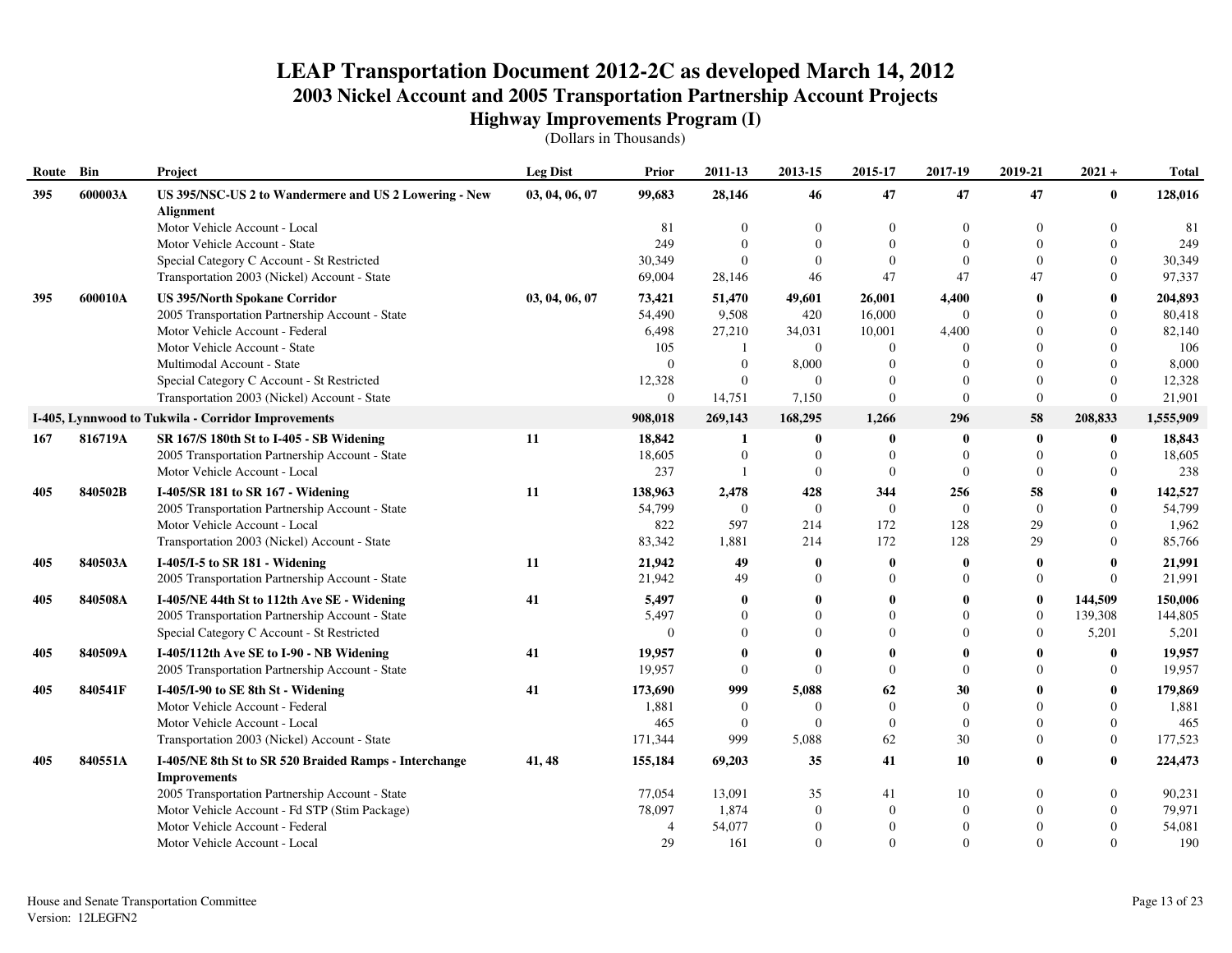| Route Bin |                | Project                                                      | <b>Leg Dist</b> | Prior       | 2011-13        | 2013-15      | 2015-17      | 2017-19      | 2019-21        | $2021 +$       | <b>Total</b> |
|-----------|----------------|--------------------------------------------------------------|-----------------|-------------|----------------|--------------|--------------|--------------|----------------|----------------|--------------|
| 405       | 840552A        | I-405/NE 10th St - Bridge Crossing                           | 41              | 62,872      | 433            | $\bf{0}$     | 0            | $\bf{0}$     | $\mathbf{0}$   | 0              | 63,305       |
|           |                | 2005 Transportation Partnership Account - State              |                 | 51,042      | 433            | $\Omega$     | 0            | $\Omega$     | $\Omega$       | 0              | 51,475       |
|           |                | Motor Vehicle Account - Federal                              |                 | 9,629       | $\Omega$       | $\Omega$     | $\Omega$     | $\Omega$     |                | 0              | 9,629        |
|           |                | Motor Vehicle Account - Local                                |                 | 2,201       | $\Omega$       | $\Omega$     | $\Omega$     | $\Omega$     |                | 0              | 2,201        |
| 405       | 840561A        | I-405/SR 520 to SR 522 - Widening                            | 01, 41, 45, 48  | 81,169      | 27             |              |              |              |                |                | 81,196       |
|           |                | Transportation 2003 (Nickel) Account - State                 |                 | 81,169      | 27             | $\Omega$     | $\Omega$     | $\Omega$     | $\Omega$       | $\Omega$       | 81,196       |
| 405       | 840567B        | I-405/NE 132nd St - New Interchange                          | 01, 45          |             | 0              | 0            |              |              | $\mathbf{0}$   | 48,500         | 48,500       |
|           |                | 2005 Transportation Partnership Account - State              |                 | $\Omega$    | $\Omega$       | $\Omega$     | $\Omega$     | $\Omega$     | $\overline{0}$ | 48,500         | 48,500       |
| 405       | <b>8BI1001</b> | I-405/South Renton Vicinity Stage 2 - Widening (Nickel/TPA)  | 11, 37, 47      | 158,557     | 7,892          | 81           | 19           | $\mathbf 0$  |                | $\bf{0}$       | 166,549      |
|           |                | 2005 Transportation Partnership Account - State              |                 | 116,588     | 1.846          | 48           | 16           | $\Omega$     | $\Omega$       | $\overline{0}$ | 118,498      |
|           |                | Motor Vehicle Account - Federal                              |                 | 12,138      | 5,608          | 33           | 3            | $\Omega$     |                | $\overline{0}$ | 17,782       |
|           |                | Motor Vehicle Account - Local                                |                 | 195         | $\Omega$       | $\Omega$     | $\Omega$     | $\Omega$     |                | 0              | 195          |
|           |                | Transportation 2003 (Nickel) Account - State                 |                 | 29,636      | 438            | $\Omega$     | $\Omega$     | $\Omega$     | $\Omega$       | $\Omega$       | 30,074       |
| 405       | <b>8BI1002</b> | I-405/Kirkland Vicinity Stage 2 - Widening (Nickel/TPA)      | 01, 41, 45, 48  | 71,345      | 188,061        | 162,663      | 800          | $\mathbf{0}$ |                | 0              | 422,869      |
|           |                | 2005 Transportation Partnership Account - State              |                 | 30,379      | 137,022        | 120,908      | 800          | $\Omega$     | $\Omega$       | $\Omega$       | 289,109      |
|           |                | Motor Vehicle Account - Fd STP (Stim Package)                |                 | 22,992      | $\Omega$       | $\Omega$     | $\Omega$     | $\Omega$     | $\Omega$       |                | 22,992       |
|           |                | Motor Vehicle Account - Federal                              |                 | 721         | $\Omega$       |              | 0            | $\Omega$     | $\Omega$       |                | 721          |
|           |                | Motor Vehicle Account - Local                                |                 | 22          | 416            | $\Omega$     | $\Omega$     | $\Omega$     | $\Omega$       | 0              | 438          |
|           |                | Transportation 2003 (Nickel) Account - State                 |                 | 17,231      | 50,623         | 41,755       | $\Omega$     | $\Omega$     | $\overline{0}$ | $\Omega$       | 109,609      |
| 405       | <b>8BI1006</b> | I-405/Tukwila to Bellevue Widening and Express Toll Lanes    | 11, 37, 41      | $\mathbf 0$ | 0              | $\mathbf 0$  | 0            | $\mathbf 0$  | $\bf{0}$       | 15,824         | 15,824       |
|           |                | 2005 Transportation Partnership Account - State              |                 | $\Omega$    | $\Omega$       | $\Omega$     | $\Omega$     | $\Omega$     | $\overline{0}$ | 15,824         | 15,824       |
|           |                | SR 410, Bonney Lake Vicinity - Corridor Widening             |                 | 16,778      | 2,321          | $\bf{0}$     | $\bf{0}$     | $\mathbf{0}$ | $\bf{0}$       | $\bf{0}$       | 19,099       |
| 410       | 341015A        | SR 410/214th Ave E to 234th - Add Lanes                      | 31              | 16,778      | 2,321          | $\bf{0}$     | 0            | $\mathbf 0$  | 0              | 0              | 19,099       |
|           |                | 2005 Transportation Partnership Account - State              |                 | 7,491       | 1,817          | $\Omega$     | $\Omega$     | $\Omega$     | $\Omega$       |                | 9,308        |
|           |                | Motor Vehicle Account - Local                                |                 | 898         | 305            | $\Omega$     | $\Omega$     | $\Omega$     | $\Omega$       |                | 1,203        |
|           |                | Motor Vehicle Account - State                                |                 | 2,599       | $\overline{0}$ | $\Omega$     | $\Omega$     | $\Omega$     | $\Omega$       |                | 2,599        |
|           |                | Transportation 2003 (Nickel) Account - State                 |                 | 5,790       | 199            | $\mathbf{0}$ | $\Omega$     | $\Omega$     | $\Omega$       | $\Omega$       | 5,989        |
|           |                | <b>SR 500, Vancouver to Orchards - Corridor Improvements</b> |                 | 12,698      | 35,097         | 275          | $\bf{0}$     | $\mathbf 0$  | $\bf{0}$       | $\bf{0}$       | 48,070       |
| 500       | 450000A        | SR 500/St Johns Blvd - Build Interchange                     | 49              | 12,698      | 35,097         | 275          | $\mathbf{0}$ | $\mathbf 0$  | $\mathbf{0}$   | $\bf{0}$       | 48,070       |
|           |                | 2005 Transportation Partnership Account - State              |                 | 4,567       | 12,783         | 254          | $\Omega$     | $\Omega$     | $\Omega$       | $\Omega$       | 17,604       |
|           |                | Motor Vehicle Account - Federal                              |                 | 8,011       | 22,055         | 20           | $\Omega$     | $\Omega$     | $\Omega$       |                | 30,086       |
|           |                | Motor Vehicle Account - Local                                |                 | $\Omega$    | 259            |              |              | $\Omega$     | $\Omega$       |                | 260          |
|           |                | Motor Vehicle Account - State                                |                 | 120         | $\Omega$       | $\Omega$     | $\Omega$     | $\Omega$     | $\Omega$       |                | 120          |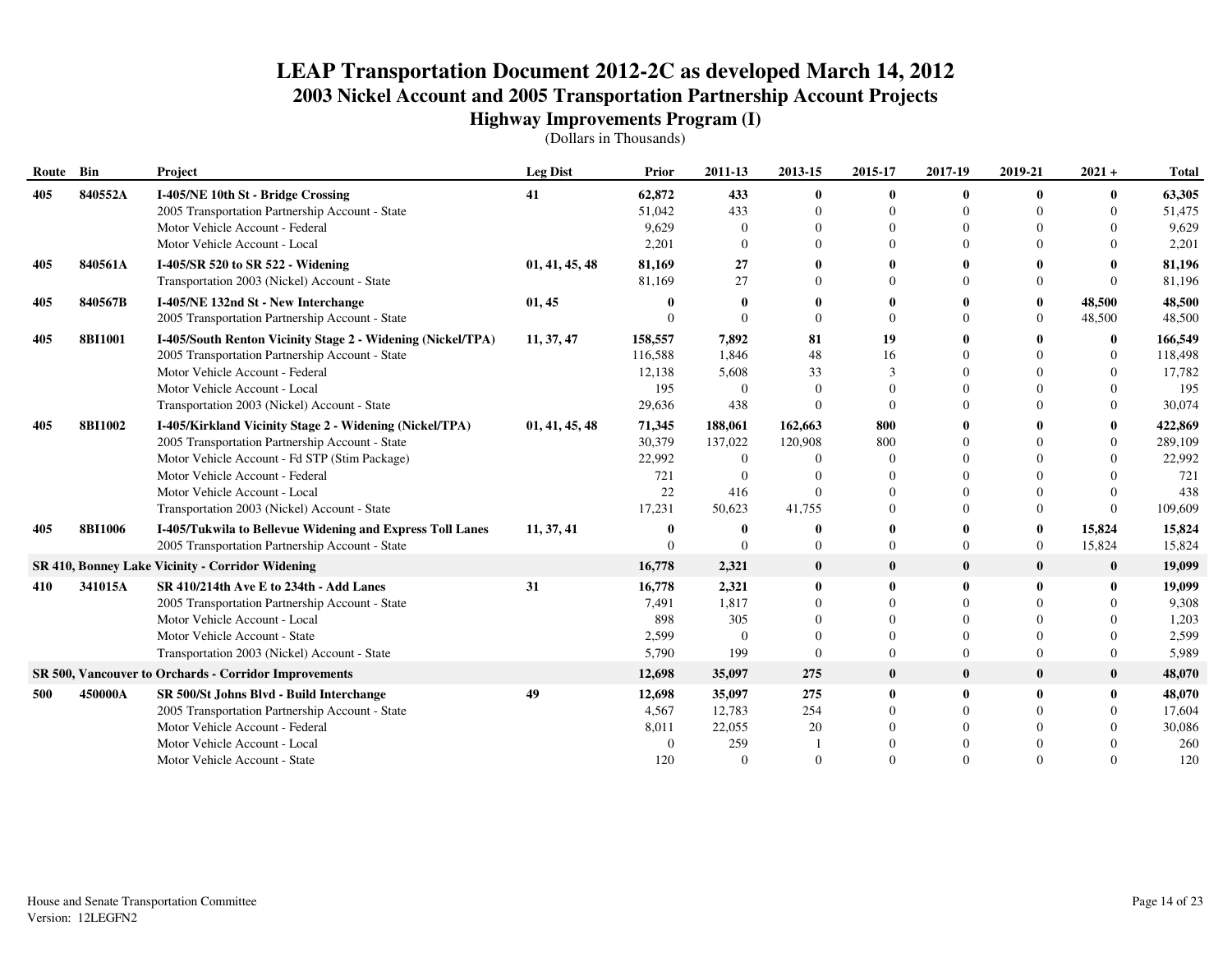| Route Bin |                            | Project                                                                                                                                                                                  | <b>Leg Dist</b> | <b>Prior</b>                            | 2011-13                                        | 2013-15                                  | 2015-17                                                  | 2017-19                                                  | 2019-21                                            | $2021 +$                                                 | <b>Total</b>                              |
|-----------|----------------------------|------------------------------------------------------------------------------------------------------------------------------------------------------------------------------------------|-----------------|-----------------------------------------|------------------------------------------------|------------------------------------------|----------------------------------------------------------|----------------------------------------------------------|----------------------------------------------------|----------------------------------------------------------|-------------------------------------------|
|           |                            | SR 502, I-5 to Battle Ground - Corridor Improvements                                                                                                                                     |                 | 65,222                                  | 38,852                                         | 36,000                                   | 233                                                      | $\mathbf{0}$                                             | $\bf{0}$                                           | $\bf{0}$                                                 | 140,307                                   |
| 005       | 400599R                    | I-5/SR 502 Interchange - Build Interchange<br>Motor Vehicle Account - Local<br>Transportation 2003 (Nickel) Account - State                                                              | 17, 18          | 52,230<br>379<br>51,851                 | 291<br>$\overline{0}$<br>291                   | $\bf{0}$<br>$\Omega$<br>$\Omega$         | $\bf{0}$<br>$\Omega$<br>$\Omega$                         | $\mathbf{0}$<br>$\Omega$<br>$\Omega$                     | $\mathbf{0}$                                       | $\mathbf{0}$<br>$\Omega$<br>$\Omega$                     | 52,521<br>379<br>52,142                   |
| 502       | 450208W                    | SR 502/I-5 to Battle Ground - Add Lanes<br>2005 Transportation Partnership Account - State<br>Motor Vehicle Account - State<br>Transportation 2003 (Nickel) Account - State              | 18              | 12,992<br>5,570<br>200<br>7,222         | 38,561<br>38,108<br>$\overline{0}$<br>453      | 36,000<br>35,909<br>$\overline{0}$<br>91 | 233<br>233<br>$\Omega$<br>$\Omega$                       | 0<br>$\Omega$<br>$\Omega$<br>$\Omega$                    | 0                                                  | $\Omega$<br>$\Omega$<br>$\theta$                         | 87,786<br>79,820<br>200<br>7,766          |
|           |                            | SR 503, Battle Ground to Vancouver - Improvements                                                                                                                                        |                 | 6,501                                   | 475                                            | $\bf{0}$                                 | $\bf{0}$                                                 | $\mathbf{0}$                                             | $\bf{0}$                                           | $\bf{0}$                                                 | 6,976                                     |
| 503       | 450305B                    | SR 503/4th Plain/SR 500 Intersection - Add Turn Lane<br>2005 Transportation Partnership Account - State<br>Motor Vehicle Account - Local                                                 | 17              | 280<br>271<br>$\mathbf Q$               | 473<br>473<br>$\theta$                         | $\mathbf{0}$<br>$\Omega$                 | $\bf{0}$<br>$\Omega$<br>$\Omega$                         | $\mathbf{0}$<br>$\Omega$<br>$\Omega$                     | $\mathbf{0}$                                       | $\mathbf{0}$<br>$\Omega$                                 | 753<br>744                                |
| 503       | 450393A                    | SR 503/Lewisville Park Vicinity - Add Climbing Lane<br>2005 Transportation Partnership Account - State<br>Motor Vehicle Account - State                                                  | 18              | 6,221<br>5.971<br>250                   | $\overline{2}$<br>$\overline{c}$<br>$\Omega$   | $\Omega$<br>$\Omega$                     | $\Omega$<br>$\Omega$                                     | 0<br>$\theta$<br>$\Omega$                                | 0                                                  | $\Omega$<br>$\theta$                                     | 6,223<br>5,973<br>250                     |
|           |                            | SR 509, SeaTac to I-5 - Corridor Completion                                                                                                                                              |                 | 60,303                                  | 1,235                                          | $\bf{0}$                                 | $\mathbf{0}$                                             | $\mathbf{0}$                                             | $\bf{0}$                                           | $\bf{0}$                                                 | 61,538                                    |
| 509       | 850901F                    | SR 509/I-5 to Sea-Tac Freight & Congestion Relief<br>2005 Transportation Partnership Account - State                                                                                     | 30, 33          | 25,308<br>25,308                        | 1,234<br>1,234                                 | $\mathbf{0}$<br>$\theta$                 | $\mathbf{0}$<br>$\Omega$                                 | $\mathbf{0}$<br>$\Omega$                                 | $\mathbf{0}$<br>$\Omega$                           | $\mathbf{0}$<br>$\Omega$                                 | 26,542<br>26,542                          |
| 509       | 850902A                    | SR 509/I-5/SeaTac to I-5 - Design and Critical R/W<br>Transportation 2003 (Nickel) Account - State                                                                                       | 33              | 34,995<br>34,995                        | -1                                             | $\mathbf{0}$<br>$\Omega$                 | $\mathbf{0}$<br>$\Omega$                                 | 0<br>$\Omega$                                            | $\mathbf{0}$<br>$\Omega$                           | $\Omega$<br>$\Omega$                                     | 34,996<br>34,996                          |
|           | SR 510, Yelm - New Freeway |                                                                                                                                                                                          |                 | 28,827                                  | 2,257                                          | $\bf{0}$                                 | $\mathbf{0}$                                             | $\mathbf{0}$                                             | $\bf{0}$                                           | 4,860                                                    | 35,944                                    |
| 510       | 351025A                    | SR 510/Yelm Loop - New Alignment<br>2005 Transportation Partnership Account - State<br>Motor Vehicle Account - Federal<br>Motor Vehicle Account - Local<br>Motor Vehicle Account - State | 02              | 28,827<br>26,609<br>804<br>213<br>1,201 | 2,257<br>1,260<br>997<br>$\Omega$<br>$\Omega$  | $\bf{0}$<br>$\mathbf{0}$                 | $\bf{0}$<br>$\Omega$<br>$\Omega$<br>$\Omega$<br>$\Omega$ | $\bf{0}$<br>$\Omega$<br>$\Omega$<br>$\Omega$<br>$\Omega$ | $\bf{0}$<br>$\overline{0}$<br>$\Omega$<br>$\Omega$ | 4,860<br>4,860<br>$\Omega$<br>$\Omega$<br>$\overline{0}$ | 35,944<br>32,729<br>1,801<br>213<br>1,201 |
|           |                            | SR 518, Burien to Tukwila - Corridor Improvements                                                                                                                                        |                 | 39,068                                  | 2,595                                          | $\bf{0}$                                 | $\mathbf{0}$                                             | $\mathbf{0}$                                             | $\bf{0}$                                           | $\mathbf{0}$                                             | 41,663                                    |
| 509       | 850919F                    | SR 509/SR 518 Interchange - Signalization and Channelization<br>2005 Transportation Partnership Account - State<br>Motor Vehicle Account - Federal<br>Motor Vehicle Account - State      | 33              | 5,605<br>3,339<br>2,257<br>9            | 226<br>226<br>$\overline{0}$<br>$\overline{0}$ | $\mathbf{0}$                             | $\mathbf{0}$<br>$\Omega$<br>$\Omega$                     | $\mathbf{0}$<br>$\Omega$<br>$\Omega$<br>$\Omega$         | $\mathbf{0}$                                       | $\mathbf{0}$<br>$\Omega$<br>$\theta$<br>$\Omega$         | 5,831<br>3,565<br>2,257<br>$\mathbf Q$    |
| 518       | 851808A                    | SR 518/SeaTac Airport to I-5 - Eastbound Widening<br>2005 Transportation Partnership Account - State<br>Motor Vehicle Account - Federal<br>Motor Vehicle Account - Local                 | 11, 33          | 33,463<br>19,979<br>5,902<br>7,582      | 2,369<br>23<br>$\overline{0}$<br>2,346         |                                          | $\mathbf{0}$                                             | 0<br>$\Omega$<br>$\Omega$<br>$\Omega$                    | $\Omega$                                           | $\Omega$<br>$\Omega$<br>$\Omega$                         | 35,832<br>20,002<br>5,902<br>9,928        |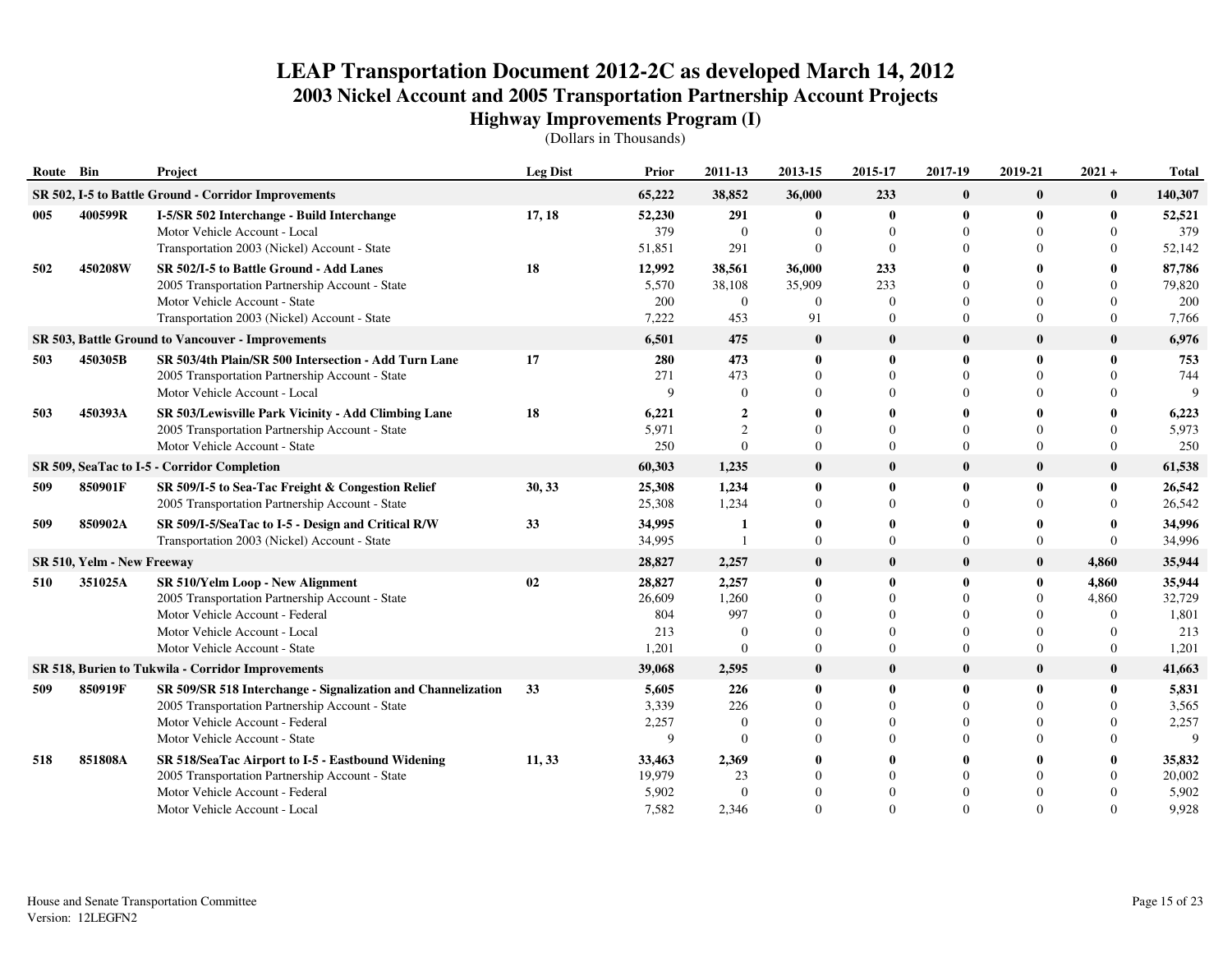| Route Bin |                                           | Project                                                                     | <b>Leg Dist</b> | Prior    | 2011-13               | 2013-15      | 2015-17  | 2017-19      | 2019-21        | $2021 +$         | <b>Total</b>  |
|-----------|-------------------------------------------|-----------------------------------------------------------------------------|-----------------|----------|-----------------------|--------------|----------|--------------|----------------|------------------|---------------|
|           | SR 519, Seattle - Intermodal Improvements |                                                                             |                 | 82,593   | 178                   | $\bf{0}$     | $\bf{0}$ | $\bf{0}$     | $\bf{0}$       | $\bf{0}$         | 82,771        |
| 519       | 851902A                                   | SR 519/I-90 to SR 99 Intermodal Access Project - I/C<br><b>Improvements</b> | 37              | 82,593   | 178                   | $\bf{0}$     | 0        | $\mathbf 0$  | $\bf{0}$       | $\bf{0}$         | 82,771        |
|           |                                           | Freight Mobility Multimodal Account                                         |                 | 3,441    | $\theta$              | $\mathbf{0}$ | $\Omega$ | $\Omega$     | $\theta$       | 0                | 3,441         |
|           |                                           | Motor Vehicle Account - Federal                                             |                 | 855      | $\Omega$              | $\Omega$     | $\Omega$ | $\Omega$     | $\Omega$       | $\Omega$         | 855           |
|           |                                           | Motor Vehicle Account - Local                                               |                 | 5,976    | $\Omega$              | $\Omega$     | $\Omega$ | $\Omega$     | $\Omega$       | $\Omega$         | 5,976         |
|           |                                           | Transportation 2003 (Nickel) Account - State                                |                 | 72,321   | 178                   | $\mathbf{0}$ | $\Omega$ | $\Omega$     | $\Omega$       | $\overline{0}$   | 72,499        |
|           |                                           | SR 520, Seattle to Redmond - Corridor Improvements                          |                 | 642,389  | 1,153,178             | 864,281      | 86,121   | 656          | $\bf{0}$       | $\mathbf{1}$     | 2,746,626     |
| 520       | 152040A                                   | SR 520/W Lake Sammamish Parkway to SR 202, Stage 3 -<br>Widening            | 48              | 77,466   | 1,368                 | 135          | 0        | $\mathbf 0$  | $\bf{0}$       | 0                | 78,969        |
|           |                                           | Motor Vehicle Account - Local                                               |                 | 137      | $\overline{0}$        | $\mathbf{0}$ | $\Omega$ | $\Omega$     | $\theta$       | 0                | 137           |
|           |                                           | Transportation 2003 (Nickel) Account - State                                |                 | 77,329   | 1,368                 | 135          | $\Omega$ | $\theta$     | $\Omega$       | $\Omega$         | 78,832        |
| 520       | <b>8BI1003</b>                            | SR 520/ Bridge Replacement and HOV (Nickel/TPA)                             | 43, 48          | 496,733  | 1,132,690             | 864,146      | 86,121   | 656          |                | 1                | 2,580,347     |
|           |                                           | 2005 Transportation Partnership Account - State                             |                 | 263,273  | 224,592               | 3,298        | 222      | 656          |                | $\overline{0}$   | 492,041       |
|           |                                           | Motor Vehicle Account - Federal                                             |                 | 4,168    | 8,448                 | 374,056      | 85,899   | $\Omega$     | $\Omega$       | $\Omega$         | 472,571       |
|           |                                           | Motor Vehicle Account - Local                                               |                 | $\Omega$ | 1,364                 |              | 0        | $\Omega$     | $\Omega$       |                  | 1,365         |
|           |                                           | Motor Vehicle Account - State                                               |                 | 2,575    | $\overline{0}$        | $\Omega$     | $\Omega$ | $\Omega$     | $\Omega$       |                  | 2,575         |
|           |                                           | SR 520 Civil Penalties Account                                              |                 | $\theta$ | $\theta$              | $\Omega$     |          | $\Omega$     | $\Omega$       |                  |               |
|           |                                           | SR 520 Corridor Account                                                     |                 | 174,467  | 898,286               | 486,791      | $\Omega$ | $\Omega$     | $\Omega$       | $\boldsymbol{0}$ | 1,559,544     |
|           |                                           | Transportation 2003 (Nickel) Account - State                                |                 | 52,250   | $\overline{0}$        | $\Omega$     | $\Omega$ | $\Omega$     | $\Omega$       | $\overline{0}$   | 52,250        |
| 520       | L1000033                                  | <b>Lake Washington Congestion Management</b>                                | 43, 48          | 68,190   | 19,120                |              | 0        | $\mathbf{0}$ |                | 0                | 87,310        |
|           |                                           | 2005 Transportation Partnership Account - State                             |                 | 713      | 572                   | $\Omega$     | $\Omega$ | $\Omega$     | $\Omega$       | $\Omega$         | 1,285         |
|           |                                           | Motor Vehicle Account - Federal                                             |                 | 67,477   | 18,548                | $\mathbf{0}$ | $\Omega$ | $\Omega$     | $\overline{0}$ | $\overline{0}$   | 86,025        |
|           |                                           | SR 522, Seattle to Monroe - Corridor Improvements                           |                 | 106,504  | 90,454                | 22,169       | 1,686    | 798          | $\bf{0}$       | $\bf{0}$         | 221,611       |
| 522       | 152201C                                   | SR 522/I-5 to I-405 - Multimodal Improvements                               | 01, 32, 46      | 22,508   | 54                    | 0            | 0        | $\mathbf 0$  | $\mathbf{0}$   | $\bf{0}$         | 22,562        |
|           |                                           | 2005 Transportation Partnership Account - State                             |                 | 13,040   | $\theta$              | $\Omega$     | $\Omega$ | $\Omega$     | $\Omega$       | $\Omega$         | 13,040        |
|           |                                           | Motor Vehicle Account - Federal                                             |                 | 995      | $\Omega$              | $\Omega$     | $\Omega$ | $\Omega$     | $\Omega$       | 0                | 995           |
|           |                                           | Motor Vehicle Account - Local                                               |                 | 1,123    | 50                    | $\Omega$     | $\Omega$ | $\Omega$     | $\Omega$       | 0                | 1,173         |
|           |                                           | Motor Vehicle Account - State                                               |                 | 1,353    | $\theta$              | $\Omega$     | $\Omega$ | $\Omega$     | $\Omega$       |                  | 1,353         |
|           |                                           | Transportation 2003 (Nickel) Account - State                                |                 | 5,997    | $\boldsymbol{\Delta}$ | $\Omega$     | 0        | $\Omega$     | $\Omega$       | 0                | 6,001         |
| 522       | 152219A                                   | SR 522/University of Washington Bothell - Build Interchange                 | 01              | 46,592   | 298                   | 27           | 0        | $\mathbf 0$  |                | 0                | 46,917        |
|           |                                           | 2005 Transportation Partnership Account - State                             |                 | 9,506    | 298                   | 27           | $\Omega$ | $\Omega$     | $\Omega$       | 0                | 9,831         |
|           |                                           | Motor Vehicle Account - Federal                                             |                 | 5,460    | $\Omega$              | $\mathbf{0}$ | $\Omega$ | $\Omega$     | $\Omega$       |                  | 5,460         |
|           |                                           | Motor Vehicle Account - Local                                               |                 |          | $\Omega$              |              | $\Omega$ | $\Omega$     |                |                  | $\mathcal{P}$ |
|           |                                           | Transportation 2003 (Nickel) Account - State                                |                 | 31,624   | $\Omega$              | $\Omega$     | $\Omega$ | $\Omega$     | $\Omega$       | $\Omega$         | 31,624        |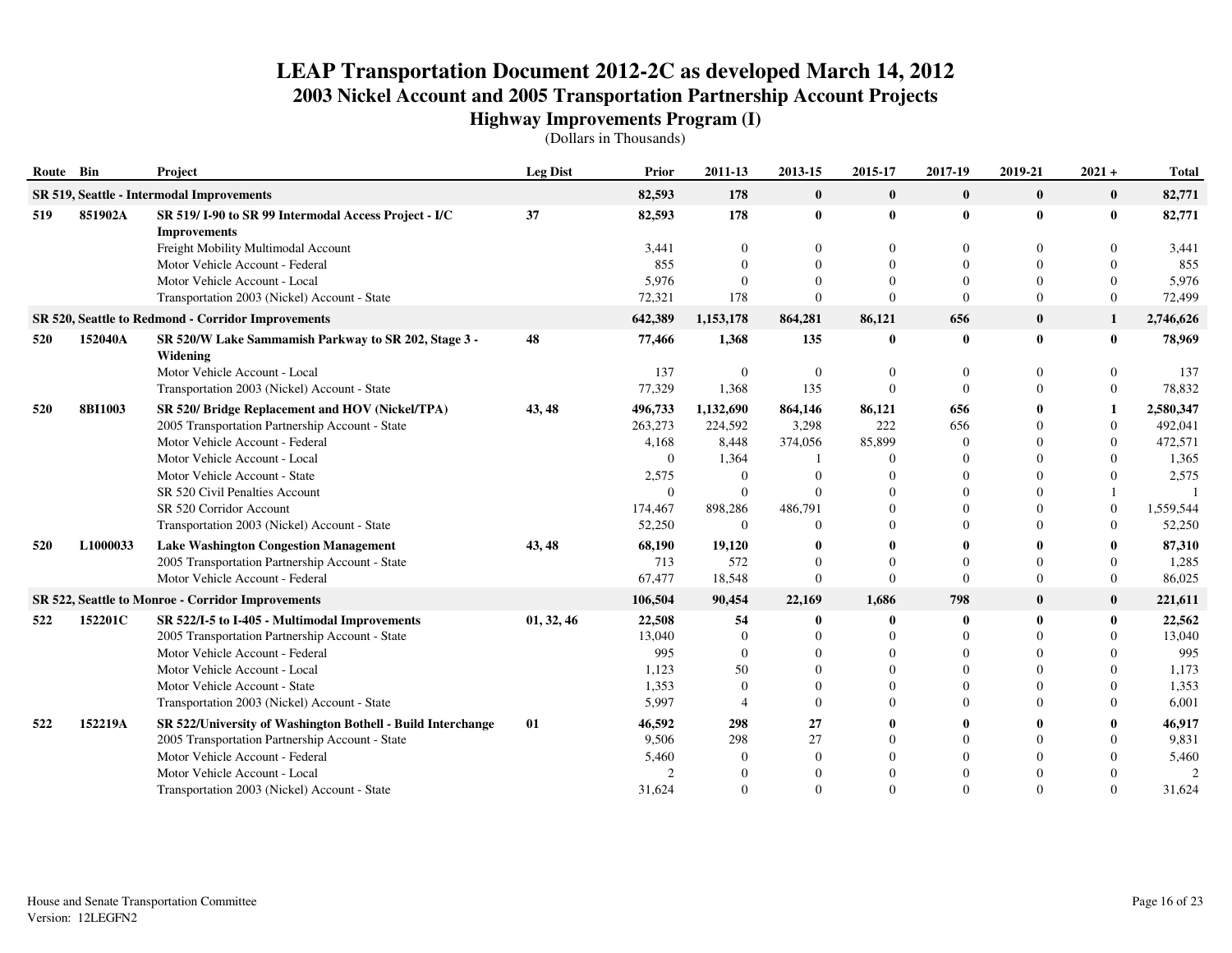| Route Bin |         | Project                                                                         | <b>Leg Dist</b> | Prior          | 2011-13                 | 2013-15        | 2015-17        | 2017-19        | 2019-21        | $2021 +$         | <b>Total</b>  |
|-----------|---------|---------------------------------------------------------------------------------|-----------------|----------------|-------------------------|----------------|----------------|----------------|----------------|------------------|---------------|
| 522       | 152234E | SR 522/Snohomish River Bridge to US 2 - Add Lanes                               | 39              | 37,404         | 90,102                  | 22,142         | 1,686          | 798            | $\bf{0}$       | $\bf{0}$         | 152,132       |
|           |         | Motor Vehicle Account - Local                                                   |                 | 241            | 19                      | $\overline{4}$ | 1              |                | $\Omega$       | $\mathbf{0}$     | 266           |
|           |         | Transportation 2003 (Nickel) Account - State                                    |                 | 37,163         | 90,083                  | 22,138         | 1,685          | 797            | $\overline{0}$ | $\boldsymbol{0}$ | 151,866       |
|           |         | SR 527, Everett to Bothell - Corridor Improvements                              |                 | 20,072         | $\bf{0}$                | $\bf{0}$       | $\bf{0}$       | $\bf{0}$       | $\bf{0}$       | $\bf{0}$         | 20,072        |
| 527       | 152720A | SR 527/132nd St SE to 112th St SE - Add Lanes                                   | 44              | 20,072         | $\bf{0}$                | $\bf{0}$       | $\mathbf{0}$   | $\mathbf{0}$   | $\bf{0}$       | $\mathbf{0}$     | 20,072        |
|           |         | Motor Vehicle Account - Local                                                   |                 | 1,520          | $\Omega$                |                | $\Omega$       | $\Omega$       | $\Omega$       | $\Omega$         | 1,520         |
|           |         | Motor Vehicle Account - State                                                   |                 | 133            | $\Omega$                |                | $\Omega$       | $\Omega$       | $\Omega$       | $\Omega$         | 133           |
|           |         | Transportation 2003 (Nickel) Account - State                                    |                 | 18,419         | $\Omega$                | $\Omega$       | $\Omega$       | $\theta$       | $\Omega$       | $\Omega$         | 18,419        |
|           |         | SR 532, Camano Island to I-5 - Corridor Improvements                            |                 | 55,719         | 6,480                   | 23,868         | 164            | 429            | 12             | $\bf{0}$         | 86,672        |
| 532       | 053255C | SR 532/Camano Island to I-5 Corridor Improvements (TPA)                         | 10              | 55,719         | 6,480                   | 23,868         | 164            | 429            | 12             | $\mathbf{0}$     | 86,672        |
|           |         | 2005 Transportation Partnership Account - State                                 |                 | 48,116         | 1,866                   | 23,868         | 164            | 429            | 12             | $\Omega$         | 74,455        |
|           |         | Motor Vehicle Account - Local                                                   |                 | 326            | $\overline{0}$          | $\Omega$       | $\overline{0}$ | $\overline{0}$ | $\overline{0}$ | $\mathbf{0}$     | 326           |
|           |         | Motor Vehicle Account - State                                                   |                 | 7,277          | 4,614                   | $\mathbf{0}$   | $\mathbf{0}$   | $\Omega$       | $\overline{0}$ | $\mathbf{0}$     | 11,891        |
|           |         | SR 539, Bellingham North - Corridor Improvements                                |                 | 100,214        | 3,151                   | 239            | 38             | 24             | 8              | $\mathbf{0}$     | 103,674       |
| 539       | 153910A | SR 539/Tenmile Road to SR 546 - Widening                                        | 42              | 100,214        | 3,151                   | 239            | 38             | 24             | 8              | $\bf{0}$         | 103,674       |
|           |         | Motor Vehicle Account - State                                                   |                 | 1,579          | $\overline{0}$          | $\overline{0}$ | $\Omega$       | $\theta$       | $\Omega$       | $\Omega$         | 1,579         |
|           |         | Transportation 2003 (Nickel) Account - State                                    |                 | 98,635         | 3,151                   | 239            | 38             | 24             | 8              | $\mathbf{0}$     | 102,095       |
|           |         | <b>SR 542, Bellingham Vicinity - Corridor Improvements</b>                      |                 | 3,485          | 2,455                   | 37             | $\bf{0}$       | $\bf{0}$       | $\bf{0}$       | $\bf{0}$         | 5,977         |
| 542       | 154205G | SR 542/Everson Goshen Rd Vic to SR 9 Vic - Intersections<br><b>Improvements</b> | 40, 42          | 3,485          | 2,455                   | 37             | $\bf{0}$       | $\bf{0}$       | $\bf{0}$       | $\mathbf{0}$     | 5,977         |
|           |         | 2005 Transportation Partnership Account - State                                 |                 | 3,483          | 2,455                   | 37             | $\theta$       | $\mathbf{0}$   | $\theta$       | $\Omega$         | 5,975         |
|           |         | Motor Vehicle Account - Federal                                                 |                 | $\mathfrak{D}$ | $\Omega$                | $\mathbf{0}$   | $\mathbf{0}$   | $\Omega$       | $\theta$       | $\Omega$         | $\mathcal{D}$ |
|           |         | <b>SR 543, Blaine Vicinity - Corridor Improvements</b>                          |                 | 50,523         | $\overline{4}$          | $\bf{0}$       | $\bf{0}$       | $\bf{0}$       | $\bf{0}$       | $\mathbf{0}$     | 50,527        |
| 543       | 154302E | SR 543/I-5 to Canadian Border - Add Lanes                                       | 42              | 50,523         | $\overline{\mathbf{4}}$ | $\mathbf{0}$   | 0              | $\mathbf{0}$   | $\mathbf{0}$   | $\mathbf{0}$     | 50,527        |
|           |         | Motor Vehicle Account - Federal                                                 |                 | 36,220         |                         | $\Omega$       | $\Omega$       | $\Omega$       | $\Omega$       | $\Omega$         | 36,221        |
|           |         | Motor Vehicle Account - Local                                                   |                 | 201            | $\Omega$                |                | $\Omega$       | $\Omega$       |                | $\Omega$         | 201           |
|           |         | Motor Vehicle Account - State                                                   |                 | 563            | $\overline{0}$          |                | $\theta$       | $\Omega$       | $\Omega$       | $\Omega$         | 563           |
|           |         | Transportation 2003 (Nickel) Account - State                                    |                 | 13,539         | 3                       | $\Omega$       | $\Omega$       | $\Omega$       | $\Omega$       | $\Omega$         | 13,542        |
|           |         | SR 704, Lakewood Vicinity - New Freeway                                         |                 | 22,615         | 342                     | $\bf{0}$       | $\bf{0}$       | $\bf{0}$       | $\bf{0}$       | 17,946           | 40,903        |
| 704       | 370401A | SR 704/Cross Base Highway - New Alignment                                       | 02, 28          | 22,615         | 342                     | $\bf{0}$       | $\mathbf{0}$   | 0              | $\bf{0}$       | 17,946           | 40,903        |
|           |         | 2005 Transportation Partnership Account - State                                 |                 | 6,220          | 120                     | $\Omega$       | $\theta$       | $\mathbf{0}$   | $\mathbf{0}$   | 8,917            | 15,257        |
|           |         | Motor Vehicle Account - Federal                                                 |                 | 10,398         | 222                     |                | $\Omega$       | $\Omega$       |                | $\Omega$         | 10,620        |
|           |         | Motor Vehicle Account - Local                                                   |                 | 25             | $\overline{0}$          |                | $\Omega$       | $\Omega$       |                | $\Omega$         | 25            |
|           |         | Transportation 2003 (Nickel) Account - State                                    |                 | 5,972          | $\Omega$                |                | $\Omega$       | $\Omega$       | $\Omega$       | 9.029            | 15,001        |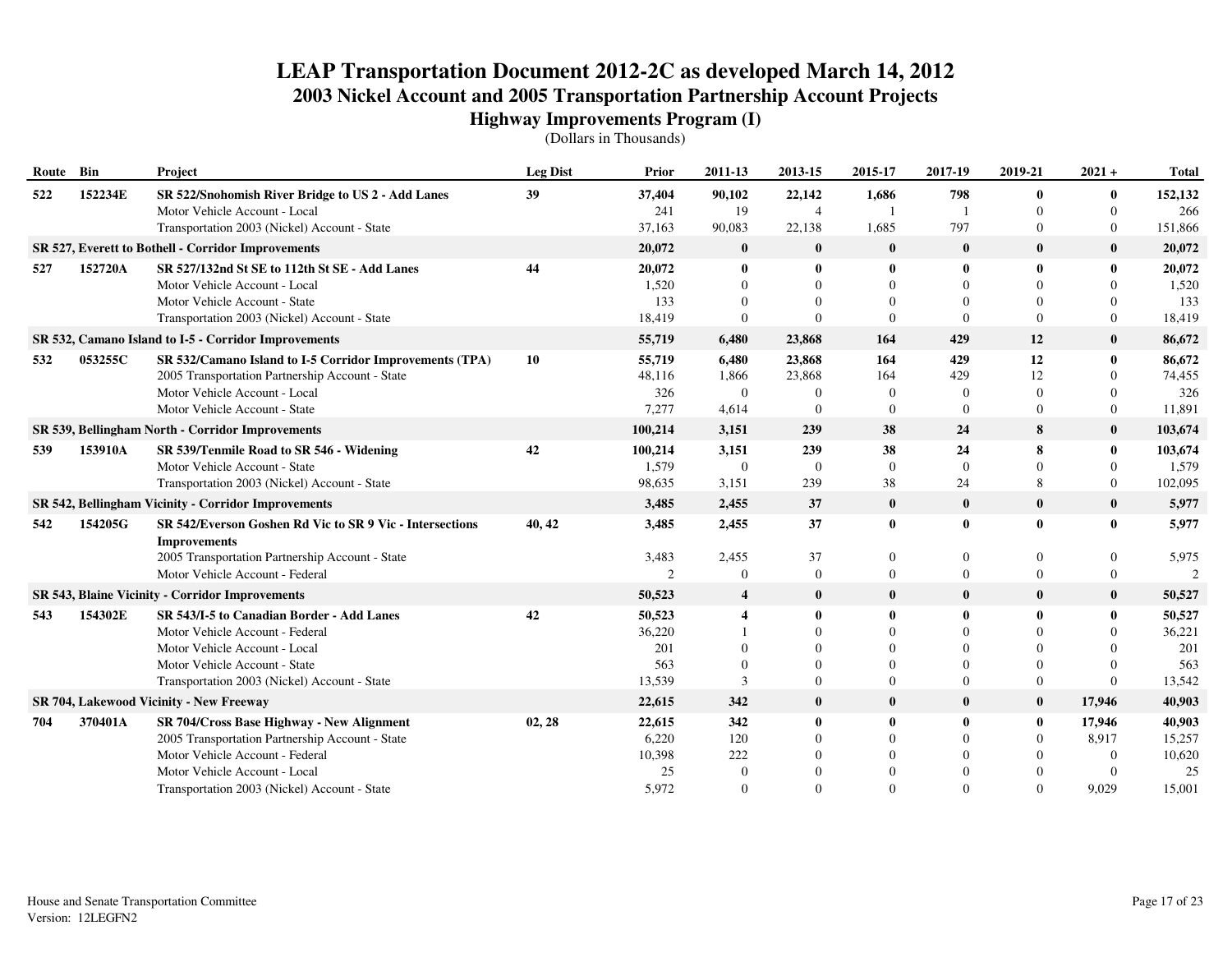| Route Bin  |                                      | Project                                                                                 | <b>Leg Dist</b>       | Prior           | 2011-13         | 2013-15                  | 2015-17                  | 2017-19                  | 2019-21      | $2021 +$                 | <b>Total</b>    |
|------------|--------------------------------------|-----------------------------------------------------------------------------------------|-----------------------|-----------------|-----------------|--------------------------|--------------------------|--------------------------|--------------|--------------------------|-----------------|
|            |                                      | SR 823, Selah Vicinity - Corridor Improvements                                          |                       | 6,887           | 2,424           | $\bf{0}$                 | $\bf{0}$                 | $\bf{0}$                 | $\bf{0}$     | $\bf{0}$                 | 9,311           |
| 823        | 582301S                              | SR 823/Selah Vicinity - Re-route Highway                                                | 14                    | 6,887           | 2,424           | $\mathbf{0}$             | 0                        | $\mathbf{0}$             | $\mathbf{0}$ | 0                        | 9,311           |
|            |                                      | 2005 Transportation Partnership Account - State<br>Motor Vehicle Account - Local        |                       | 6,886           | 2,419<br>5      | $\Omega$<br>$\Omega$     | 0<br>$\Omega$            | $\Omega$<br>$\Omega$     | $\Omega$     | $\Omega$<br>$\Omega$     | 9,305<br>6      |
|            |                                      |                                                                                         |                       |                 | 396             |                          |                          |                          |              |                          |                 |
|            |                                      | SR 900, Issaquah Vicinity - Corridor Widening                                           |                       | 43,300          |                 | $\bf{0}$                 | $\bf{0}$                 | $\bf{0}$                 | $\bf{0}$     | $\bf{0}$                 | 43,696          |
| 900        | 190098U                              | SR 900/SE 78th St Vic to I-90 Vic - Widening and HOV<br>Motor Vehicle Account - Federal | 41                    | 43,300<br>1,304 | 396<br>$\Omega$ | $\mathbf{0}$<br>$\Omega$ | $\mathbf{0}$<br>$\Omega$ | $\mathbf{0}$<br>$\Omega$ | $\bf{0}$     | $\mathbf{0}$<br>$\Omega$ | 43,696          |
|            |                                      | Motor Vehicle Account - Local                                                           |                       | 10,631          | 49              | $\Omega$                 | $\Omega$                 | $\Omega$                 |              | $\Omega$                 | 1,304<br>10,680 |
|            |                                      | Motor Vehicle Account - State                                                           |                       | 6,213           | $\overline{0}$  | $\Omega$                 | $\Omega$                 | $\Omega$                 | $\Omega$     | $\Omega$                 | 6,213           |
|            |                                      | Transportation 2003 (Nickel) Account - State                                            |                       | 25,152          | 347             | $\mathbf{0}$             | $\Omega$                 | $\Omega$                 | $\Omega$     | $\Omega$                 | 25,499          |
|            | <b>Studies &amp; System Analysis</b> |                                                                                         |                       | 14,902          | 107             | $\bf{0}$                 | $\mathbf{0}$             | $\bf{0}$                 | $\mathbf{0}$ | $\bf{0}$                 | 15,009          |
| 005        | 100597B                              | I-5/SR 534 to Cook Rd - Corridor Access Study                                           | 10, 40                | 799             | $\bf{0}$        | $\mathbf{0}$             | 0                        | $\mathbf{0}$             | 0            | $\mathbf{0}$             | 799             |
|            |                                      | 2005 Transportation Partnership Account - State                                         |                       | 799             | $\Omega$        | $\Omega$                 | $\Omega$                 | $\Omega$                 |              | $\Omega$                 | 799             |
| 005        | 400507W                              | I-5/Woodland Industrial Area - Analysis of Freight Movement                             | 18                    | 235             | $\mathbf{0}$    |                          |                          | $\mathbf{0}$             |              | 0                        | 235             |
|            |                                      | 2005 Transportation Partnership Account - State                                         |                       | 235             | $\Omega$        | $\Omega$                 | 0                        | $\Omega$                 |              | $\Omega$                 | 235             |
| 090        | 109061S                              | I-90/Issaquah to North Bend - Route Development Study                                   | 05, 41, 48            | 1,795           | 107             |                          |                          | -0                       |              | 0                        | 1,902           |
|            |                                      | 2005 Transportation Partnership Account - State                                         |                       | 1,795           | 107             |                          | 0                        | $\Omega$                 |              | $\Omega$                 | 1,902           |
| <b>101</b> | 310139C                              | <b>US 101/West Olympia - Access Study</b>                                               | 22                    | 736             | 0               |                          |                          | $\theta$                 |              |                          | 736             |
|            |                                      | 2005 Transportation Partnership Account - State                                         |                       | 502             | $\Omega$        | $\Omega$                 |                          | $\Omega$                 |              | $\Omega$                 | 502             |
|            |                                      | Motor Vehicle Account - Local                                                           |                       | 234             | $\Omega$        | $\Omega$                 | $\Omega$                 | $\Omega$                 | $\Omega$     | $\Omega$                 | 234             |
| 167        | 816700U                              | <b>SR 167 Improvement Projects - Corridor Mobility</b><br><b>Improvement Analysis</b>   | 11, 30, 33,<br>37, 47 | 8,928           | $\mathbf{0}$    | 0                        | $\mathbf{0}$             | $\bf{0}$                 |              | 0                        | 8,928           |
|            |                                      | Transportation 2003 (Nickel) Account - State                                            |                       | 8,928           | $\Omega$        | $\Omega$                 | $\Omega$                 | $\Omega$                 |              | $\Omega$                 | 8,928           |
| 307        | 330705A                              | SR 307/SR 104 Safety Corridor Study - Spot Improvements                                 | 23                    | 2,409           | 0               | $\mathbf{0}$             | 0                        | $\bf{0}$                 |              | 0                        | 2,409           |
|            |                                      | 2005 Transportation Partnership Account - State                                         |                       | 2,409           | $\Omega$        | $\mathbf{0}$             | $\Omega$                 | $\overline{0}$           | $\Omega$     | $\theta$                 | 2,409           |
|            |                                      | Safety - Guard Rail/Bridge Rail Retrofit                                                |                       | 29,069          | 223             | 3,075                    | 1,330                    | $\bf{0}$                 | $\bf{0}$     | $\bf{0}$                 | 33,697          |
| 999        | 099903M                              | <b>Guardrail Retrofit Program (Nickel)</b>                                              | 99                    | 16,816          | 6               | $\mathbf{0}$             | 0                        | $\mathbf 0$              | 0            | $\mathbf{0}$             | 16,822          |
|            |                                      | Motor Vehicle Account - Federal                                                         |                       | 263             | $\Omega$        | $\Omega$                 | $\Omega$                 | $\Omega$                 | $\Omega$     | $\Omega$                 | 263             |
|            |                                      | Transportation 2003 (Nickel) Account - State                                            |                       | 16,553          | 6               | $\Omega$                 | $\Omega$                 | $\Omega$                 | $\Omega$     | $\Omega$                 | 16,559          |
| 999        | 099903N                              | <b>Bridge Rail Retrofit Program</b>                                                     | 99                    | 12,253          | 217             | 3,075                    | 1,330                    | $\mathbf{0}$             |              | 0                        | 16,875          |
|            |                                      | Motor Vehicle Account - Federal                                                         |                       | 2,448           | 157             | 2,901                    | 1,318                    | $\Omega$                 |              | $\Omega$                 | 6,824           |
|            |                                      | Motor Vehicle Account - State                                                           |                       | 119             | 35              | 96                       | $\Omega$                 | $\Omega$                 |              |                          | 250             |
|            |                                      | Transportation 2003 (Nickel) Account - State                                            |                       | 9,686           | 25              | 78                       | 12                       | $\Omega$                 |              | $\Omega$                 | 9,801           |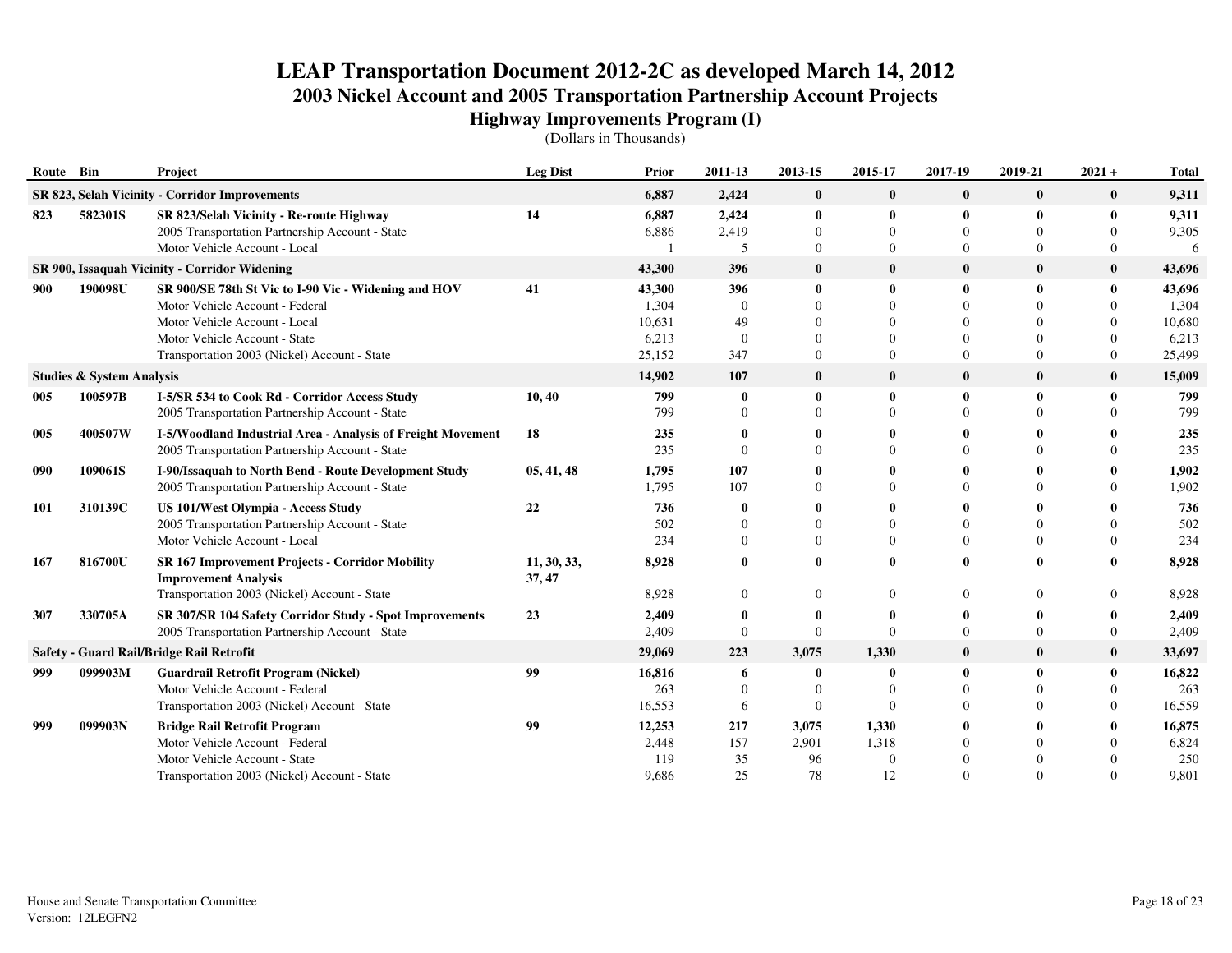| Route Bin |         | Project                                                                                                                                        | <b>Leg Dist</b> | Prior                  | 2011-13                      | 2013-15                          | 2015-17                   | 2017-19                      | 2019-21              | $2021 +$                  | <b>Total</b>           |
|-----------|---------|------------------------------------------------------------------------------------------------------------------------------------------------|-----------------|------------------------|------------------------------|----------------------------------|---------------------------|------------------------------|----------------------|---------------------------|------------------------|
|           |         | Safety - Interchange Improvements (New & Rebuilt)                                                                                              |                 | 45,529                 | 331                          | 43                               | $\bf{0}$                  | $\bf{0}$                     | $\bf{0}$             | $\bf{0}$                  | 45,903                 |
| 002       | 200201E | US 2/US 97 Peshastin E - New Interchange<br>Motor Vehicle Account - Local<br>Transportation 2003 (Nickel) Account - State                      | 12              | 20,683<br>57<br>20,626 | 14<br>$\Omega$<br>14         | $\bf{0}$<br>$\Omega$<br>$\Omega$ | 0<br>$\Omega$<br>$\Omega$ | $\theta$                     | 0<br>$\Omega$        | 0<br>$\Omega$<br>$\Omega$ | 20,697<br>57<br>20,640 |
| 011       | 101100F | SR 11/I-5 Interchange-Josh Wilson Rd - Rebuild Interchange<br>2005 Transportation Partnership Account - State<br>Motor Vehicle Account - Local | 10              | 9,859<br>9.769<br>90   | 210<br>210<br>$\Omega$       | 43<br>43<br>$\mathbf{0}$         | 0<br>$\Omega$<br>$\Omega$ | $\Omega$                     | $\Omega$<br>$\Omega$ | 0<br>$\Omega$<br>$\Omega$ | 10,112<br>10,022<br>90 |
| 395       | 539502L | US 395/Columbia Dr to SR 240 - Rebuild Interchange<br>2005 Transportation Partnership Account - State<br>Motor Vehicle Account - Local         | 08              | 14,987<br>14,931<br>56 | 107<br>107<br>$\overline{0}$ | $\Omega$<br>$\Omega$             | $\Omega$<br>$\Omega$      | $\Omega$                     | $\Omega$<br>$\Omega$ | $\Omega$<br>$\Omega$      | 15,094<br>15,038<br>56 |
|           |         | Safety - Intersection & Spot Improvements                                                                                                      |                 | 59,649                 | 4,027                        | 17                               | $\bf{0}$                  | $\mathbf 0$                  | $\bf{0}$             | $\bf{0}$                  | 63,693                 |
| 002       | 200201H | US 2/S of Orondo - Add Passing Lane<br>2005 Transportation Partnership Account - State                                                         | 12              | 2,411<br>2,411         | 12<br>12                     | $\bf{0}$<br>$\Omega$             | 0<br>$\Omega$             | $\boldsymbol{0}$<br>$\Omega$ | $\bf{0}$<br>$\Omega$ | 0<br>$\Omega$             | 2,423<br>2,423         |
| 002       | 200201J | <b>US 2/East Wenatchee N - Access Control</b><br>2005 Transportation Partnership Account - State                                               | 12              | 10<br>10               | 355<br>355                   | $\mathbf{0}$<br>$\Omega$         | 0<br>$\Omega$             | $\Omega$                     | 0<br>$\Omega$        | $\Omega$                  | 365<br>365             |
| 002       | 600230C | US 2/N Glen-Elk Chattaroy Rd Intersection - Intersection<br><b>Improvements</b>                                                                | 04, 07          | 692                    | $\mathbf 0$<br>$\Omega$      |                                  |                           | $\theta$                     | 0<br>$\Omega$        |                           | 692                    |
|           |         | 2005 Transportation Partnership Account - State                                                                                                |                 | 692                    |                              |                                  | $\theta$                  | $\Omega$                     |                      | $\Omega$                  | 692                    |
| 005       | 100552S | I-5/SR 532 NB Interchange Ramps - Add Turn Lanes<br>Motor Vehicle Account - Local                                                              | 10              | 6,683<br>q             | 0<br>$\Omega$                | $\mathbf{0}$<br>$\Omega$         | 0<br>$\Omega$             | $\mathbf 0$                  | 0                    | 0                         | 6,683<br>Q             |
|           |         | Motor Vehicle Account - State                                                                                                                  |                 | 401                    | $\Omega$                     | $\Omega$                         | $\Omega$                  | $\Omega$                     | $\Omega$             | $\Omega$                  | 401                    |
|           |         | Transportation 2003 (Nickel) Account - State                                                                                                   |                 | 6,273                  | $\Omega$                     | $\Omega$                         | $\Omega$                  |                              | $\Omega$             | $\Omega$                  | 6,273                  |
| 005       | 100584A | I-5/SB Ramps at SR 11/Old Fairhaven Parkway - Add Ramp<br>Lane                                                                                 | 40              | 2,240                  | 9                            | 0                                |                           | $\mathbf 0$                  | 0                    |                           | 2,249                  |
|           |         | Motor Vehicle Account - Federal                                                                                                                |                 | 821                    | $\Omega$                     |                                  | $\Omega$                  | $\Omega$                     | $\Omega$             | $\Omega$                  | 821                    |
|           |         | Motor Vehicle Account - Local                                                                                                                  |                 | 260                    | $\Omega$                     |                                  | $\theta$                  | $\theta$                     | $\Omega$             | $\theta$                  | 260                    |
|           |         | Motor Vehicle Account - State                                                                                                                  |                 | 345                    | 9<br>$\Omega$                | $\Omega$<br>$\Omega$             | $\Omega$<br>$\theta$      | $\Omega$                     | $\Omega$<br>$\Omega$ | $\Omega$<br>$\Omega$      | 354                    |
|           | 100591Y | Transportation 2003 (Nickel) Account - State                                                                                                   | 42              | 814                    |                              | $\mathbf{0}$                     | 0                         | $\mathbf{0}$                 | 0                    |                           | 814                    |
| 005       |         | I-5/Bakerview Rd to Nooksack River Br-Slater Rd I/C - Safety<br><b>Improv</b>                                                                  |                 | 46                     |                              |                                  |                           |                              |                      |                           | 46                     |
|           |         | Motor Vehicle Account - Federal<br>Motor Vehicle Account - State                                                                               |                 | 11                     | $\Omega$                     | 0                                | 0<br>$\Omega$             | $\boldsymbol{0}$             | $\Omega$             | 0                         | 11                     |
|           |         | Transportation 2003 (Nickel) Account - State                                                                                                   |                 | 34                     | $\Omega$                     | $\Omega$                         |                           |                              | $\Omega$             |                           | 34                     |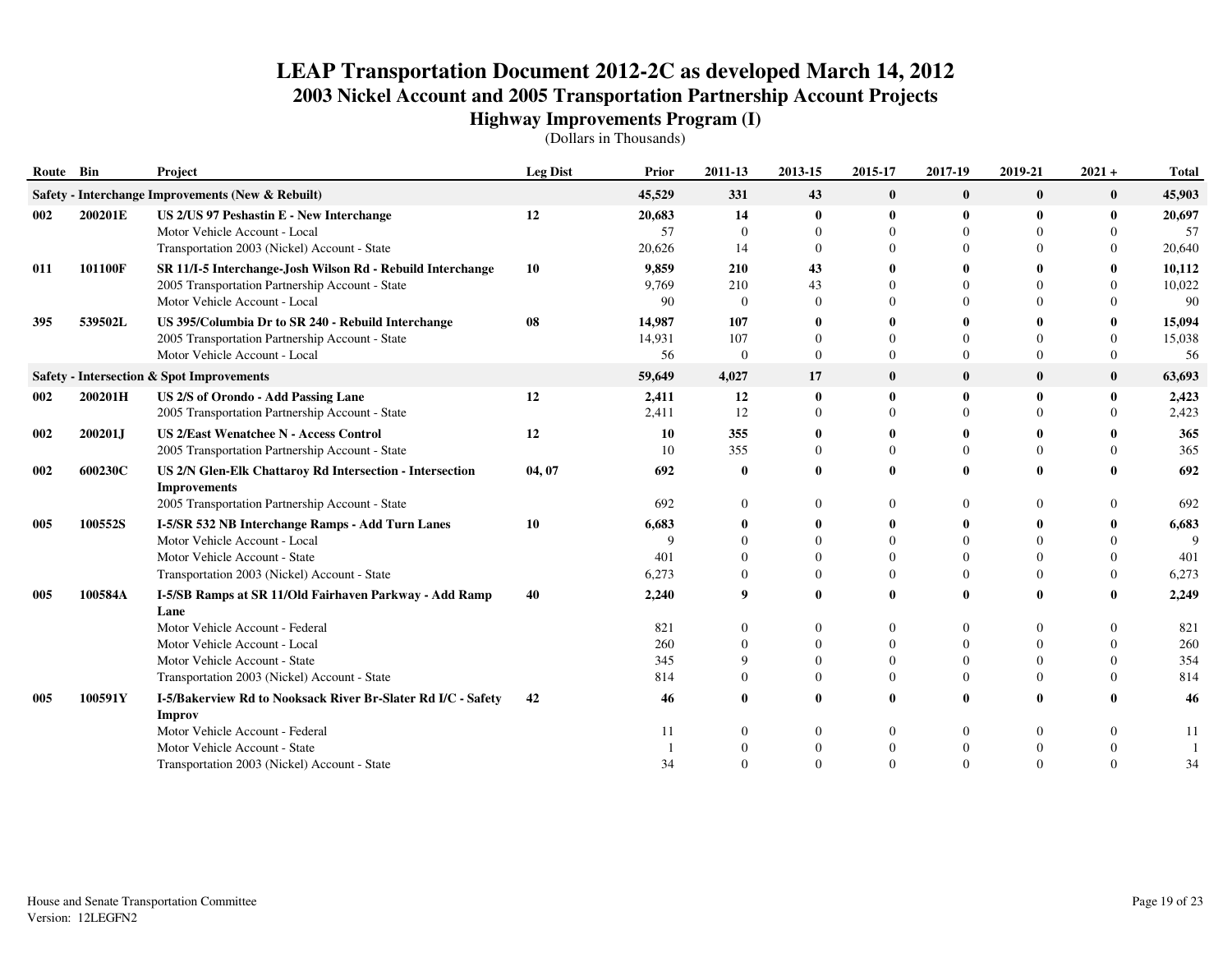| Route Bin  |         | Project                                                    | <b>Leg Dist</b> | Prior  | 2011-13                 | 2013-15  | 2015-17      | 2017-19      | 2019-21      | $2021 +$ | <b>Total</b> |
|------------|---------|------------------------------------------------------------|-----------------|--------|-------------------------|----------|--------------|--------------|--------------|----------|--------------|
| 007        | 300706B | SR 7/SR 507 to SR 512 - Safety Improvements                | 02, 29          | 20,912 | $\bf{0}$                | $\bf{0}$ | $\bf{0}$     | $\bf{0}$     | $\mathbf{0}$ | 0        | 20,912       |
|            |         | Motor Vehicle Account - Federal                            |                 | 2,474  | $\theta$                | $\Omega$ | $\theta$     | $\Omega$     |              | $\theta$ | 2,474        |
|            |         | Motor Vehicle Account - Local                              |                 | 5,556  |                         | $\Omega$ | $\Omega$     | $\Omega$     |              |          | 5,556        |
|            |         | Motor Vehicle Account - State                              |                 | 1,225  |                         |          | $\theta$     | $\theta$     |              |          | 1,225        |
|            |         | Transportation 2003 (Nickel) Account - State               |                 | 11,657 |                         | $\Omega$ | $\Omega$     | $\Omega$     |              | $\Omega$ | 11,657       |
| 017        | 201701D | SR 17/Othello Vic to Soap Lake Vic - Install Lighting      | 09, 13          | 186    | $\mathbf{2}$            |          | 0            | 0            |              |          | 188          |
|            |         | 2005 Transportation Partnership Account - State            |                 | 186    | $\mathcal{D}$           |          | $\Omega$     | $\Omega$     |              | 0        | 188          |
| 022        | 502201U | SR 22/I-82 to Toppenish - Safety Improvements              | 15              | 1,833  | 2,714                   |          |              | $\mathbf{0}$ |              |          | 4,547        |
|            |         | Motor Vehicle Account - Federal                            |                 | 65     | 211                     |          | $\Omega$     | $\Omega$     |              | $\Omega$ | 276          |
|            |         | Motor Vehicle Account - Local                              |                 | 140    |                         |          |              | $\Omega$     |              |          | 140          |
|            |         | Motor Vehicle Account - State                              |                 | 13     | $\mathcal{D}$           | $\Omega$ | 0            | $\Omega$     |              | 0        | 15           |
|            |         | Transportation 2003 (Nickel) Account - State               |                 | 1,615  | 2,501                   | $\Omega$ | 0            | $\Omega$     |              | $\Omega$ | 4,116        |
| 026        | 202601E | SR 26/Othello Vicinity - Install Lighting                  | 09, 13          | 147    |                         |          |              | 0            |              |          | 147          |
|            |         | 2005 Transportation Partnership Account - State            |                 | 146    |                         |          | 0            | $\Omega$     |              | 0        | 146          |
|            |         | Motor Vehicle Account - Local                              |                 |        | $\Omega$                | $\Omega$ | 0            | $\Omega$     |              | $\Omega$ |              |
| 026        | 202601I | SR 26/W of Othello - Add Passing Lane                      | 09              | 957    | 66                      |          |              | $\mathbf{0}$ |              |          | 1,023        |
|            |         | 2005 Transportation Partnership Account - State            |                 | 957    | 66                      | $\Omega$ |              | $\Omega$     |              |          | 1,023        |
| 090        | 109079A | I-90/EB Ramps to SR 202 - Construct Roundabout             | 05              | 1,769  | 78                      |          |              | 0            |              |          | 1,847        |
|            |         | Motor Vehicle Account - Federal                            |                 | 392    | $\theta$                |          |              | $\Omega$     |              |          | 392          |
|            |         | Motor Vehicle Account - State                              |                 | 11     | $\overline{0}$          | $\Omega$ |              | $\theta$     |              | $\Omega$ | 11           |
|            |         | Transportation 2003 (Nickel) Account - State               |                 | 1,366  | 78                      | 0        |              | $\Omega$     |              |          | 1,444        |
| 150        | 215004B | SR 150/W of Chelan - Install Lighting                      | 12              | 172    | $\overline{\mathbf{2}}$ | 0        | $\mathbf{0}$ | 0            |              |          | 174          |
|            |         | 2005 Transportation Partnership Account - State            |                 | 172    | $\mathcal{D}$           |          | 0            | $\Omega$     |              |          | 174          |
| 160        | 316006B | SR 160/SR 16 to Longlake Rd Vicinity - Widening            | 26              | 9,773  |                         |          | 0            | $\mathbf{0}$ |              |          | 9,774        |
|            |         | Motor Vehicle Account - Federal                            |                 | 366    |                         |          | 0            | $\Omega$     |              |          | 366          |
|            |         | Motor Vehicle Account - Local                              |                 | 1,488  |                         | $\Omega$ | 0            | $\Omega$     |              |          | 1,488        |
|            |         | Motor Vehicle Account - State                              |                 | 955    |                         |          | 0            | $\theta$     |              |          | 956          |
|            |         | Transportation 2003 (Nickel) Account - State               |                 | 6,964  |                         | $\Omega$ | 0            | $\Omega$     |              | $\Omega$ | 6,964        |
| <b>203</b> | 120305G | SR 203/Corridor Safety Improvements - King County          | 05, 45          | 2,999  | 546                     |          |              | 0            |              |          | 3,545        |
|            |         | 2005 Transportation Partnership Account - State            |                 | 2,999  | 546                     |          | $\Omega$     | $\Omega$     |              | $\Omega$ | 3,545        |
| 203        | 120311C | SR 203/NE 124th/Novelty Rd Vicinity - Construct Roundabout | 45              | 3,599  |                         |          |              | $\mathbf{0}$ |              |          | 3,599        |
|            |         | Motor Vehicle Account - Local                              |                 | 827    |                         |          |              | $\Omega$     |              |          | 827          |
|            |         | Motor Vehicle Account - State                              |                 | 1,285  |                         |          |              | $\Omega$     |              |          | 1,285        |
|            |         | Transportation 2003 (Nickel) Account - State               |                 | 1,487  |                         | $\Omega$ |              | $\Omega$     |              |          | 1,487        |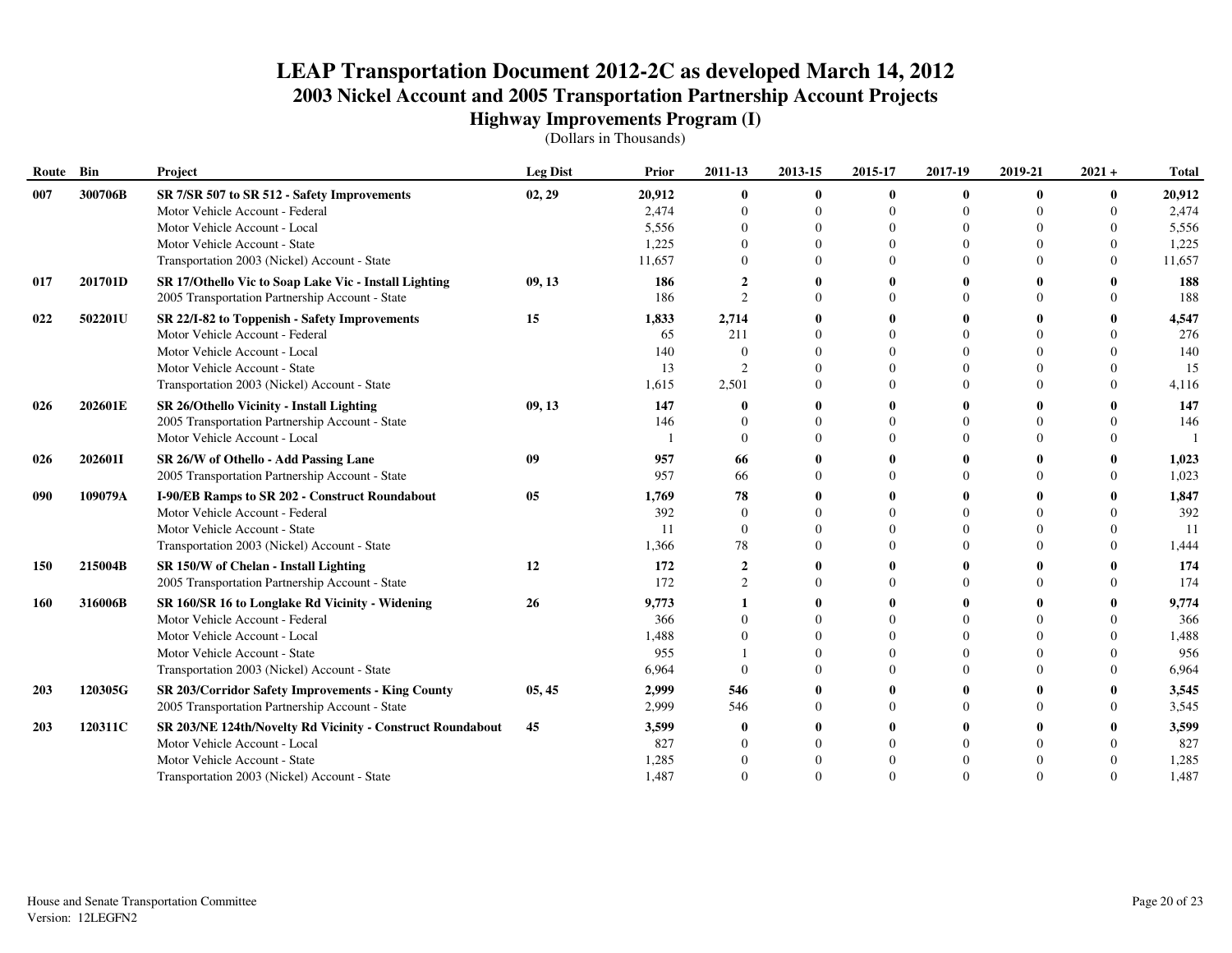| Route Bin |                                       | Project                                                                                                   | <b>Leg Dist</b> | Prior          | 2011-13                 | 2013-15                     | 2015-17              | 2017-19                 | 2019-21      | $2021 +$                 | <b>Total</b>   |
|-----------|---------------------------------------|-----------------------------------------------------------------------------------------------------------|-----------------|----------------|-------------------------|-----------------------------|----------------------|-------------------------|--------------|--------------------------|----------------|
| 203       | 120311G                               | SR 203/Corridor Safety Improvements - Snohomish County<br>2005 Transportation Partnership Account - State | 39              | 1,707<br>1,707 | 156<br>156              | 17<br>17                    | $\bf{0}$<br>$\Omega$ | $\mathbf 0$<br>$\Omega$ | $\mathbf{0}$ | $\mathbf{0}$<br>$\Omega$ | 1,880<br>1,880 |
| 243       | 224304B                               | SR 243/S of Mattawa - Install Lighting                                                                    | 13              | 125            | 85                      |                             | 0                    |                         |              |                          | 210            |
|           |                                       | 2005 Transportation Partnership Account - State                                                           |                 | 125            | 85                      |                             | $\Omega$             | $\Omega$                |              | $\Omega$                 | 210            |
| 503       | 450306A                               | SR 503/Gabriel Rd Intersection                                                                            | 18              | 460            | $\mathbf 0$             |                             | 0                    | 0                       |              | $\bf{0}$                 | 460            |
|           |                                       | 2005 Transportation Partnership Account - State                                                           |                 | 339            | $\Omega$                |                             | $\Omega$             | $\Omega$                |              | $\theta$                 | 339            |
|           |                                       | Motor Vehicle Account - State                                                                             |                 | 121            | $\Omega$                |                             | $\Omega$             | $\Omega$                |              | $\theta$                 | 121            |
| 516       | 151632D                               | SR 516/208th and 209th Ave SE - Add Turn Lanes                                                            | 47              | 2,290          | $\mathbf 0$             |                             | 0                    |                         |              | 0                        | 2,290          |
|           |                                       | Motor Vehicle Account - Federal                                                                           |                 | 333            | $\Omega$                |                             | $\Omega$             | $\Omega$                |              | $\Omega$                 | 333            |
|           |                                       | Motor Vehicle Account - Local                                                                             |                 | 61             | $\Omega$                |                             | $\Omega$             | $\Omega$                |              | $\Omega$                 | 61             |
|           |                                       | Motor Vehicle Account - State                                                                             |                 | 430            | $\theta$<br>$\Omega$    |                             | $\Omega$<br>$\Omega$ | $\Omega$<br>$\Omega$    |              | $\theta$<br>$\Omega$     | 430            |
|           |                                       | Transportation 2003 (Nickel) Account - State                                                              |                 | 1,466          |                         |                             |                      |                         |              |                          | 1,466          |
| 902       | 690201C                               | SR 902/Medical Lake Interchange - Intersection Improvements                                               | 06, 09          | 558<br>309     | $\mathbf 0$<br>$\Omega$ |                             | 0<br>$\theta$        | $\Omega$                |              | 0<br>$\theta$            | 558<br>309     |
|           |                                       | 2005 Transportation Partnership Account - State<br>Motor Vehicle Account - Local                          |                 | 249            | $\Omega$                |                             | $\Omega$             | $\Omega$                |              | $\Omega$                 | 249            |
| 971       | 297103B                               | SR 971/S Lakeshore Rd - Install Lighting                                                                  | 12              | 80             |                         |                             | 0                    |                         |              | 0                        | 81             |
|           |                                       | 2005 Transportation Partnership Account - State                                                           |                 | 80             |                         | 0                           | $\overline{0}$       | $\Omega$                | $\Omega$     | $\overline{0}$           | 81             |
|           |                                       | <b>Safety - Median Cross Over Protection</b>                                                              |                 | 2,703          | $\bf{0}$                | $\bf{0}$                    | $\bf{0}$             | $\bf{0}$                | $\bf{0}$     | $\bf{0}$                 | 2,703          |
| 005       | 100535H                               | I-5/52nd Ave W to SR 526 - Roadside Safety and Ramp<br><b>Improvements</b>                                | 01, 21, 38, 44  | 2,703          | $\mathbf{0}$            | $\bf{0}$                    | $\mathbf{0}$         | $\mathbf 0$             | $\bf{0}$     | $\bf{0}$                 | 2,703          |
|           |                                       | Motor Vehicle Account - Federal                                                                           |                 | 199            | $\Omega$                |                             | 0                    | $\Omega$                |              | $\Omega$                 | 199            |
|           |                                       | Motor Vehicle Account - State                                                                             |                 | 22             | $\Omega$                |                             | $\Omega$             | $\Omega$                |              | $\Omega$                 | 22             |
|           |                                       | Transportation 2003 (Nickel) Account - State                                                              |                 | 2,482          | $\Omega$                | $\Omega$                    | $\Omega$             | $\Omega$                |              | $\Omega$                 | 2,482          |
|           |                                       | Safety - Pedestrian & Bicycle Improvements                                                                |                 | 2,117          | 711                     | $\bf{0}$                    | $\bf{0}$             | $\mathbf 0$             | $\bf{0}$     | $\bf{0}$                 | 2,828          |
| 002       | 200200Z                               | <b>US 2/Wenatchee - Build Trail Connection</b>                                                            | 12              | 1,802          | 1                       | $\bf{0}$                    | $\bf{0}$             | $\mathbf 0$             | $\bf{0}$     | $\bf{0}$                 | 1,803          |
|           |                                       | 2005 Transportation Partnership Account - State                                                           |                 | 1,802          | $\mathbf{1}$            |                             | $\Omega$             | $\Omega$                |              | $\Omega$                 | 1,803          |
| 097       | 209703B                               | <b>US 97/Brewster Vicinity - Install Lighting</b>                                                         | 12              | 156            | 17                      |                             | 0                    |                         |              | $\mathbf{0}$             | 173            |
|           |                                       | 2005 Transportation Partnership Account - State                                                           |                 | 156            | 17                      |                             | $\Omega$             | $\Omega$                |              | $\Omega$                 | 173            |
| 162       | 316218A                               | SR 162/Orting Area - Construct Pedestrian Tunnel                                                          | 02              | 159            | 693                     |                             | 0                    |                         |              | $\mathbf{0}$             | 852            |
|           |                                       | 2005 Transportation Partnership Account - State                                                           |                 | 159            | 693                     | $\theta$                    | $\Omega$             | $\Omega$                | $\Omega$     | $\Omega$                 | 852            |
|           | <b>Safety - Roadside Improvements</b> |                                                                                                           |                 | 35,934         | 119                     | $\overline{2}$              | $\bf{0}$             | $\mathbf 0$             | $\bf{0}$     | $\bf{0}$                 | 36,055         |
| 000       | 099999A                               | <b>Statewide Roadside Safety Improvements Program (TPA)</b>                                               | 99              | 29,344         | 119                     | $\boldsymbol{2}$            | $\bf{0}$             | $\mathbf 0$             | $\mathbf{0}$ | $\bf{0}$                 | 29,465         |
|           |                                       | 2005 Transportation Partnership Account - State                                                           |                 | 29,140         | 119                     | $\mathcal{D}_{\mathcal{L}}$ | $\Omega$             | $\Omega$                |              | $\Omega$                 | 29,261         |
|           |                                       | Motor Vehicle Account - Federal                                                                           |                 | 200            | $\theta$                |                             |                      | $\theta$                |              |                          | 200            |
|           |                                       | Motor Vehicle Account - Local                                                                             |                 |                | $\Omega$                | $\Omega$                    | $\Omega$             | $\Omega$                |              | $\Omega$                 |                |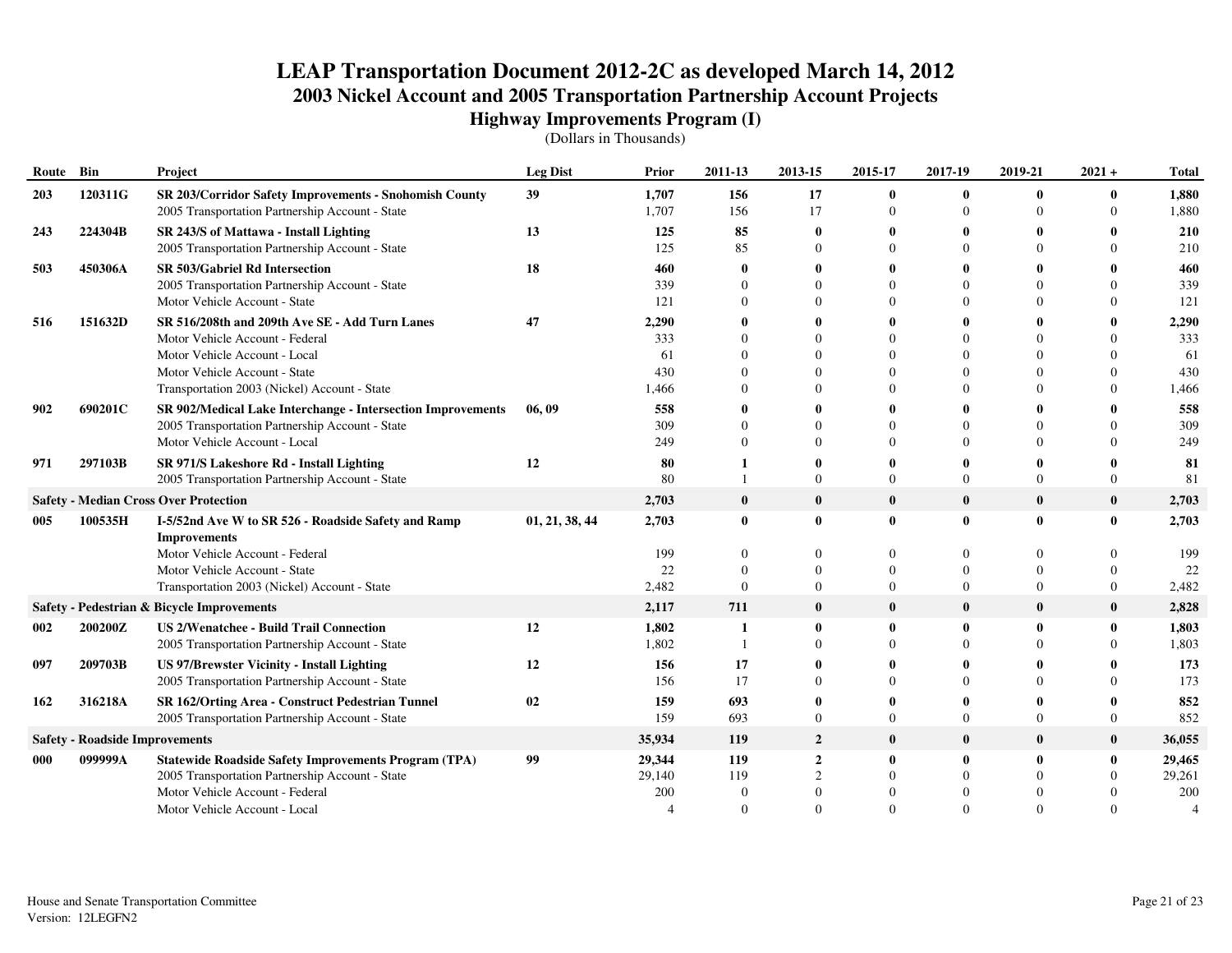| Route Bin |         | Project                                                      | <b>Leg Dist</b> | Prior    | 2011-13      | 2013-15  | 2015-17      | 2017-19      | 2019-21      | $2021 +$       | <b>Total</b> |
|-----------|---------|--------------------------------------------------------------|-----------------|----------|--------------|----------|--------------|--------------|--------------|----------------|--------------|
| 112       | 311236A | SR 112/Neah Bay to Seiku - Roadside Safety Improvements      | 24              | 6,590    | $\mathbf{0}$ |          | 0            |              |              | $\mathbf{0}$   | 6,590        |
|           |         | 2005 Transportation Partnership Account - State              |                 | 1,189    | $\Omega$     |          | 0            | $\Omega$     |              | $\Omega$       | 1,189        |
|           |         | Motor Vehicle Account - Federal                              |                 | 5,358    | $\Omega$     |          | $\theta$     |              |              | $\Omega$       | 5,358        |
|           |         | Motor Vehicle Account - State                                |                 | 43       | $\Omega$     | $\Omega$ | $\Omega$     | $\Omega$     | $\Omega$     | $\Omega$       | 43           |
|           |         | Environmental - Fish Barrier Removal & Chronic Deficiencies  |                 | 26,938   | 17,316       | 28,006   | 7,608        | 269          | $\bf{0}$     | 5,370          | 85,507       |
| 101       | 310141H | US 101/Hoh River (Site #2) - Stabilize Slopes                | 24              | 1,247    | 496          | 7,875    | $\bf{0}$     |              | $\mathbf{0}$ | $\mathbf{0}$   | 9,618        |
|           |         | 2005 Transportation Partnership Account - State              |                 | 1,247    | 496          | 7,175    | $\theta$     | $\Omega$     |              | $\Omega$       | 8,918        |
|           |         | Motor Vehicle Account - Federal                              |                 | $\Omega$ | $\Omega$     | 700      | 0            |              |              | $\Omega$       | 700          |
| 109       | 310918A | SR 109/Moclips River Bridge - Replace Bridge                 | 24              | 760      |              |          |              |              | 0            | 5,370          | 6,130        |
|           |         | 2005 Transportation Partnership Account - State              |                 | 760      | $\Omega$     |          | $\Omega$     | $\Omega$     | $\Omega$     | 5,370          | 6,130        |
| 530       | 153035G | SR 530/Sauk River (Site #2) - Stabilize River Bank           | 39              | 3,234    | 16           |          |              |              |              | $\mathbf{0}$   | 3,250        |
|           |         | 2005 Transportation Partnership Account - State              |                 | 3,234    | 16           |          | $\Omega$     |              |              | $\Omega$       | 3,250        |
| 530       | 153037K | SR 530/Sauk River Bank Erosion - Realign Roadway             | 39              | 2,793    | 2,207        | 223      | 10           |              |              | 0              | 5,233        |
|           |         | 2005 Transportation Partnership Account - State              |                 | 2,793    | 2,207        | 223      | 10           | $\Omega$     |              | $\Omega$       | 5,233        |
| 542       | 154229G | SR 542/Nooksack River - Redirect River and Realign Roadway   | 42              | 11,664   | 1,300        | 1,438    | 2,247        |              |              | 0              | 16,649       |
|           |         | 2005 Transportation Partnership Account - State              |                 | 11,557   | 1,299        | 1,438    | 2,247        |              |              | $\Omega$       | 16,541       |
|           |         | Motor Vehicle Account - Federal                              |                 | 2        | $\Omega$     | $\theta$ | $\Omega$     |              |              | $\Omega$       |              |
|           |         | Motor Vehicle Account - Local                                |                 | 105      |              |          | $\Omega$     | $\Omega$     |              | $\Omega$       | 106          |
| 998       | 099955F | <b>Fish Passage Barriers (TPA)</b>                           | 99              | 7,240    | 13,297       | 18,470   | 5,351        | 269          |              | 0              | 44,627       |
|           |         | 2005 Transportation Partnership Account - State              |                 | 5,304    | 8,748        | 2,346    | 3,062        | 269          |              | $\Omega$       | 19,729       |
|           |         | Motor Vehicle Account - Federal                              |                 | 1,914    | 4,148        | 15,813   | 2,243        | $\Omega$     |              | $\Omega$       | 24,118       |
|           |         | Motor Vehicle Account - Local                                |                 | $\Omega$ | 12           | $\theta$ | $\Omega$     | $\Omega$     |              | $\Omega$       | 12           |
|           |         | Motor Vehicle Account - State                                |                 | 22       | 389          | 311      | 46           | $\Omega$     | $\Omega$     | $\overline{0}$ | 768          |
|           |         | <b>Environmental - Noise Walls &amp; Noise Mitigation</b>    |                 | 23,154   | 4,342        | 535      | $\mathbf{1}$ | $\mathbf 0$  | $\bf{0}$     | $\mathbf{0}$   | 28,032       |
| 005       | 100525P | I-5/5th Ave NE to NE 92nd St - Noise Wall                    | 46              | 8,791    | 238          | 34       |              | $\mathbf{0}$ | $\mathbf{0}$ | $\bf{0}$       | 9,064        |
|           |         | 2005 Transportation Partnership Account - State              |                 | 8,791    | 238          | 34       |              | $\Omega$     |              | $\Omega$       | 9,064        |
| 005       | 300518C | I-5/Queets Dr E Tanglewilde - Add Noise Wall                 | 22              | 348      | 1,620        |          |              |              |              |                | 1,968        |
|           |         | 2005 Transportation Partnership Account - State              |                 | 348      | 1,619        |          | $\Omega$     |              |              | $\Omega$       | 1,967        |
|           |         | Motor Vehicle Account - Local                                |                 | $\Omega$ |              |          | $\Omega$     |              |              | $\Omega$       |              |
| 005       | 300518D | I-5/14th Ave Thompson Pl - Add Noise Wall                    | 22              | 926      | 1,801        |          |              |              |              | 0              | 2,727        |
|           |         | 2005 Transportation Partnership Account - State              |                 | 926      | 1,801        |          | $\Omega$     | $\Omega$     |              | $\Omega$       | 2,727        |
| 005       | 800524H | I-5/Boston St to E Shelby St - SB I-5, Westside - Noise Wall | 43              | 8,213    | 190          |          |              |              |              |                | 8,403        |
|           |         | 2005 Transportation Partnership Account - State              |                 | 8,213    | 190          | $\Omega$ | $\Omega$     | $\Omega$     |              | $\Omega$       | 8,403        |